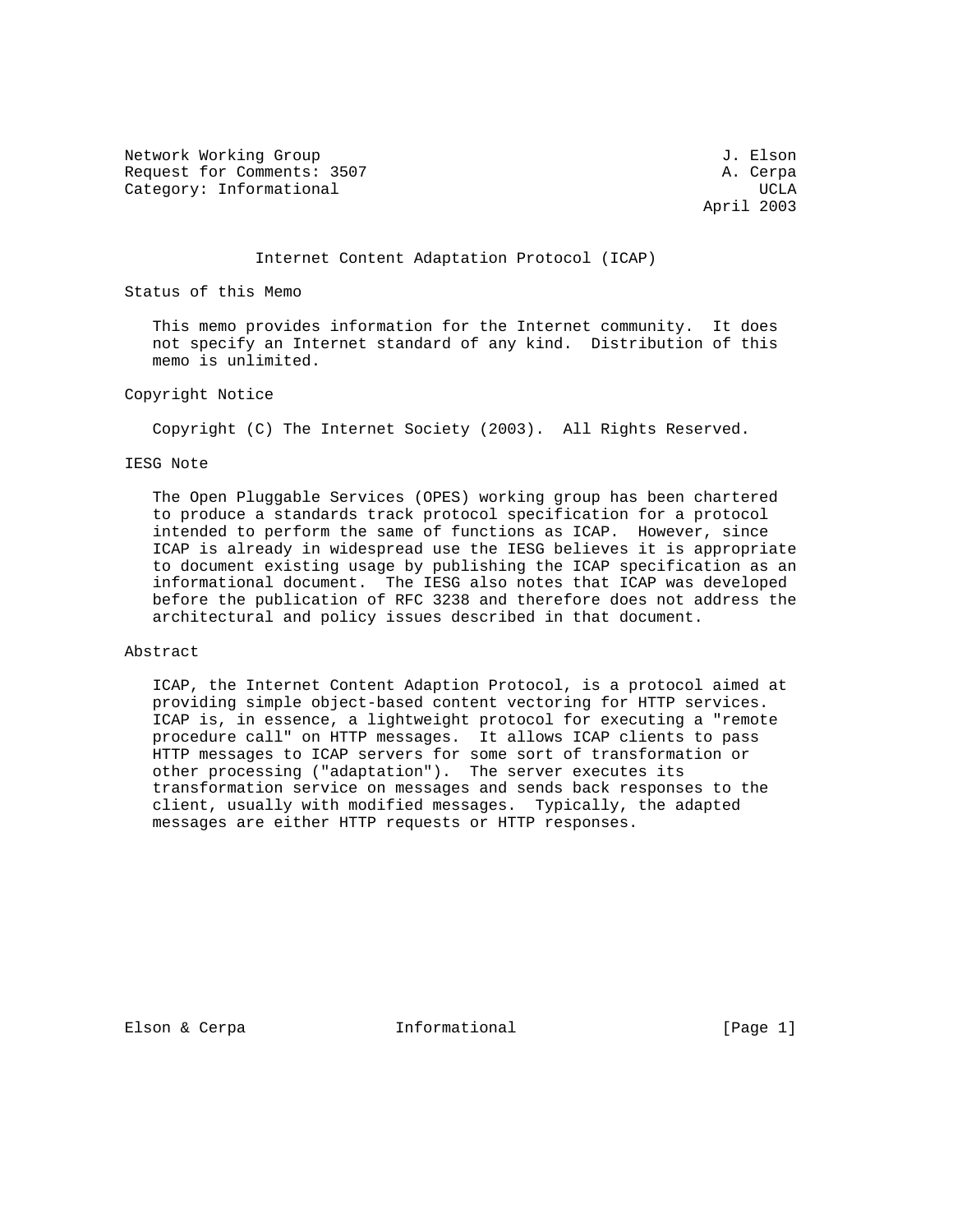Table of Contents

| 1. |                            |                                    |                                       |  |  |  |  |  |
|----|----------------------------|------------------------------------|---------------------------------------|--|--|--|--|--|
| 2. |                            |                                    |                                       |  |  |  |  |  |
| 3. |                            |                                    |                                       |  |  |  |  |  |
|    | 3.1                        |                                    | Request Modification8                 |  |  |  |  |  |
|    | 3.2                        | Response Modification10            |                                       |  |  |  |  |  |
| 4. |                            |                                    |                                       |  |  |  |  |  |
|    | 4.1<br>General Operation11 |                                    |                                       |  |  |  |  |  |
|    | 4.2                        |                                    |                                       |  |  |  |  |  |
|    | 4.3                        |                                    |                                       |  |  |  |  |  |
|    |                            | 4.3.1                              | Headers Common to Requests and        |  |  |  |  |  |
|    |                            |                                    | Responses12                           |  |  |  |  |  |
|    |                            | 4.3.2                              | Request Headers13                     |  |  |  |  |  |
|    |                            | 4.3.3                              | Response Headers14                    |  |  |  |  |  |
|    |                            | 4.3.4                              | ICAP-Related Headers in HTTP          |  |  |  |  |  |
|    |                            |                                    |                                       |  |  |  |  |  |
|    | 4.4                        |                                    | ICAP Bodies: Encapsulation of HTTP    |  |  |  |  |  |
|    |                            |                                    |                                       |  |  |  |  |  |
|    |                            | 4.4.1                              | Expected Encapsulated Sections16      |  |  |  |  |  |
|    |                            | 4.4.2                              | Encapsulated HTTP Headers18           |  |  |  |  |  |
|    | 4.5                        |                                    | Message Preview18                     |  |  |  |  |  |
|    | 4.6                        |                                    | "204 No Content" Responses outside of |  |  |  |  |  |
|    |                            |                                    |                                       |  |  |  |  |  |
|    | 4.7                        |                                    | ISTag Response Header22               |  |  |  |  |  |
|    | 4.8                        |                                    | Request Modification Mode23           |  |  |  |  |  |
|    |                            | 4.8.1                              |                                       |  |  |  |  |  |
|    |                            | 4.8.2                              | Response24                            |  |  |  |  |  |
|    |                            | 4.8.3                              | Examples24                            |  |  |  |  |  |
|    | 4.9                        |                                    | Response Modification Mode27          |  |  |  |  |  |
|    |                            | 4.9.1                              |                                       |  |  |  |  |  |
|    |                            | 4.9.2                              |                                       |  |  |  |  |  |
|    |                            | 4.9.3                              | Examples28                            |  |  |  |  |  |
|    | 4.10                       |                                    |                                       |  |  |  |  |  |
|    |                            | 4.10.1                             | OPTIONS request29                     |  |  |  |  |  |
|    |                            | 4.10.2                             | OPTIONS response30                    |  |  |  |  |  |
|    |                            | 4.10.3                             | OPTIONS examples33                    |  |  |  |  |  |
| 5. |                            |                                    |                                       |  |  |  |  |  |
| б. |                            |                                    | Implementation Notes34                |  |  |  |  |  |
|    | 6.1                        |                                    | Vectoring Points34                    |  |  |  |  |  |
|    | 6.2                        |                                    | Application Level Errors35            |  |  |  |  |  |
|    | 6.3                        | Use of Chunked Transfer-Encoding37 |                                       |  |  |  |  |  |
|    | 6.4                        |                                    | Distinct URIs for Distinct Services37 |  |  |  |  |  |
| 7. | Security Considerations37  |                                    |                                       |  |  |  |  |  |
|    | Authentication37<br>7.1    |                                    |                                       |  |  |  |  |  |
|    |                            |                                    |                                       |  |  |  |  |  |
|    | 7.2<br>7.3                 |                                    | Service Validation38                  |  |  |  |  |  |
| 8. |                            |                                    | Motivations and Design Alternatives39 |  |  |  |  |  |
|    |                            |                                    |                                       |  |  |  |  |  |

Elson & Cerpa  $I_n$  Informational (Page 2)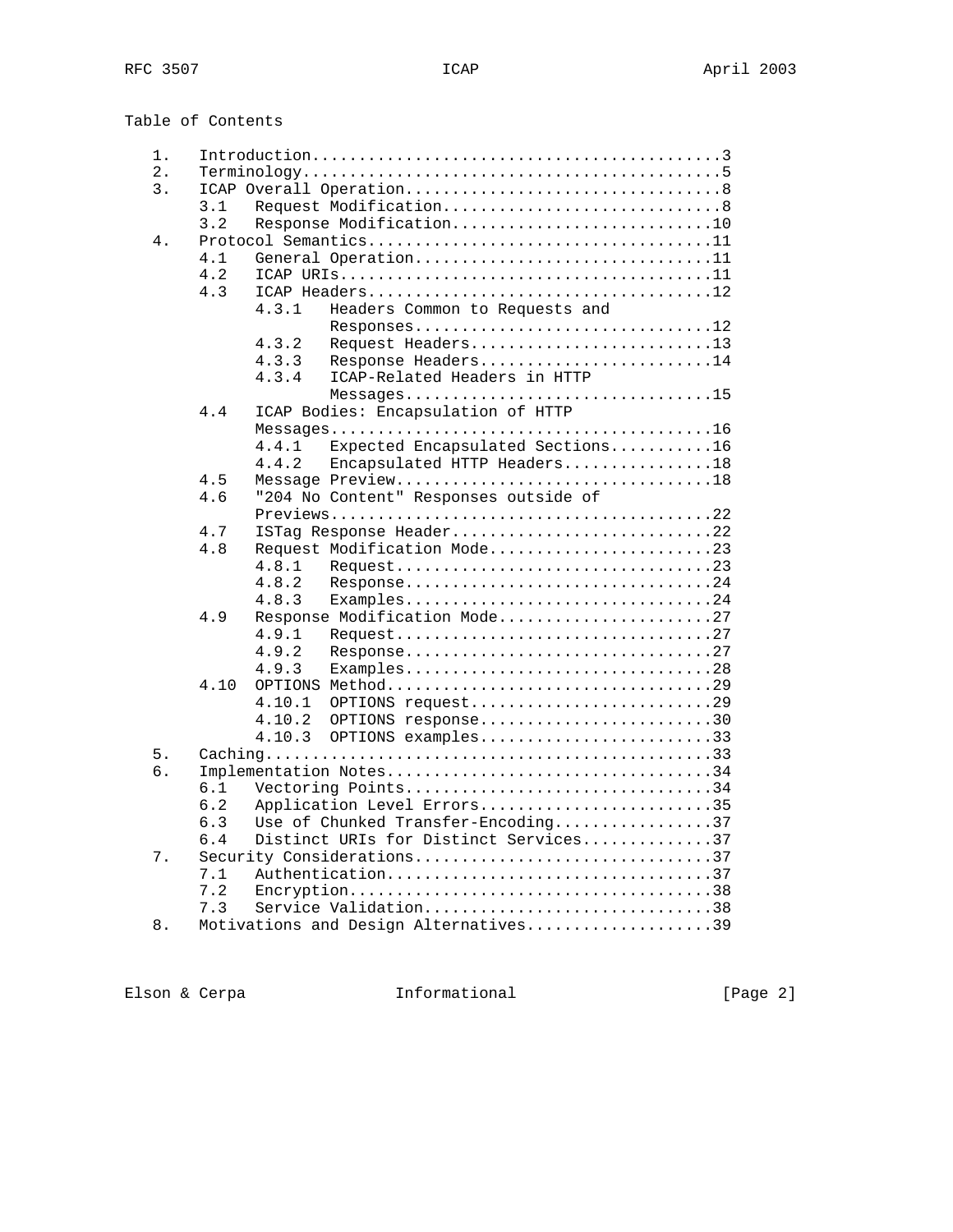| 8.1 | To Be HTTP, or Not to Be39                 |
|-----|--------------------------------------------|
| 8.2 | Mandatory Use of Chunking39                |
| 8.3 | Use of the null-body directive in the      |
|     | Encapsulated header40                      |
|     |                                            |
|     |                                            |
|     | Appendix A BNF Grammar for ICAP Messages45 |
|     |                                            |
|     |                                            |

## 1. Introduction

 As the Internet grows, so does the need for scalable Internet services. Popular web servers are asked to deliver content to hundreds of millions of users connected at ever-increasing bandwidths. The model of centralized, monolithic servers that are responsible for all aspects of every client's request seems to be reaching the end of its useful life.

 To keep up with the growth in the number of clients, there has been a move towards architectures that scale better through the use of replication, distribution, and caching. On the content provider side, replication and load-balancing techniques allow the burden of client requests to be spread out over a myriad of servers. Content providers have also begun to deploy geographically diverse content distribution networks that bring origin-servers closer to the "edge" of the network where clients are attached. These networks of distributed origin-servers or "surrogates" allow the content provider to distribute their content whilst retaining control over the integrity of that content. The distributed nature of this type of deployment and the proximity of a given surrogate to the end-user enables the content provider to offer additional services to a user which might be based, for example, on geography where this would have been difficult with a single, centralized service.

 ICAP, the Internet Content Adaption Protocol, is a protocol aimed at providing simple object-based content vectoring for HTTP services. ICAP is, in essence, a lightweight protocol for executing a "remote procedure call" on HTTP messages. It allows ICAP clients to pass HTTP messages to ICAP servers for some sort of transformation or other processing ("adaptation"). The server executes its transformation service on messages and sends back responses to the client, usually with modified messages. The adapted messages may be either HTTP requests or HTTP responses. Though transformations may be possible on other non-HTTP content, they are beyond the scope of this document.

Elson & Cerpa **Informational** [Page 3]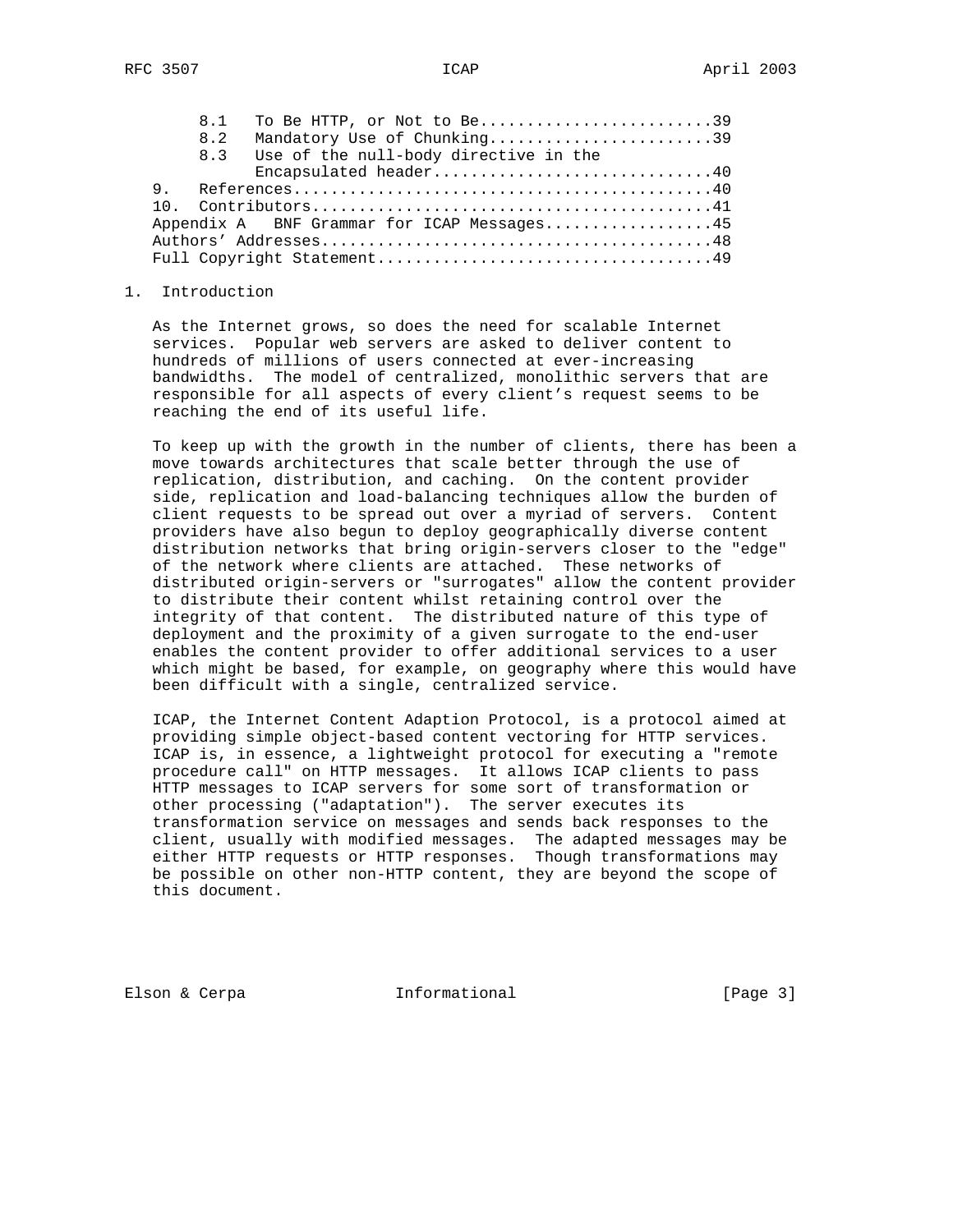This type of Remote Procedure Call (RPC) is useful in a number of ways. For example:

 o Simple transformations of content can be performed near the edge of the network instead of requiring an updated copy of an object from an origin server. For example, a content provider might want to provide a popular web page with a different advertisement every time the page is viewed. Currently, content providers implement this policy by marking such pages as non-cachable and tracking user cookies. This imposes additional load on the origin server and the network. In our architecture, the page could be cached once near the edges of the network. These edge caches can then use an ICAP call to a nearby ad-insertion server every time the page is served to a client.

 Other such transformations by edge servers are possible, either with cooperation from the content provider (as in a content distribution network), or as a value-added service provided by a client's network provider (as in a surrogate). Examples of these kinds of transformations are translation of web pages to different human languages or to different formats that are appropriate for special physical devices (e.g., PDA-based or cell-phone-based browsers).

- o Surrogates or origin servers can avoid performing expensive operations by shipping the work off to other servers instead. This helps distribute load across multiple machines. For example, consider a user attempting to download an executable program via a surrogate (e.g., a caching proxy). The surrogate, acting as an ICAP client, can ask an external server to check the executable for viruses before accepting it into its cache.
- o Firewalls or surrogates can act as ICAP clients and send outgoing requests to a service that checks to make sure the URI in the request is allowed (for example, in a system that allows parental control of web content viewed by children). In this case, it is a \*request\* that is being adapted, not an object returned by a response.

 In all of these examples, ICAP is helping to reduce or distribute the load on origin servers, surrogates, or the network itself. In some cases, ICAP facilitates transformations near the edge of the network, allowing greater cachability of the underlying content. In other examples, devices such as origin servers or surrogates are able to reduce their load by distributing expensive operations onto other machines. In all cases, ICAP has also created a standard interface for content adaptation to allow greater flexibility in content distribution or the addition of value added services in surrogates.

Elson & Cerpa **Informational** [Page 4]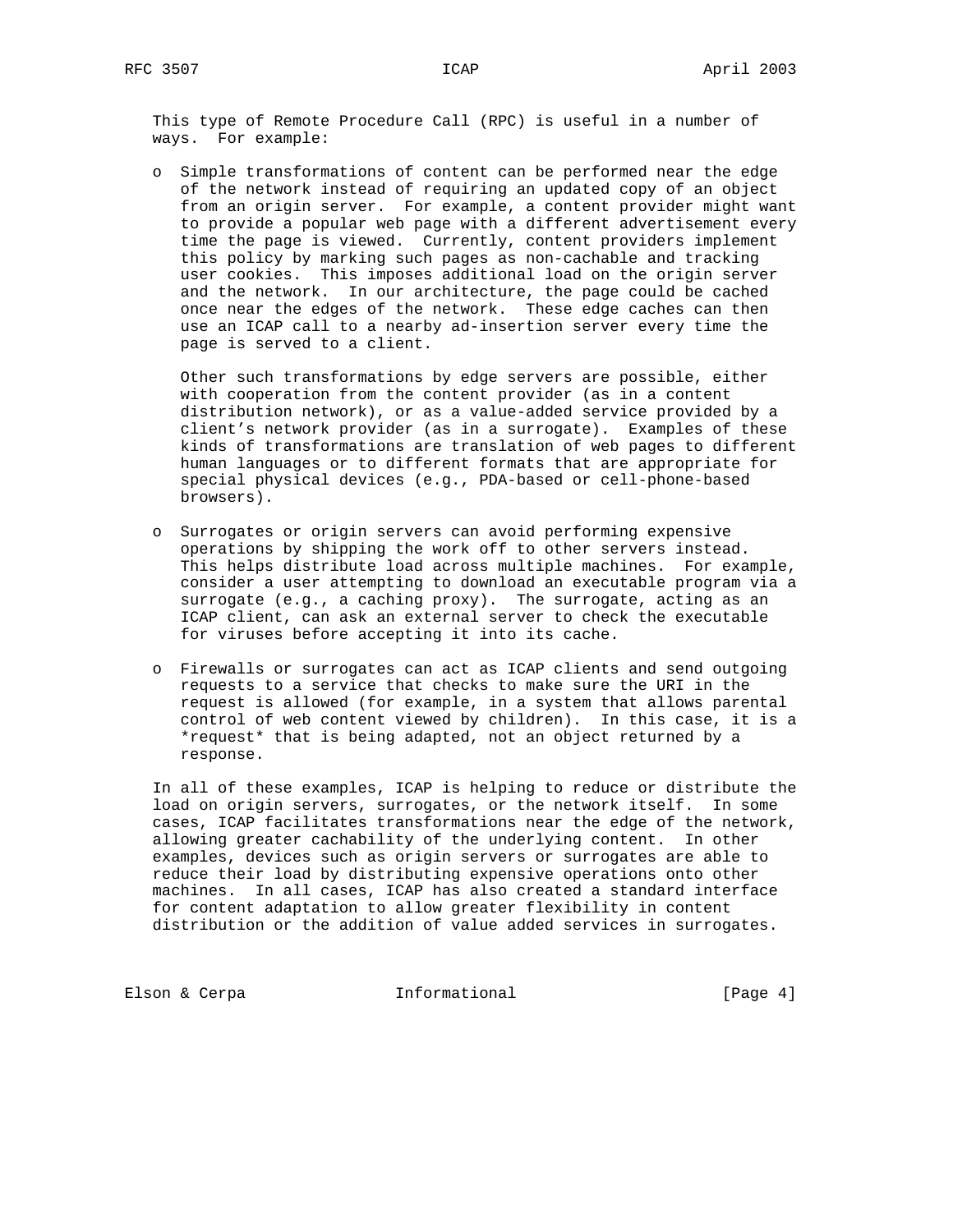There are two major components in our architecture:

- 1. Transaction semantics -- "How do I ask for adaptation?"
- 2. Control of policy -- "When am I supposed to ask for adaptation, what kind of adaptation do I ask for, and from where?"

 Currently, ICAP defines only the transaction semantics. For example, this document specifies how to send an HTTP message from an ICAP client to an ICAP server, specify the URI of the ICAP resource requested along with other resource-specific parameters, and receive the adapted message.

 Although a necessary building-block, this wire-protocol defined by ICAP is of limited use without the second part: an accompanying application framework in which it operates. The more difficult policy issue is beyond the scope of the current ICAP protocol, but is planned in future work.

 In initial implementations, we expect that implementation-specific manual configuration will be used to define policy. This includes the rules for recognizing messages that require adaptation, the URIs of available adaptation resources, and so on. For ICAP clients and servers to interoperate, the exact method used to define policy need not be consistent across implementations, as long as the policy itself is consistent.

### IMPORTANT:

 Note that at this time, in the absence of a policy-framework, it is strongly RECOMMENDED that transformations SHOULD only be performed on messages with the explicit consent of either the content-provider or the user (or both). Deployment of transformation services without the consent of either leads to, at best, unpredictable results. For more discussion of these issues, see Section 7.

 Once the full extent of the typical policy decisions are more fully understood through experience with these initial implementations, later follow-ons to this architecture may define an additional policy control protocol. This future protocol may allow a standard policy definition interface complementary to the ICAP transaction interface defined here.

#### 2. Terminology

 The key words "MUST", "MUST NOT", "REQUIRED", "SHALL", "SHALL NOT", "SHOULD", "SHOULD NOT", "RECOMMENDED", "MAY", and "OPTIONAL" in this document are to be interpreted as described in BCP 14, RFC 2119 [2].

Elson & Cerpa **Informational Elson & Cerpa Informational Elson** [Page 5]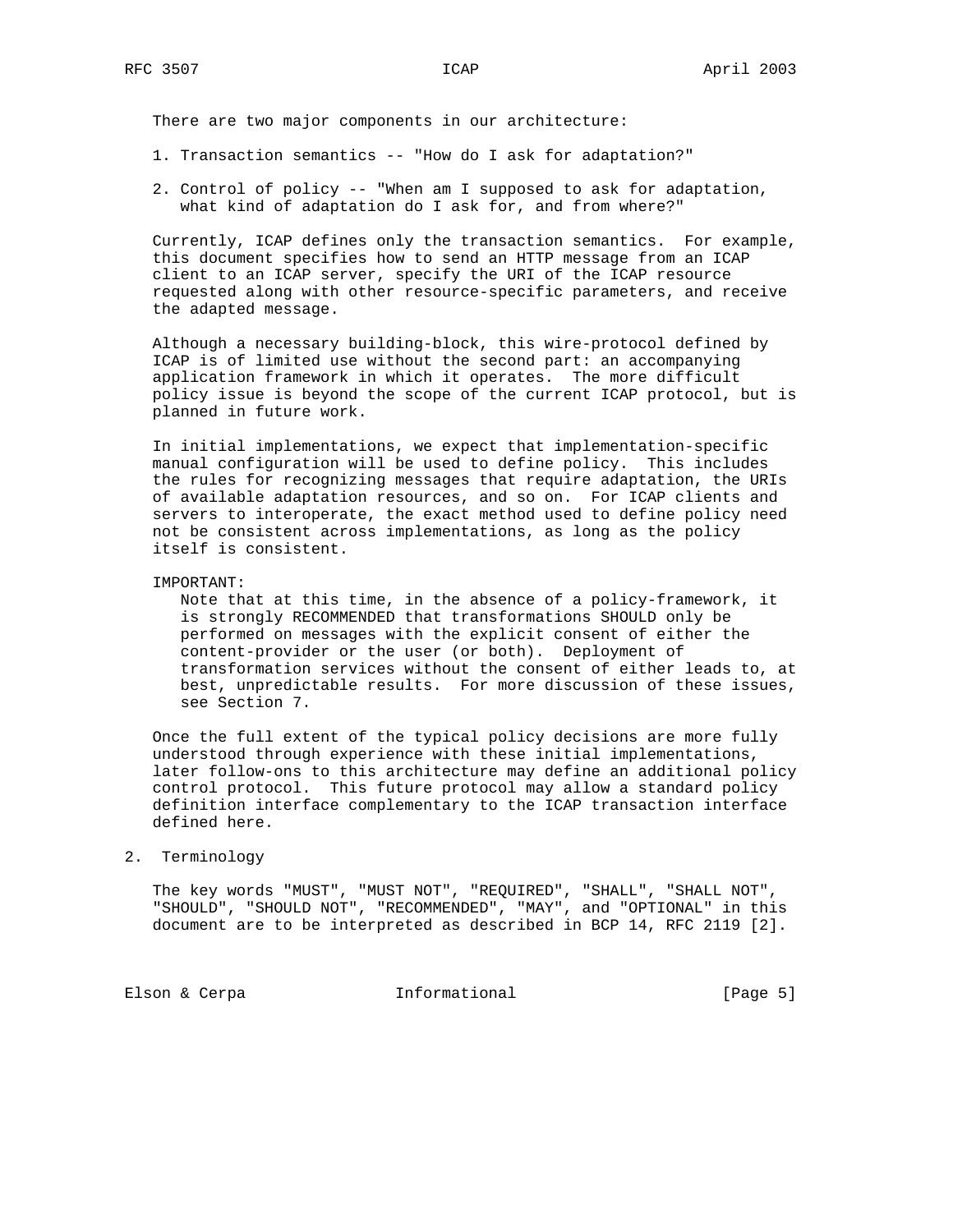The special terminology used in this document is defined below. The majority of these terms are taken as-is from HTTP/1.1 [4] and are reproduced here for reference. A thorough understanding of HTTP/1.1 is assumed on the part of the reader.

connection:

 A transport layer virtual circuit established between two programs for the purpose of communication.

message:

 The basic unit of HTTP communication, consisting of a structured sequence of octets matching the syntax defined in Section 4 of HTTP/1.1 [4] and transmitted via the connection.

request:

An HTTP request message, as defined in Section 5 of HTTP/1.1 [4].

response:

An HTTP response message, as defined in Section 6 of HTTP/1.1 [4].

resource:

 A network data object or service that can be identified by a URI, as defined in Section 3.2 of HTTP/1.1 [4]. Resources may be available in multiple representations (e.g., multiple languages, data formats, size, resolutions) or vary in other ways.

client:

 A program that establishes connections for the purpose of sending requests.

#### server:

 An application program that accepts connections in order to service requests by sending back responses. Any given program may be capable of being both a client and a server; our use of these terms refers only to the role being performed by the program for a particular connection, rather than to the program's capabilities in general. Likewise, any server may act as an origin server, surrogate, gateway, or tunnel, switching behavior based on the nature of each request.

origin server:

The server on which a given resource resides or is to be created.

Elson & Cerpa **Informational** [Page 6]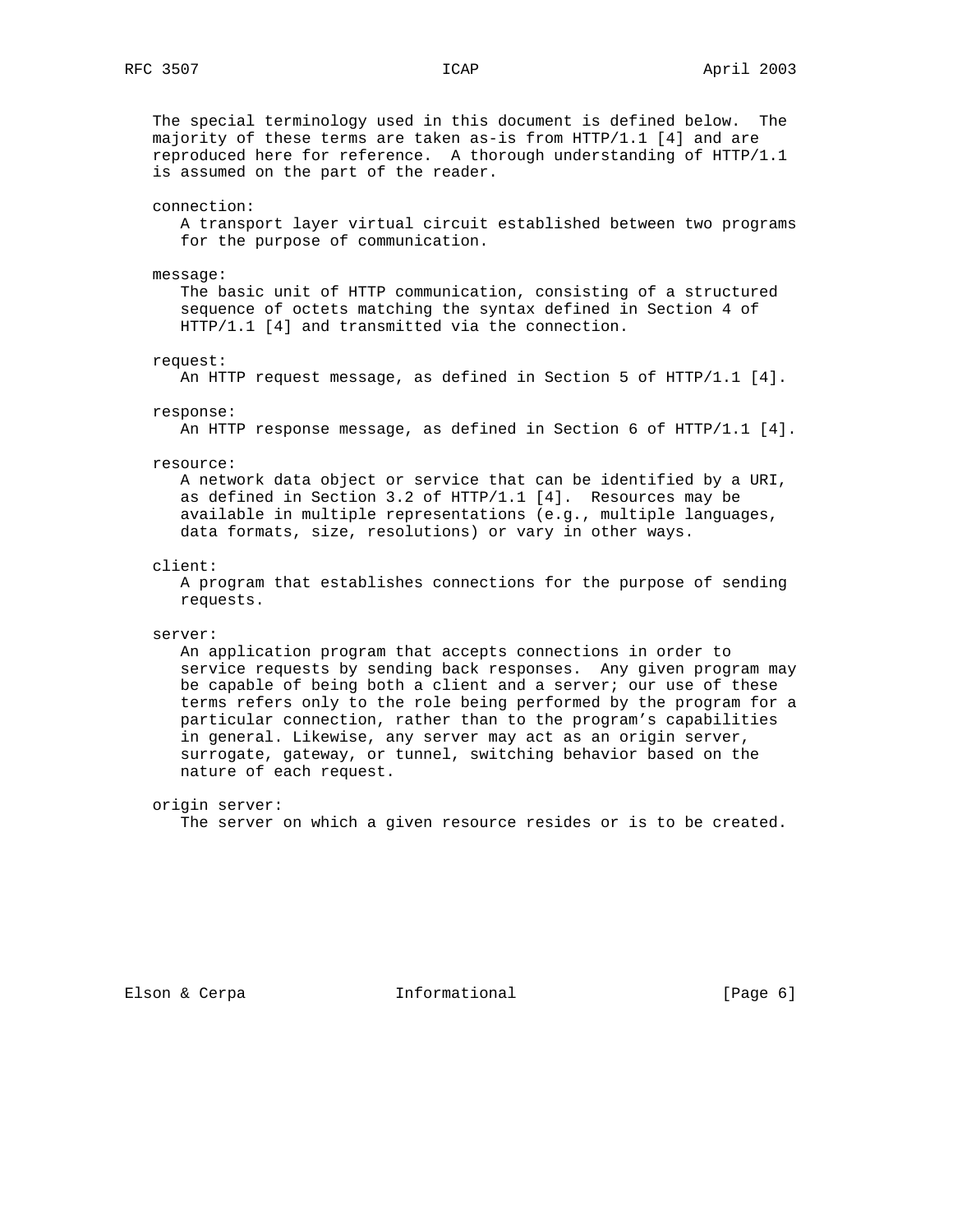#### proxy:

 An intermediary program which acts as both a server and a client for the purpose of making requests on behalf of other clients. Requests are serviced internally or by passing them on, with possible translation, to other servers. A proxy MUST implement both the client and server requirements of this specification.

#### cache:

 A program's local store of response messages and the subsystem that controls its message storage, retrieval, and deletion. A cache stores cachable responses in order to reduce the response time and network bandwidth consumption on future, equivalent requests. Any client or server may include a cache, though a cache cannot be used by a server that is acting as a tunnel.

#### cachable:

 A response is cachable if a cache is allowed to store a copy of the response message for use in answering subsequent requests. The rules for determining the cachability of HTTP responses are defined in Section 13 of [4]. Even if a resource is cachable, there may be additional constraints on whether a cache can use the cached copy for a particular request.

#### surrogate:

 A gateway co-located with an origin server, or at a different point in the network, delegated the authority to operate on behalf of, and typically working in close co-operation with, one or more origin servers. Responses are typically delivered from an internal cache. Surrogates may derive cache entries from the origin server or from another of the origin server's delegates. In some cases a surrogate may tunnel such requests.

 Where close co-operation between origin servers and surrogates exists, this enables modifications of some protocol requirements, including the Cache-Control directives in [4]. Such modifications have yet to be fully specified.

 Devices commonly known as "reverse proxies" and "(origin) server accelerators" are both more properly defined as surrogates.

New definitions:

#### ICAP resource:

 Similar to an HTTP resource as described above, but the URI refers to an ICAP service that performs adaptations of HTTP messages.

Elson & Cerpa **Informational** [Page 7]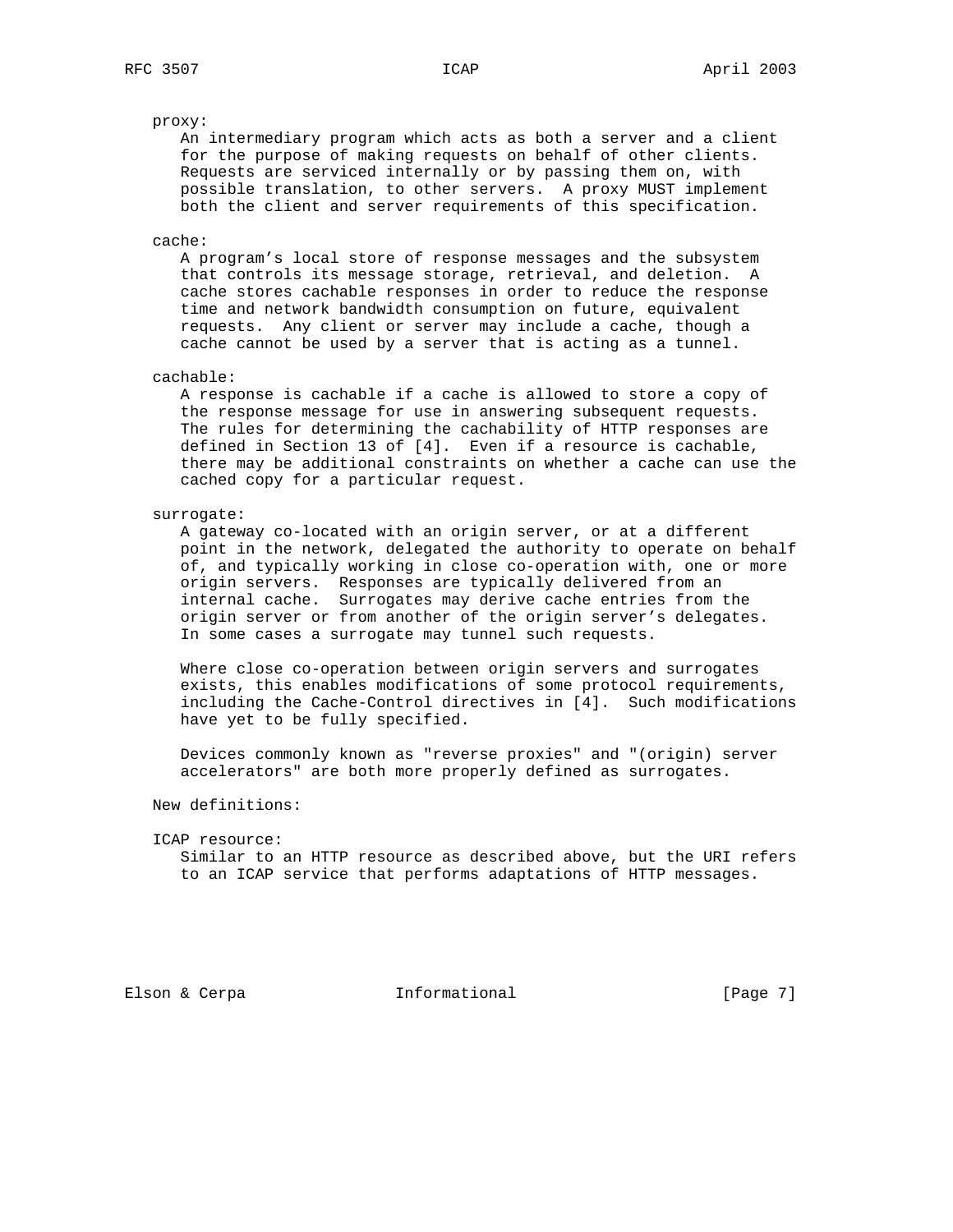ICAP server:

 Similar to an HTTP server as described above, except that the application services ICAP requests.

 ICAP client: A program that establishes connections to ICAP servers for the purpose of sending requests. An ICAP client is often, but not always, a surrogate acting on behalf of a user.

3. ICAP Overall Operation

 Before describing ICAP's semantics in detail, we will first give a general overview of the protocol's major functions and expected uses. As described earlier, ICAP focuses on modification of HTTP requests (Section 3.1), and modification of HTTP responses (Section 3.2).

3.1 Request Modification

 In "request modification" (reqmod) mode, an ICAP client sends an HTTP request to an ICAP server. The ICAP server may then:

- 1) Send back a modified version of the request. The ICAP client may then perform the modified request by contacting an origin server; or, pipeline the modified request to another ICAP server for further modification.
- 2) Send back an HTTP response to the request. This is used to provide information useful to the user in case of an error (e.g., "you sent a request to view a page you are not allowed to see").
- 3) Return an error.

 ICAP clients MUST be able to handle all three types of responses. However, in line with the guidance provided for HTTP surrogates in Section 13.8 of [4], ICAP client implementors do have flexibility in handling errors. If the ICAP server returns an error, the ICAP client may (for example) return the error to the user, execute the unadapted request as it arrived from the client, or re-try the adaptation again.

 We will illustrate this method with an example application: content filtering. Consider a surrogate that receives a request from a client for a web page on an origin server. The surrogate, acting as an ICAP client, sends the client's request to an ICAP server that performs URI-based content filtering. If access to the requested URI is allowed, the request is returned to the ICAP client unmodified. However, if the ICAP server chooses to disallow access to the requested resources, it may either:

Elson & Cerpa **Informational Elson & Cerpa Informational**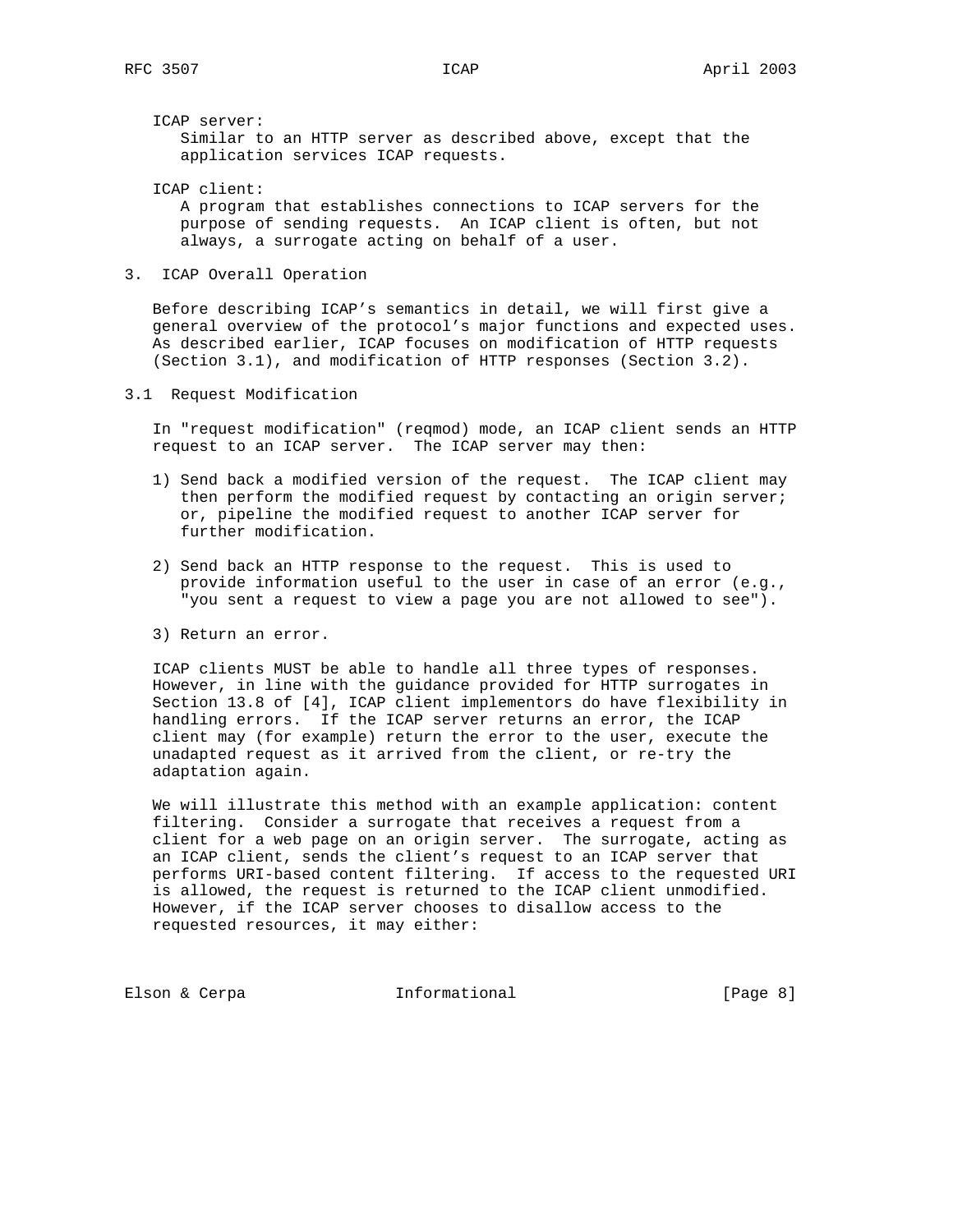- 1) Modify the request so that it points to a page containing an error message instead of the original URI.
- 2) Return an encapsulated HTTP response that indicates an HTTP error.

 This method can be used for a variety of other applications; for example, anonymization, modification of the Accept: headers to handle special device requirements, and so forth.

```
 Typical data flow:
```

```
 origin-server
          | /|\
 | |
       5 | | 4
 | |
     \sqrt{|} / | 2<br>ICAP-client ---------
                   --------------> ICAP-resource
      (surrogate) <-------------- on ICAP-server
         | / |\rangle 3
 | |
       6 | | 1
 | |
        \setminus | /
         client
```
- 1. A client makes a request to a ICAP-capable surrogate (ICAP client) for an object on an origin server.
- 2. The surrogate sends the request to the ICAP server.
- 3. The ICAP server executes the ICAP resource's service on the request and sends the possibly modified request, or a response to the request back to the ICAP client.
- If Step 3 returned a request:
- 4. The surrogate sends the request, possibly different from original client request, to the origin server.
- 5. The origin server responds to request.
- 6. The surrogate sends the reply (from either the ICAP server or the origin server) to the client.

Elson & Cerpa  $I_n$  Informational (Page 9)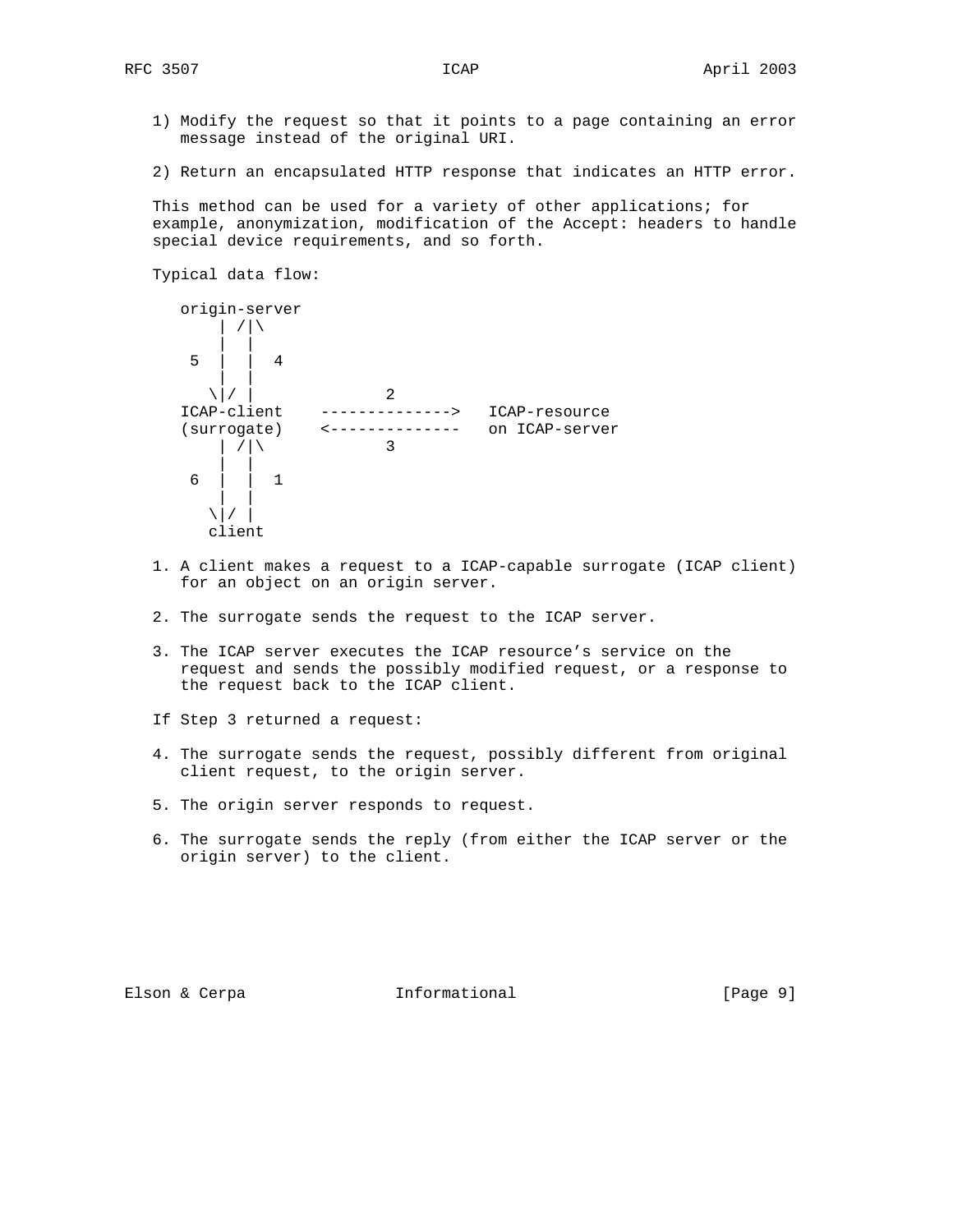3.2 Response Modification

 In the "response modification" (respmod) mode, an ICAP client sends an HTTP response to an ICAP server. (The response sent by the ICAP client typically has been generated by an origin server.) The ICAP server may then:

- 1) Send back a modified version of the response.
- 2) Return an error.

 The response modification method is intended for post-processing performed on an HTTP response before it is delivered to a client. Examples include formatting HTML for display on special devices, human language translation, virus checking, and so forth.

Typical data flow:



- 1. A client makes a request to a ICAP-capable surrogate (ICAP client) for an object on an origin server.
- 2. The surrogate sends the request to the origin server.
- 3. The origin server responds to request.
- 4. The ICAP-capable surrogate sends the origin server's reply to the ICAP server.
- 5. The ICAP server executes the ICAP resource's service on the origin server's reply and sends the possibly modified reply back to the ICAP client.

Elson & Cerpa **Informational** [Page 10]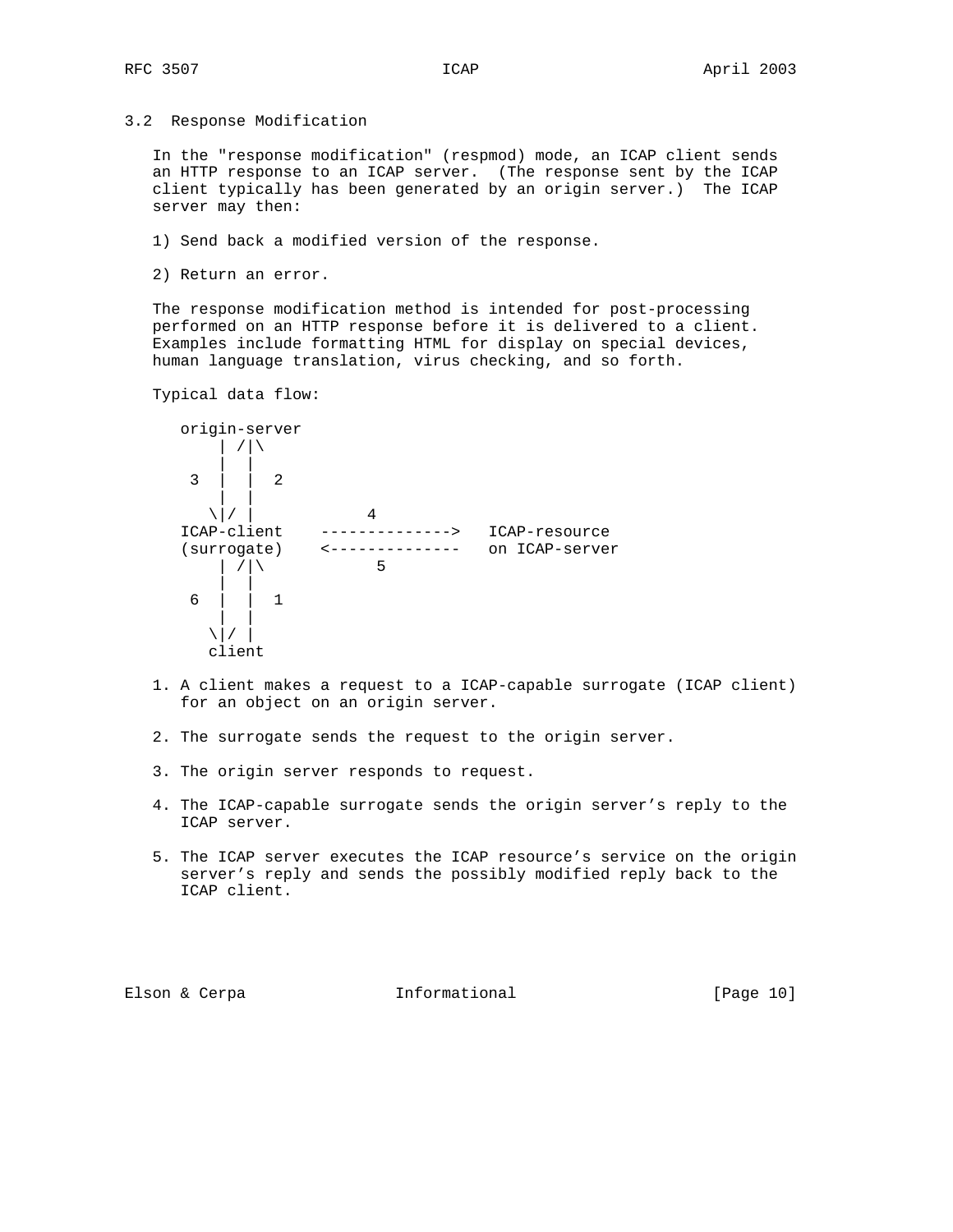- 6. The surrogate sends the reply, possibly modified from the original origin server's reply, to the client.
- 4. Protocol Semantics
- 4.1 General Operation

 ICAP is a request/response protocol similar in semantics and usage to HTTP/1.1 [4]. Despite the similarity, ICAP is not HTTP, nor is it an application protocol that runs over HTTP. This means, for example, that ICAP messages can not be forwarded by HTTP surrogates. Our reasons for not building directly on top of HTTP are discussed in Section 8.1.

 ICAP uses TCP/IP as a transport protocol. The default port is 1344, but other ports may be used. The TCP flow is initiated by the ICAP client to a passively listening ICAP server.

 ICAP messages consist of requests from client to server and responses from server to client. Requests and responses use the generic message format of RFC 2822 [3] -- that is, a start-line (either a request line or a status line), a number of header fields (also known as "headers"), an empty line (i.e., a line with nothing preceding the CRLF) indicating the end of the header fields, and a message-body.

 The header lines of an ICAP message specify the ICAP resource being requested as well as other meta-data such as cache control information. The message body of an ICAP request contains the (encapsulated) HTTP messages that are being modified.

 As in HTTP/1.1, a single transport connection MAY (perhaps even SHOULD) be re-used for multiple request/response pairs. The rules for doing so in ICAP are the same as described in Section 8.1.2.2 of [4]. Specifically, requests are matched up with responses by allowing only one outstanding request on a transport connection at a time. Multiple parallel connections MAY be used as in HTTP.

# 4.2 ICAP URIs

 All ICAP requests specify the ICAP resource being requested from the server using an ICAP URI. This MUST be an absolute URI that specifies both the complete hostname and the path of the resource being requested. For definitive information on URL syntax and semantics, see "Uniform Resource Identifiers (URI): Generic Syntax and Semantics," RFC 2396 [1], Section 3. The URI structure defined by ICAP is roughly:

Elson & Cerpa **Informational** [Page 11]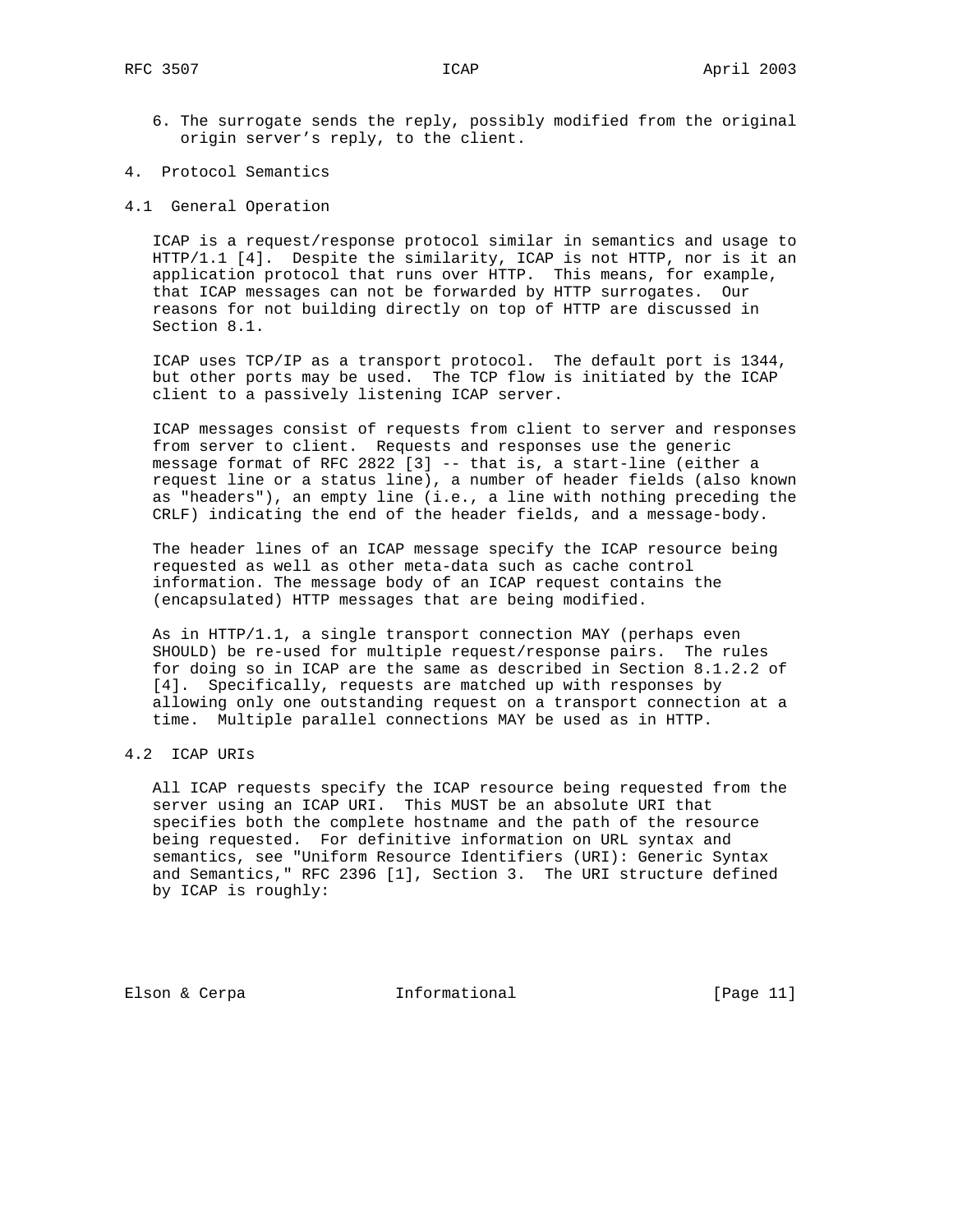ICAP\_URI = Scheme ":" Net\_Path [ "?" Query ] Scheme = "icap" Net\_Path = "//" Authority [ Abs\_Path ]

Authority = [ userinfo "@" ] host [ ":" port ]

 ICAP adds the new scheme "icap" to the ones defined in RFC 2396. If the port is empty or not given, port 1344 is assumed. An example ICAP URI line might look like this:

icap://icap.example.net:2000/services/icap-service-1

 An ICAP server MUST be able to recognize all of its hosts names, including any aliases, local variations, and numeric IP addresses of its interfaces.

 Any arguments that an ICAP client wishes to pass to an ICAP service to modify the nature of the service MAY be passed as part of the ICAP-URI, using the standard "?"-encoding of attribute-value pairs used in HTTP. For example:

icap://icap.net/service?mode=translate&lang=french

### 4.3 ICAP Headers

 The following sections define the valid headers for ICAP messages. Section 4.3.1 describes headers common to both requests and responses. Request-specific and response-specific headers are described in Sections 4.3.2 and 4.3.3, respectively.

 User-defined header extensions are allowed. In compliance with the precedent established by the Internet mail format [3] and later adopted by HTTP [4], all user-defined headers MUST follow the "X-" naming convention ("X-Extension-Header: Foo"). ICAP implementations MAY ignore any "X-" headers without loss of compliance with the protocol as defined in this document.

 Each header field consists of a name followed by a colon (":") and the field value. Field names are case-insensitive. ICAP follows the rules describe in section 4.2 of [4].

4.3.1 Headers Common to Requests and Responses

 The headers of all ICAP messages MAY include the following directives, defined in ICAP the same as they are in HTTP:

Elson & Cerpa **Informational** [Page 12]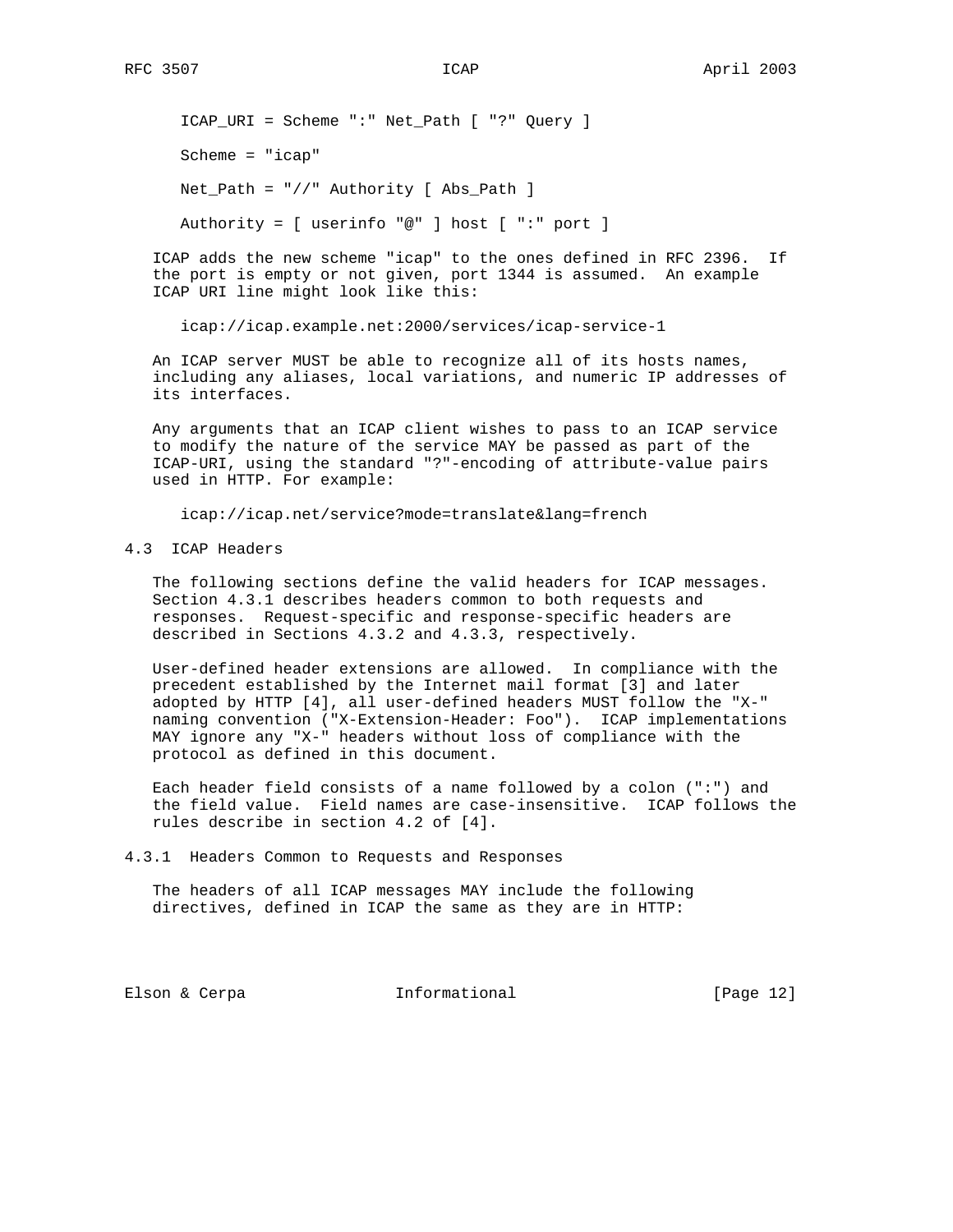Cache-Control Connection Date Expires Pragma Trailer Upgrade

 Note in particular that the "Transfer-Encoding" option is not allowed. The special transfer-encoding requirements of ICAP bodies are described in Section 4.4.

 The Upgrade header MAY be used to negotiate Transport-Layer Security on an ICAP connection, exactly as described for HTTP/1.1 in [4].

The ICAP-specific headers defined are:

Encapsulated (See Section 4.4)

4.3.2 Request Headers

 Similar to HTTP, ICAP requests MUST start with a request line that contains a method, the complete URI of the ICAP resource being requested, and an ICAP version string. The current version number of ICAP is "1.0".

This version of ICAP defines three methods:

 REQMOD - for Request Modification (Section 4.8) RESPMOD - for Response Modification (Section 4.9) OPTIONS - to learn about configuration (Section 4.10)

 The OPTIONS method MUST be implemented by all ICAP servers. All other methods are optional and MAY be implemented.

 User-defined extension methods are allowed. Before attempting to use an extension method, an ICAP client SHOULD use the OPTIONS method to query the ICAP server's list of supported methods; see Section 4.10. (If an ICAP server receives a request for an unknown method, it MUST give a 501 error response as described in the next section.)

 Given the URI rules described in Section 4.2, a well-formed ICAP request line looks like the following example:

RESPMOD icap://icap.example.net/translate?mode=french ICAP/1.0

Elson & Cerpa **Informational** [Page 13]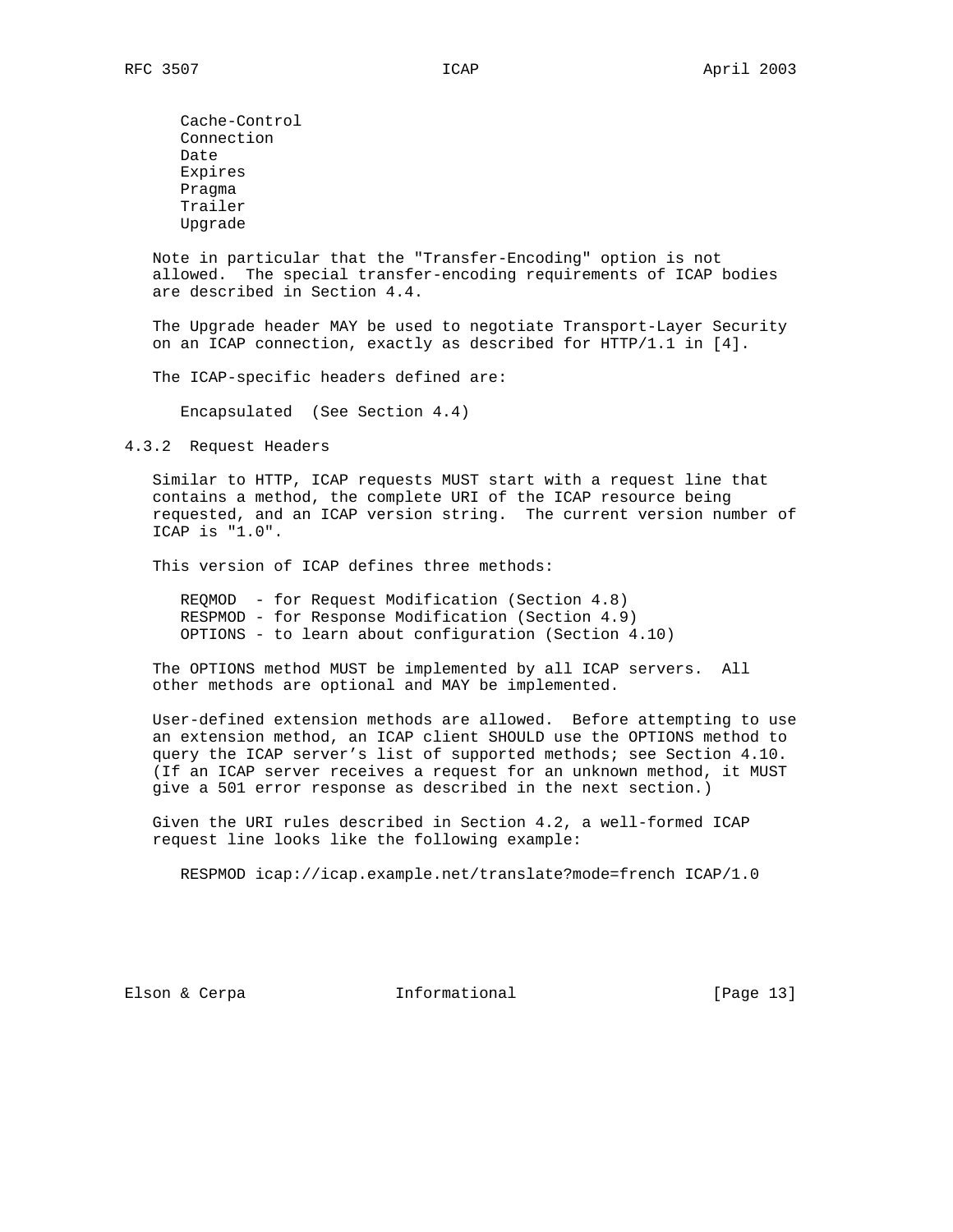A number of request-specific headers are allowed in ICAP requests, following the same semantics as the corresponding HTTP request headers (Section 5.3 of [4]). These are:

 Authorization Allow (see Section 4.6) From (see Section 14.22 of [4]) Host (REQUIRED in ICAP as it is in HTTP/1.1) Referer (see Section 14.36 of [4]) User-Agent

 In addition to HTTP-like headers, there are also request headers unique to ICAP defined:

Preview (see Section 4.5)

4.3.3 Response Headers

 ICAP responses MUST start with an ICAP status line, similar in form to that used by HTTP, including the ICAP version and a status code. For example:

ICAP/1.0 200 OK

 Semantics of ICAP status codes in ICAP match the status codes defined by HTTP (Section 6.1.1 and 10 of [4]), except where otherwise indicated in this document; n.b. 100 (Section 4.5) and 204 (Section 4.6).

ICAP error codes that differ from their HTTP counterparts are:

100 - Continue after ICAP Preview (Section 4.5).

204 - No modifications needed (Section 4.6).

400 - Bad request.

404 - ICAP Service not found.

- 405 Method not allowed for service (e.g., RESPMOD requested for service that supports only REQMOD).
- 408 Request timeout. ICAP server gave up waiting for a request from an ICAP client.
- 500 Server error. Error on the ICAP server, such as "out of disk space".

Elson & Cerpa **Informational** [Page 14]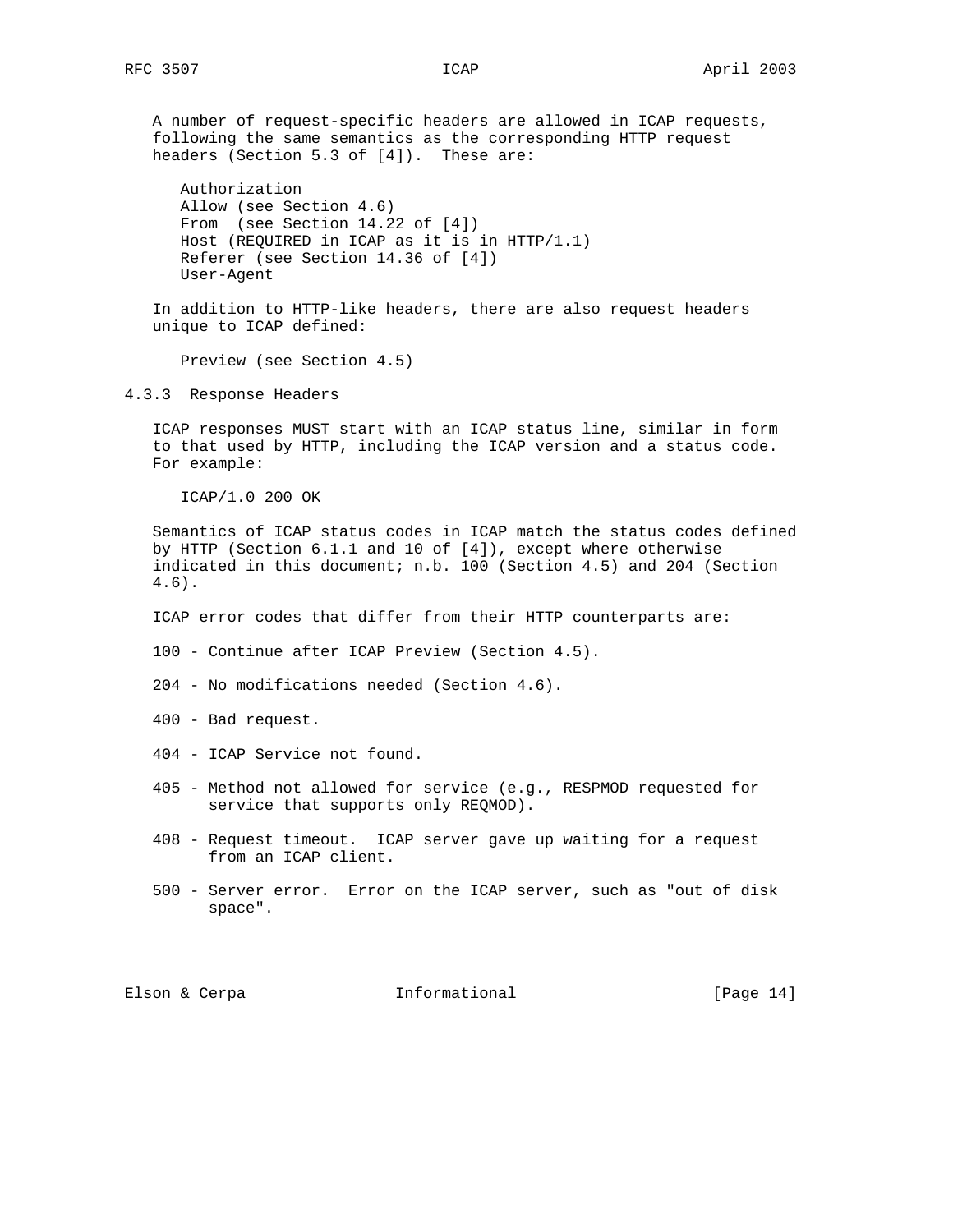- 501 Method not implemented. This response is illegal for an OPTIONS request since implementation of OPTIONS is mandatory.
- 502 Bad Gateway. This is an ICAP proxy and proxying produced an error.
- 503 Service overloaded. The ICAP server has exceeded a maximum connection limit associated with this service; the ICAP client should not exceed this limit in the future.
- 505 ICAP version not supported by server.

 As in HTTP, the 4xx class of error codes indicate client errors, and the 5xx class indicate server errors.

 ICAP's response-header fields allow the server to pass additional information in the response that cannot be placed in the ICAP's status line.

 A response-specific header is allowed in ICAP requests, following the same semantics as the corresponding HTTP response headers (Section 6.2 of [4]). This is:

Server (see Section 14.38 of [4])

 In addition to HTTP-like headers, there is also a response header unique to ICAP defined:

ISTag (see Section 4.7)

4.3.4 ICAP-Related Headers in HTTP Messages

 When an ICAP-enabled HTTP surrogate makes an HTTP request to an origin server, it is often useful to advise the origin server of the surrogate's ICAP capabilities. Origin servers can use this information to modify its response accordingly. For example, an origin server may choose not to insert an advertisement into a page if it knows that a downstream ICAP server can insert the ad instead.

 Although this ICAP specification can not mandate how HTTP is used in communication between HTTP clients and servers, we do suggest a convention: such headers (if used) SHOULD start with "X-ICAP". HTTP clients with ICAP services SHOULD minimally include an "X-ICAP- Version: 1.0" header along with their application-specific headers.

Elson & Cerpa **Informational** [Page 15]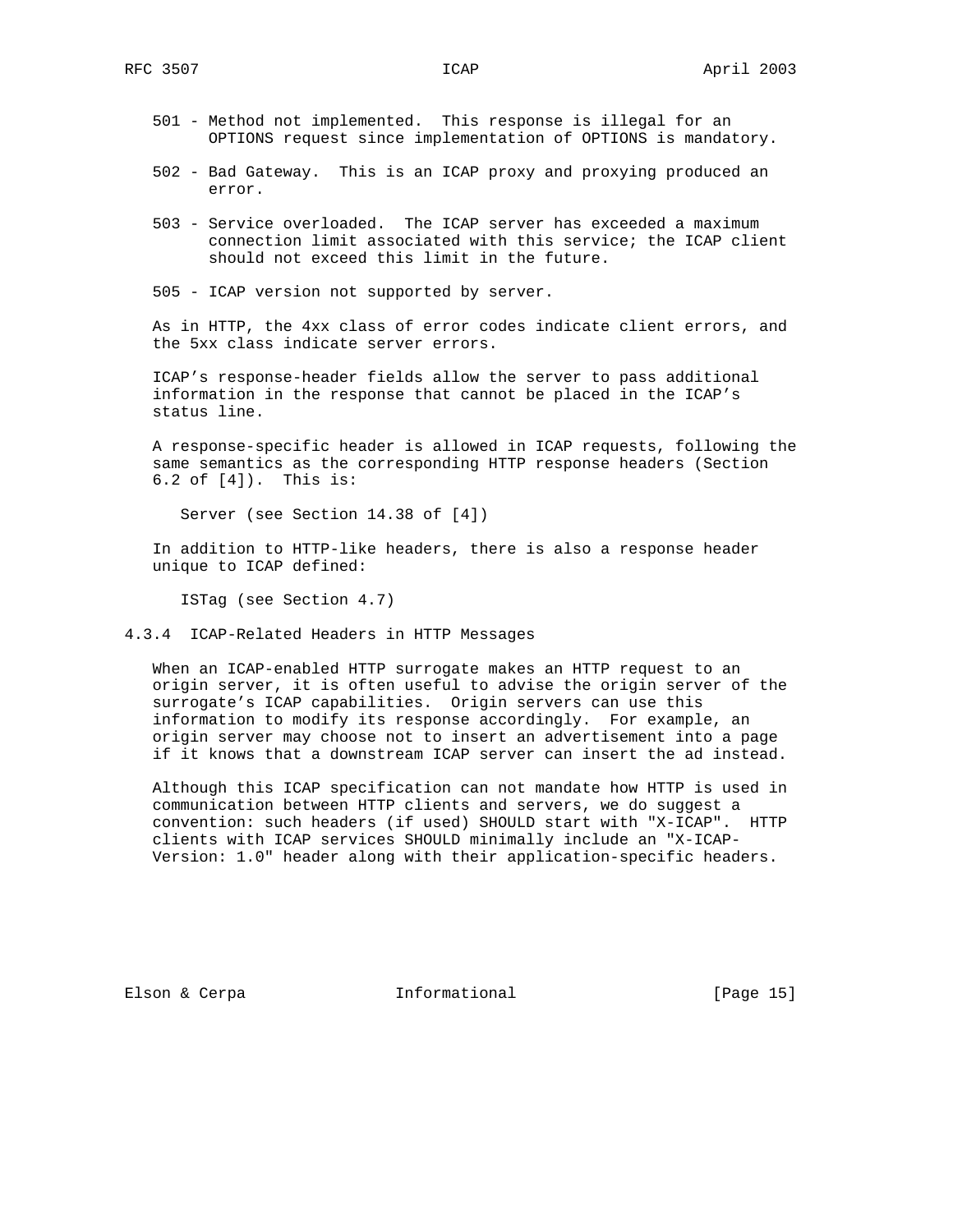### 4.4 ICAP Bodies: Encapsulation of HTTP Messages

 The ICAP encapsulation model is a lightweight means of packaging any number of HTTP message sections into an encapsulating ICAP message body, in order to allow the vectoring of requests, responses, and request/response pairs to an ICAP server.

 This is accomplished by concatenating interesting message parts (encapsulatED sections) into a single ICAP message-body (the encapsulatING message). The encapsulated sections may be the headers or bodies of HTTP messages.

 Encapsulated bodies MUST be transferred using the "chunked" transfer-coding described in Section 3.6.1 of [4]. However, encapsulated headers MUST NOT be chunked. In other words, an ICAP message-body switches from being non-chunked to chunked as the body passes from the encapsulated header to encapsulated body section. (See Examples in Sections 4.8.3 and 4.9.3.). The motivation behind this decision is described in Section 8.2.

#### 4.4.1 The "Encapsulated" Header

 The offset of each encapsulated section's start relative to the start of the encapsulating message's body is noted using the "Encapsulated" header. This header MUST be included in every ICAP message. For example, the header

Encapsulated: req-hdr=0, res-hdr=45, res-body=100

 indicates a message that encapsulates a group of request headers, a group of response headers, and then a response body. Each of these is included at the byte-offsets listed. The byte-offsets are in decimal notation for consistency with HTTP's Content-Length header.

 The special entity "null-body" indicates there is no encapsulated body in the ICAP message.

The syntax of an Encapsulated header is:

 encapsulated\_header: "Encapsulated: " encapsulated\_list encapsulated\_list: encapsulated\_entity | encapsulated\_entity ", " encapsulated\_list encapsulated\_entity: reqhdr | reshdr | reqbody | resbody | optbody reqhdr = "req-hdr" "=" (decimal integer) reshdr = "res-hdr" "=" (decimal integer)  $reqbody = { req-body" | "null-body" } = " (decimal integer)$  resbody = { "res-body" | "null-body" } "=" (decimal integer) optbody = { "opt-body" | "null-body" } "=" (decimal integer)

Elson & Cerpa **Informational** [Page 16]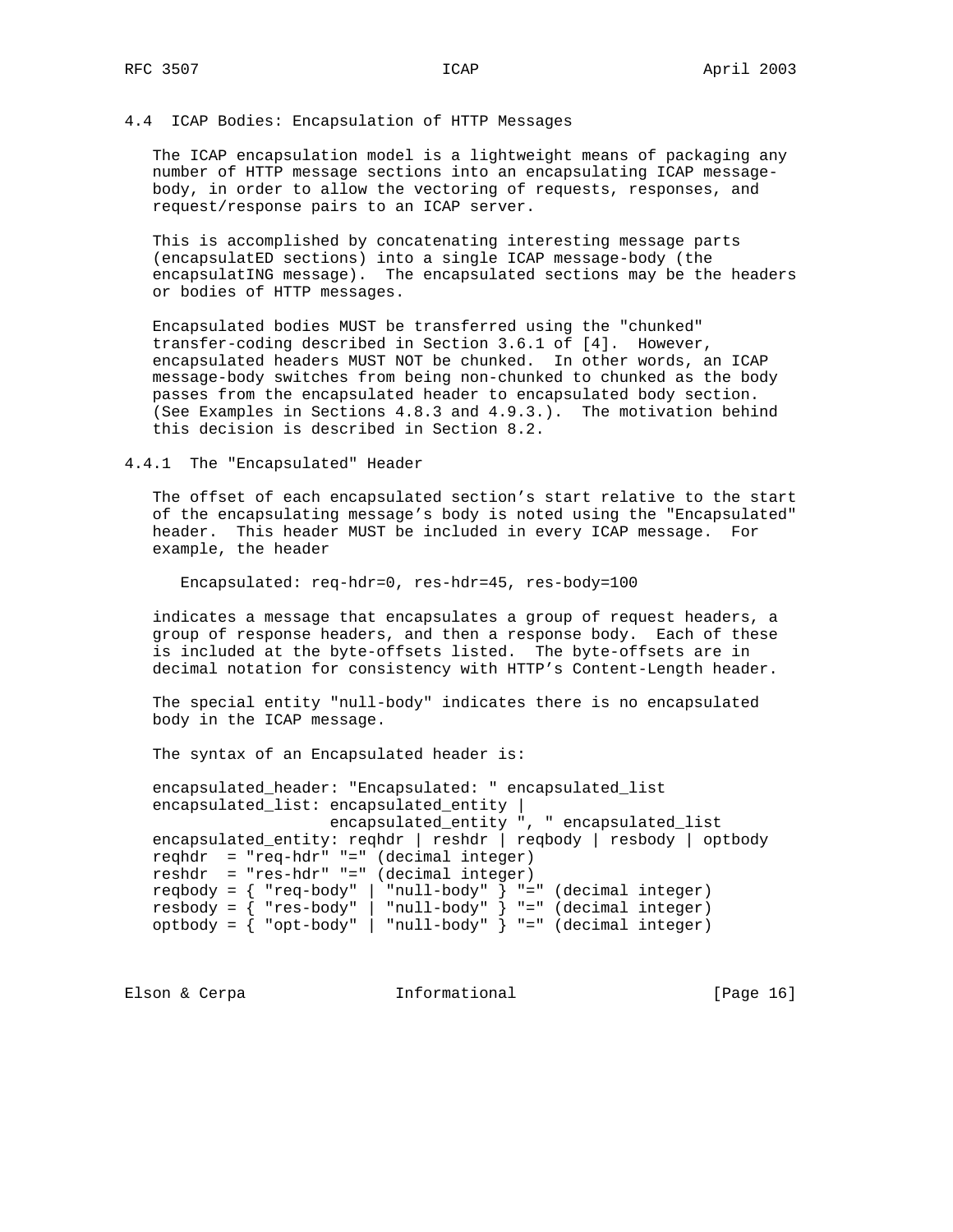There are semantic restrictions on Encapsulated headers beyond the syntactic restrictions. The order in which the encapsulated parts appear in the encapsulating message-body MUST be the same as the order in which the parts are named in the Encapsulated header. In other words, the offsets listed in the Encapsulated line MUST be monotonically increasing. In addition, the legal forms of the Encapsulated header depend on the method being used (REQMOD, RESPMOD, or OPTIONS). Specifically:

 REQMOD request encapsulated\_list: [reqhdr] reqbody REQMOD response encapsulated\_list: {[reqhdr] reqbody} | {[reshdr] resbody} RESPMOD request encapsulated\_list: [reqhdr] [reshdr] resbody RESPMOD response encapsulated\_list: [reshdr] resbody OPTIONS response encapsulated\_list: optbody

 In the above grammar, note that encapsulated headers are always optional. At most one body per encapsulated message is allowed. If no encapsulated body is presented, the "null-body" header is used instead; this is useful because it indicates the length of the header section.

Examples of legal Encapsulated headers:

 /\* REQMOD request: This encapsulated HTTP request's headers start  $a^2$  at offset 0; the HTTP request body (e.g., in a POST) starts \* at 412.  $*/$ Encapsulated: req-hdr=0, req-body=412

 /\* REQMOD request: Similar to the above, but no request body is \* present (e.g., a GET). We use the null-body directive instead. \* In both this case and the previous one, we can tell from the \* Encapsulated header that the request headers were 412 bytes \* long. \*/ Encapsulated: req-hdr=0, null-body=412

 /\* REQMOD response: ICAP server returned a modified request, \* with body \*/ Encapsulated: req-hdr=0, req-body=512

 /\* RESPMOD request: Request headers at 0, response headers at 822, \* response body at 1655. Note that no request body is allowed in \* RESPMOD requests. \*/ Encapsulated: req-hdr=0, res-hdr=822, res-body=1655

 /\* RESPMOD or REQMOD response: header and body returned \*/ Encapsulated: res-hdr=0, res-body=749

Elson & Cerpa **Informational** [Page 17]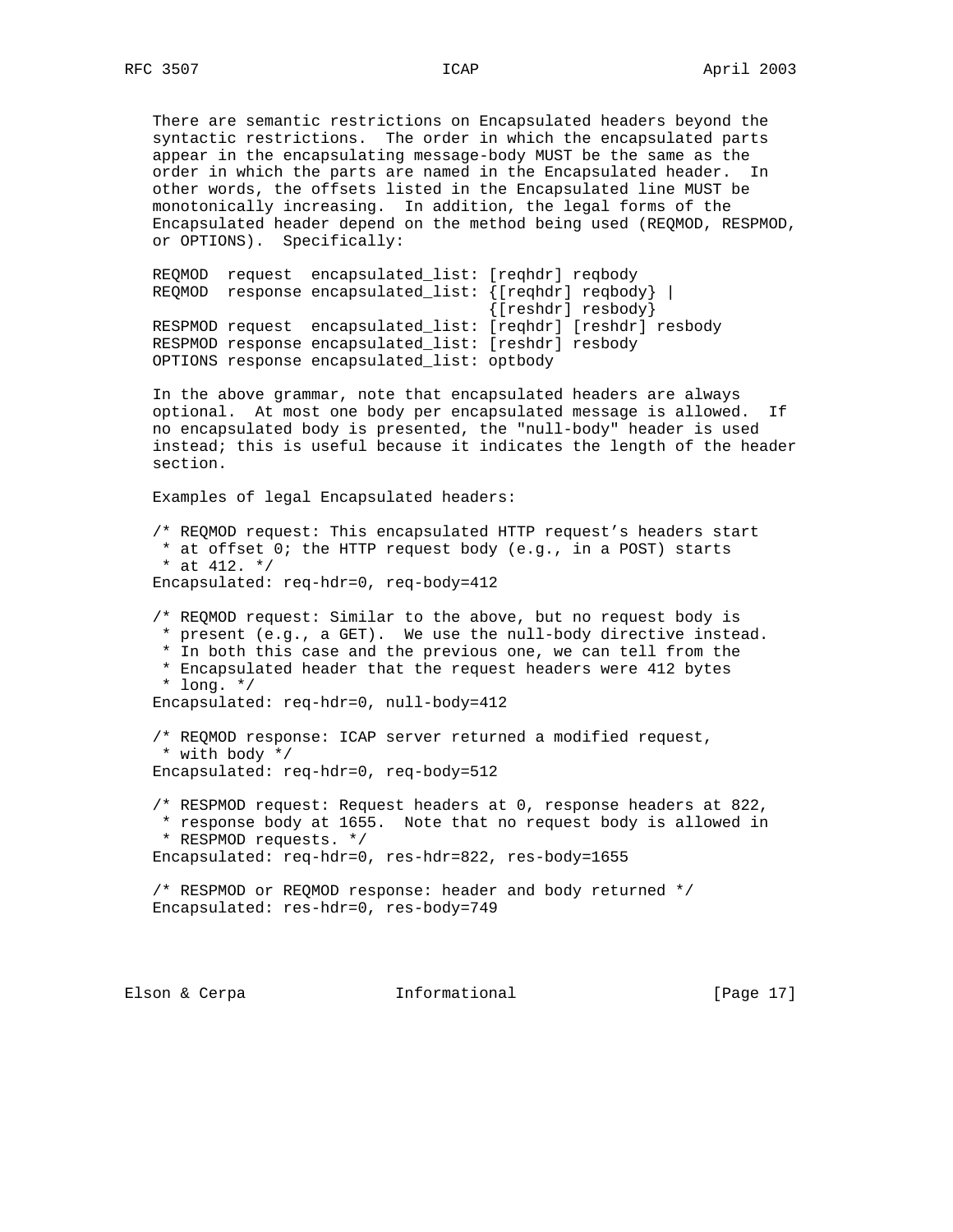/\* OPTIONS response when there IS an options body \*/ Encapsulated: opt-body=0

 /\* OPTIONS response when there IS NOT an options body \*/ Encapsulated: null-body=0

4.4.2 Encapsulated HTTP Headers

 By default, ICAP messages may encapsulate HTTP message headers and entity bodies. HTTP headers MUST start with the request-line or status-line for requests and responses, respectively, followed by interesting HTTP headers.

 The encapsulated headers MUST be terminated by a blank line, in order to make them human readable, and in order to terminate line-by-line HTTP parsers.

 HTTP/1.1 makes a distinction between end-to-end headers and hop-by hop headers (see Section 13.5.1 of [4]). End-to-end headers are meaningful to the ultimate recipient of a message, whereas hop-by-hop headers are meaningful only for a single transport-layer connection. Hop-by-hop headers include Connection, Keep-Alive, and so forth. All end-to-end HTTP headers SHOULD be encapsulated, and all hop-by-hop headers MUST NOT be encapsulated.

 Despite the above restrictions on encapsulation, the hop-by-hop Proxy-Authenticate and Proxy-Authorization headers MUST be forwarded to the ICAP server in the ICAP header section (not the encapsulated message). This allows propagation of client credentials that might have been sent to the ICAP client in cases where the ICAP client is also an HTTP surrogate. Note that this does not contradict HTTP/1.1, which explicitly states "A proxy MAY relay the credentials from the client request to the next proxy if that is the mechanism by which the proxies cooperatively authenticate a given request." (Section 14.34).

 The Via header of an encapsulated message SHOULD be modified by an ICAP server as if the encapsulated message were traveling through an HTTP surrogate. The Via header added by an ICAP server MUST specify protocol as ICAP/1.0.

4.5 Message Preview

 ICAP REQMOD or RESPMOD requests sent by the ICAP client to the ICAP server may include a "preview". This feature allows an ICAP server to see the beginning of a transaction, then decide if it wants to

Elson & Cerpa **Informational** [Page 18]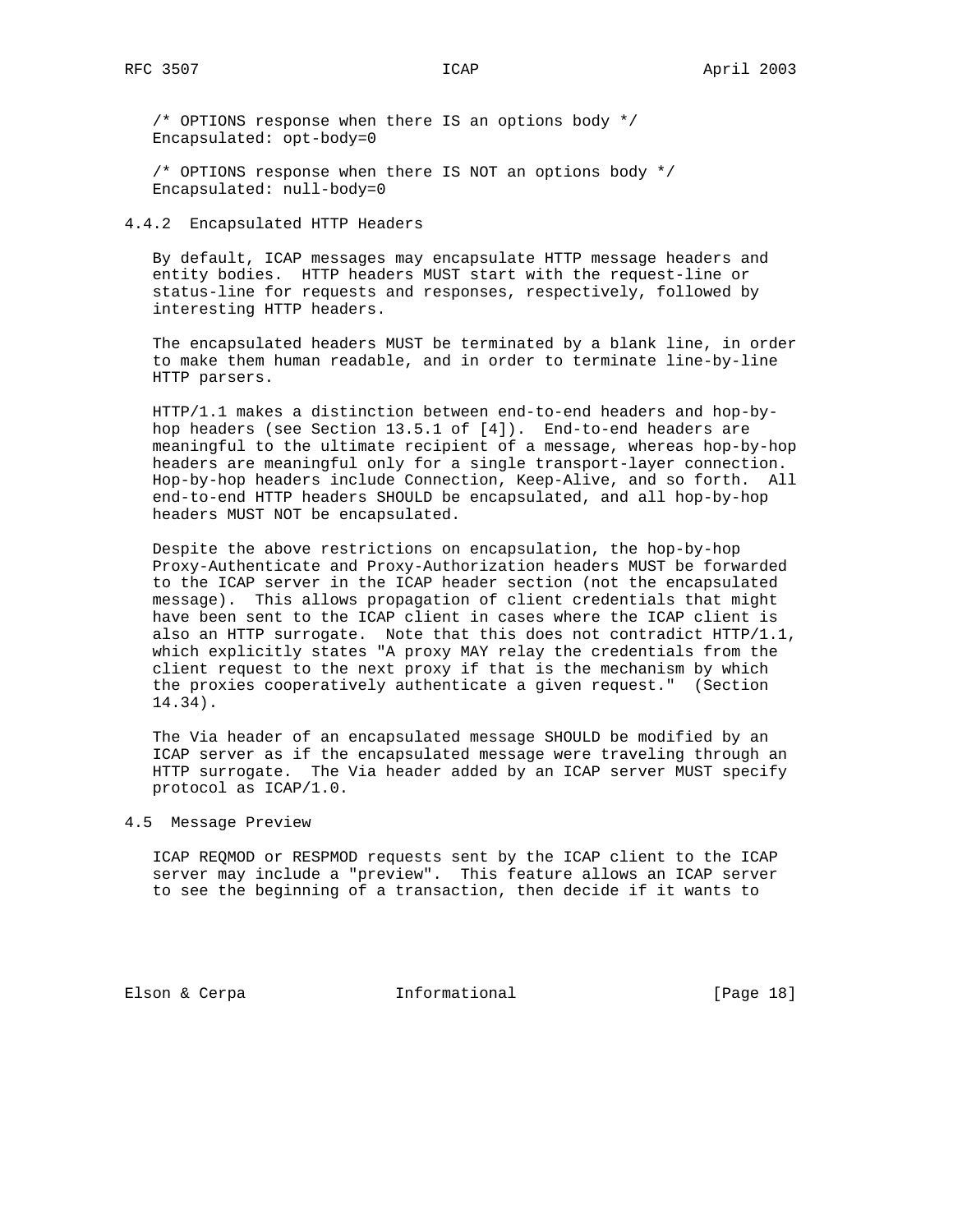opt-out of the transaction early instead of receiving the remainder of the request message. Previewing can yield significant performance improvements in a variety of situations, such as the following:

- Virus-checkers can certify a large fraction of files as "clean" just by looking at the file type, file name extension, and the first few bytes of the file. Only the remaining files need to be transmitted to the virus-checking ICAP server in their entirety.
- Content filters can use Preview to decide if an HTTP entity needs to be inspected (the HTTP file type alone is not enough in cases where "text" actually turns out to be graphics data). The magic numbers at the front of the file can identify a file as a JPEG or GIF.
- If an ICAP server wants to transcode all GIF87 files into GIF89 files, then the GIF87 files could quickly be detected by looking at the first few body bytes of the file.
- If an ICAP server wants to force all cacheable files to expire in 24 hours or less, then this could be implemented by selecting HTTP messages with expiries more than 24 hours in the future.

 ICAP servers SHOULD use the OPTIONS method (see Section 4.10) to specify how many bytes of preview are needed for a particular ICAP application on a per-resource basis. Clients SHOULD be able to provide Previews of at least 4096 bytes. Clients furthermore SHOULD provide a Preview when using any ICAP resource that has indicated a Preview is useful. (This indication might be provided via the OPTIONS method, or some other "out-of-band" configuration.) Clients SHOULD NOT provide a larger Preview than a server has indicated it is willing to accept.

 To effect a Preview, an ICAP client MUST add a "Preview:" header to its request headers indicating the length of the preview. The ICAP client then sends:

- all of the encapsulated header sections, and
- the beginning of the encapsulated body section, if any, up to the number of bytes advertised in the Preview (possibly 0).

 After the Preview is sent, the client stops and waits for an intermediate response from the ICAP server before continuing. This mechanism is similar to the "100-Continue" feature found in HTTP, except that the stop-and-wait point can be within the message body. In contrast, HTTP requires that the point must be the boundary between the headers and body.

Elson & Cerpa **Informational** [Page 19]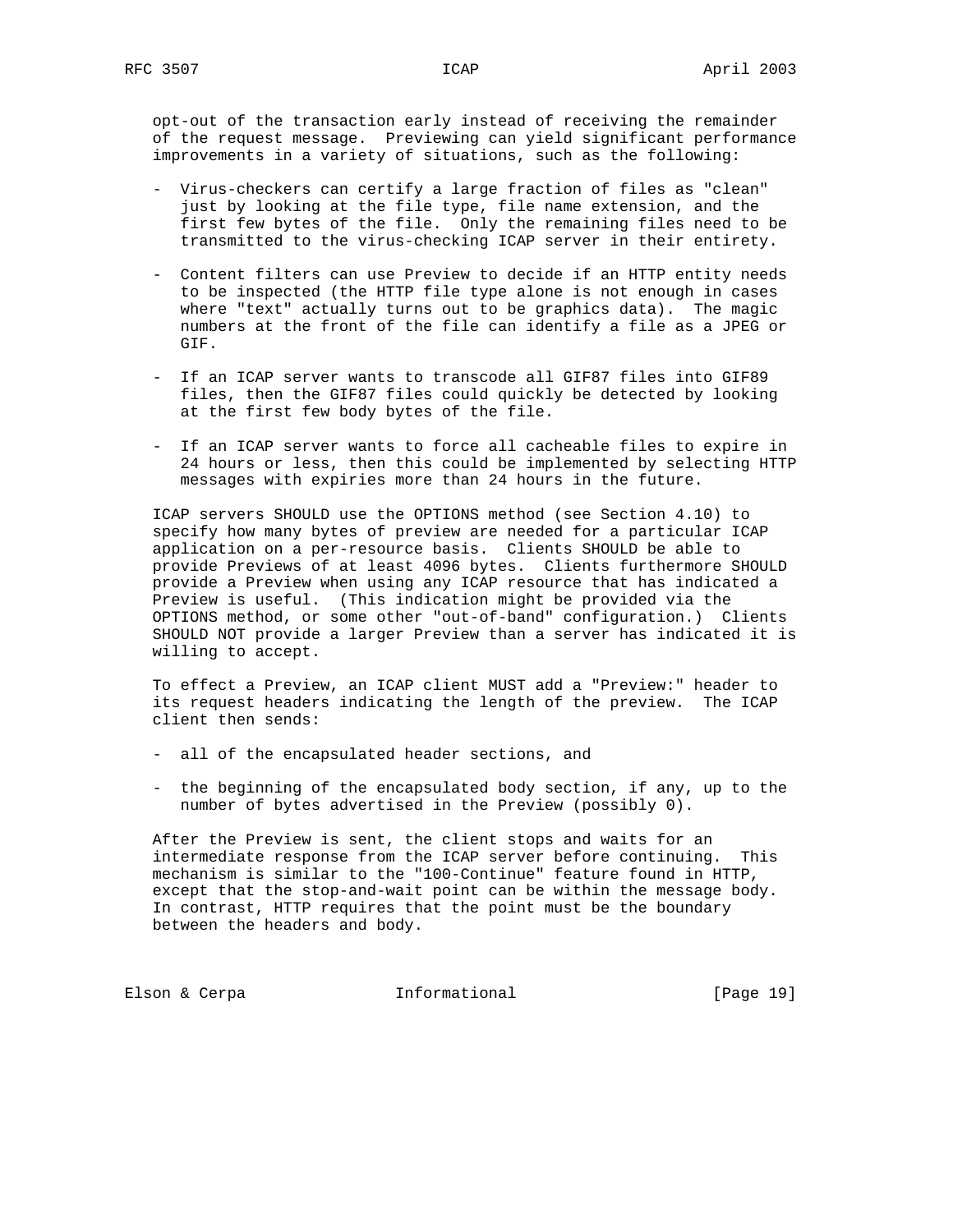For example, to effect a Preview consisting of only encapsulated HTTP headers, the ICAP client would add the following header to the ICAP request:

Preview: 0

 This indicates that the ICAP client will send only the encapsulated header sections to the ICAP server, then it will send a zero-length chunk and stop and wait for a "go ahead" to send more encapsulated body bytes to the ICAP server.

Similarly, the ICAP header:

Preview: 4096

 Indicates that the ICAP client will attempt to send 4096 bytes of origin server data in the encapsulated body of the ICAP request to the ICAP server. It is important to note that the actual transfer may be less, because the ICAP client is acting like a surrogate and is not looking ahead to find the total length of the origin server response. The entire ICAP encapsulated header section(s) will be sent, followed by up to 4096 bytes of encapsulated HTTP body. The chunk body terminator " $0\r\nu\n$ " is always included in these transactions.

 After sending the preview, the ICAP client will wait for a response from the ICAP server. The response MUST be one of the following:

- 204 No Content. The ICAP server does not want to (or can not) modify the ICAP client's request. The ICAP client MUST treat this the same as if it had sent the entire message to the ICAP server and an identical message was returned.
- ICAP reqmod or respmod response, depending what method was the original request. See Section 4.8.2 and 4.9.2 for the format of reqmod and respmod responses.
- 100 Continue. If the entire encapsulated HTTP body did not fit in the preview, the ICAP client MUST send the remainder of its ICAP message, starting from the first chunk after the preview. If the entire message fit in the preview (detected by the "EOF" symbol explained below), then the ICAP server MUST NOT respond with 100 Continue.

 When an ICAP client is performing a preview, it may not yet know how many bytes will ultimately be available in the arriving HTTP message that it is relaying to the HTTP server. Therefore, ICAP defines a way for ICAP clients to indicate "EOF" to ICAP servers if one

Elson & Cerpa **Informational** [Page 20]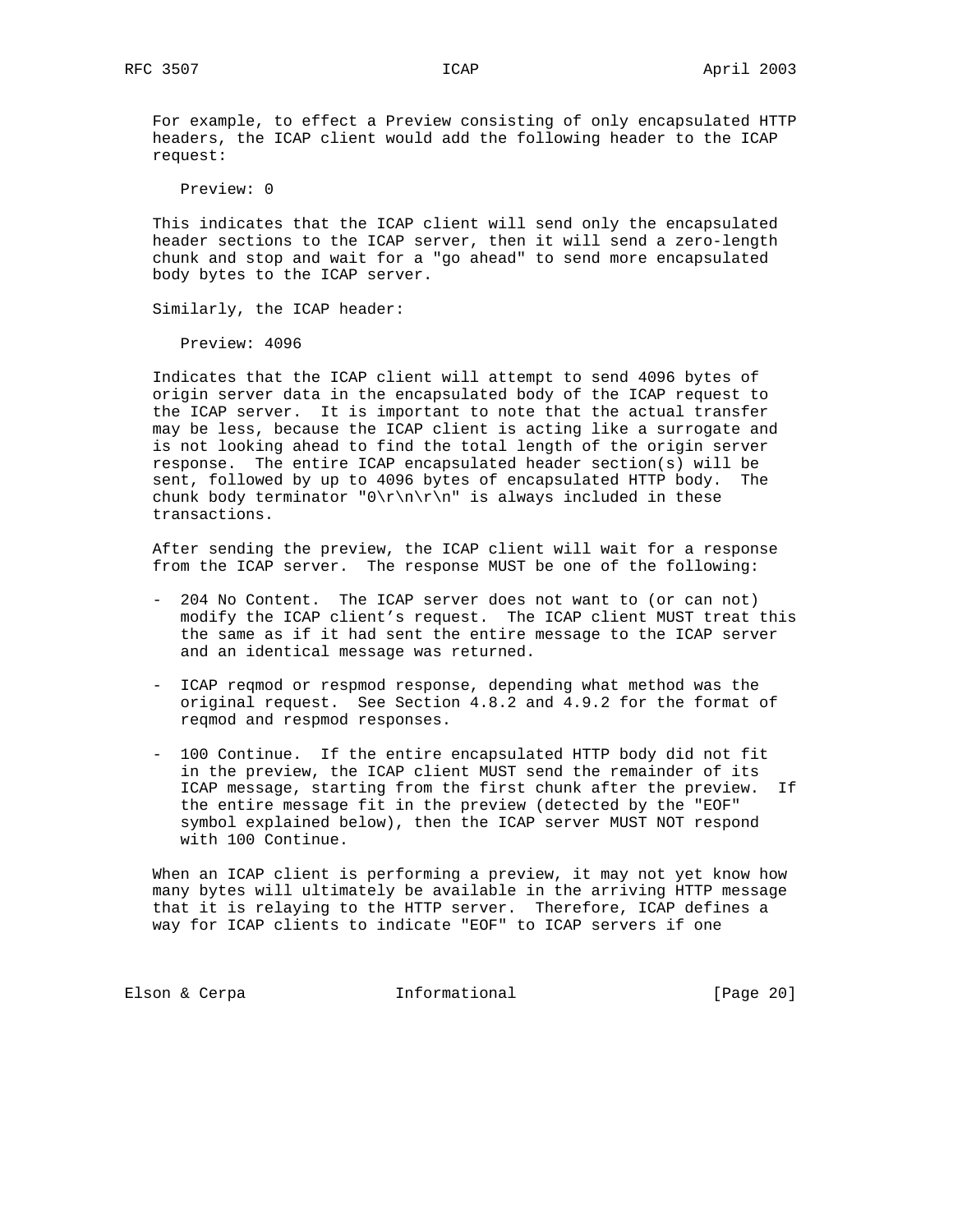unexpectedly arrives during the preview process. This is a particularly useful optimization if a header-only HTTP response arrives at the ICAP client (i.e., zero bytes of body); only a single round trip will be needed for the complete ICAP server response.

 We define an HTTP chunk-extension of "ieof" to indicate that an ICAP chunk is the last chunk (see [4]). The ICAP server MUST strip this chunk extension before passing the chunk data to an ICAP application process.

 For example, consider an ICAP client that has just received HTTP response headers from an origin server and initiates an ICAP RESPMOD transaction to an ICAP server. It does not know yet how many body bytes will be arriving from the origin server because the server is not using the Content-Length header. The ICAP client informs the ICAP server that it will be sending a 1024-byte preview using a "Preview: 1024" request header. If the HTTP origin server then closes its connection to the ICAP client before sending any data (i.e., it provides a zero-byte body), the corresponding zero-byte preview for that zero-byte origin response would appear as follows:

 $\r \n\ln$ 0; ieof\r\n\r\n

 If an ICAP server sees this preview, it knows from the presence of "ieof" that the client will not be sending any more chunk data. In this case, the server MUST respond with the modified response or a 204 No Content message right away. It MUST NOT send a 100-Continue response in this case. (In contrast, if the origin response had been 1 byte or larger, the "ieof" would not have appeared. In that case, an ICAP server MAY reply with 100-Continue, a modified response, or 204 No Content.)

 In another example, if the preview is 1024 bytes and the origin response is 1024 bytes in two chunks, then the encapsulation would appear as follows:

 $200\rm\$ r\  $\langle$ 512 bytes of data>\r\n  $200\$ r\ <512 bytes of data>\r\n 0; ieof $\r\n\r\n$ 

<204 or modified response> (100 Continue disallowed due to ieof)

 If the preview is 1024 bytes and the origin response is 1025 bytes (and the ICAP server responds with 100-continue), then these chunks would appear on the wire:

Elson & Cerpa **Informational** [Page 21]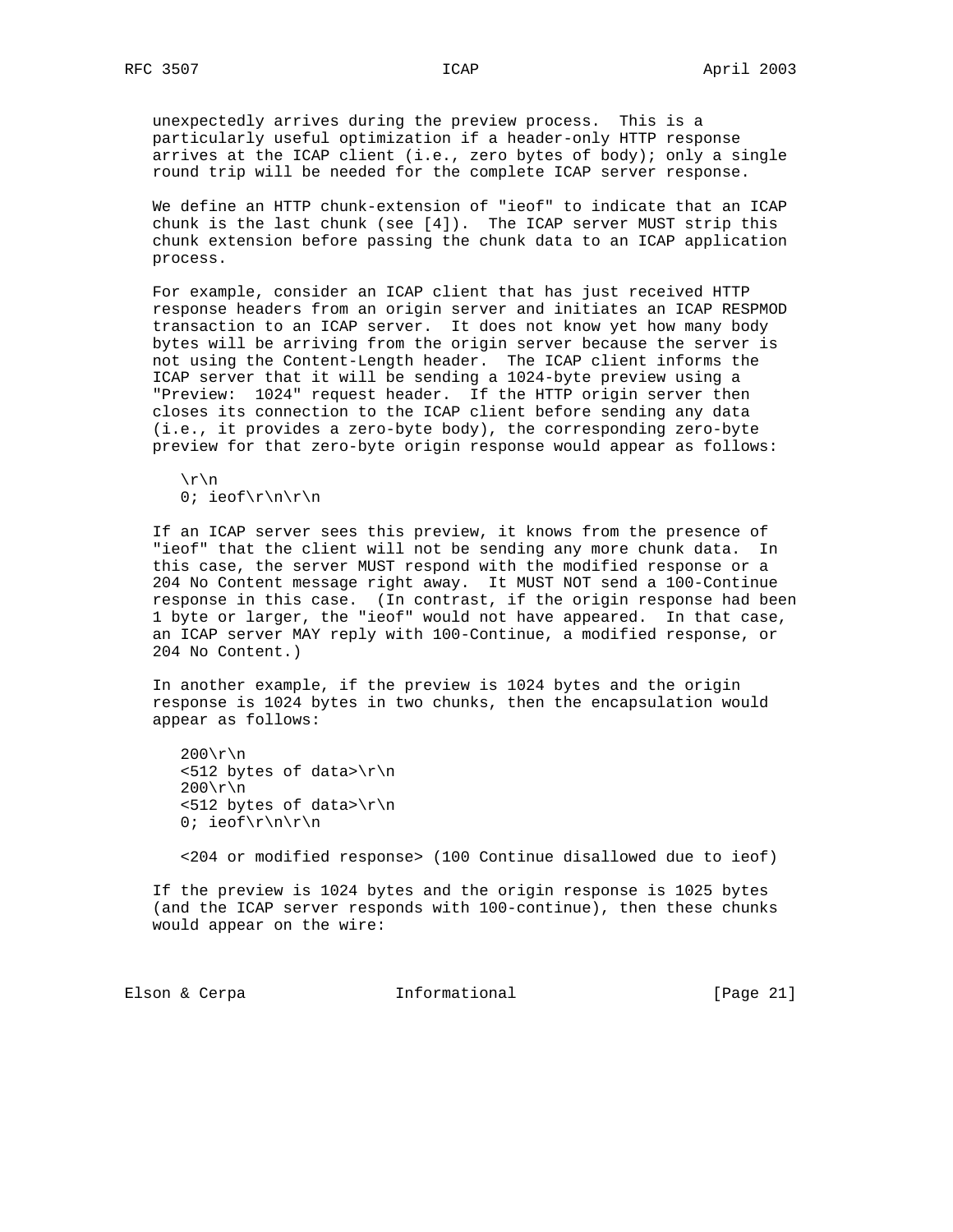$200\$ r\  $\langle$ 512 bytes of data>\r\n  $200\rm\$ r\n  $\langle$ 512 bytes of data>\r\n  $0\$  r\n <100 Continue Message>  $1\$ r\n <1 byte of data>\r\n  $0\r\ln\r\ln$  <no ieof because we are no longer in preview mode>

 Once the ICAP server receives the eof indicator, it finishes reading the current chunk stream.

 Note that when offering a Preview, the ICAP client is committing to temporarily buffer the previewed portion of the message so that it can honor a "204 No Content" response. The remainder of the message is not necessarily buffered; it might be pipelined directly from another source to the ICAP server after a 100-Continue.

4.6 "204 No Content" Responses outside of Previews

 An ICAP client MAY choose to honor "204 No Content" responses for an entire message. This is the decision of the client because it imposes a burden on the client of buffering the entire message.

 An ICAP client MAY include "Allow: 204" in its request headers, indicating that the server MAY reply to the message with a "204 No Content" response if the object does not need modification.

 If an ICAP server receives a request that does not have "Allow: 204", it MUST NOT reply with a 204. In this case, an ICAP server MUST return the entire message back to the client, even though it is identical to the message it received.

 The ONLY EXCEPTION to this rule is in the case of a message preview, as described in the previous section. If this is the case, an ICAP server can respond with a 204 No Content message in response to a message preview EVEN if the original request did not have the "Allow: 204" header.

4.7 ISTag Response Header

 The ISTag ("ICAP Service Tag") response-header field provides a way for ICAP servers to send a service-specific "cookie" to ICAP clients that represents a service's current state. It is a 32-byte-maximum alphanumeric string of data (not including the null character) that

Elson & Cerpa **Informational** [Page 22]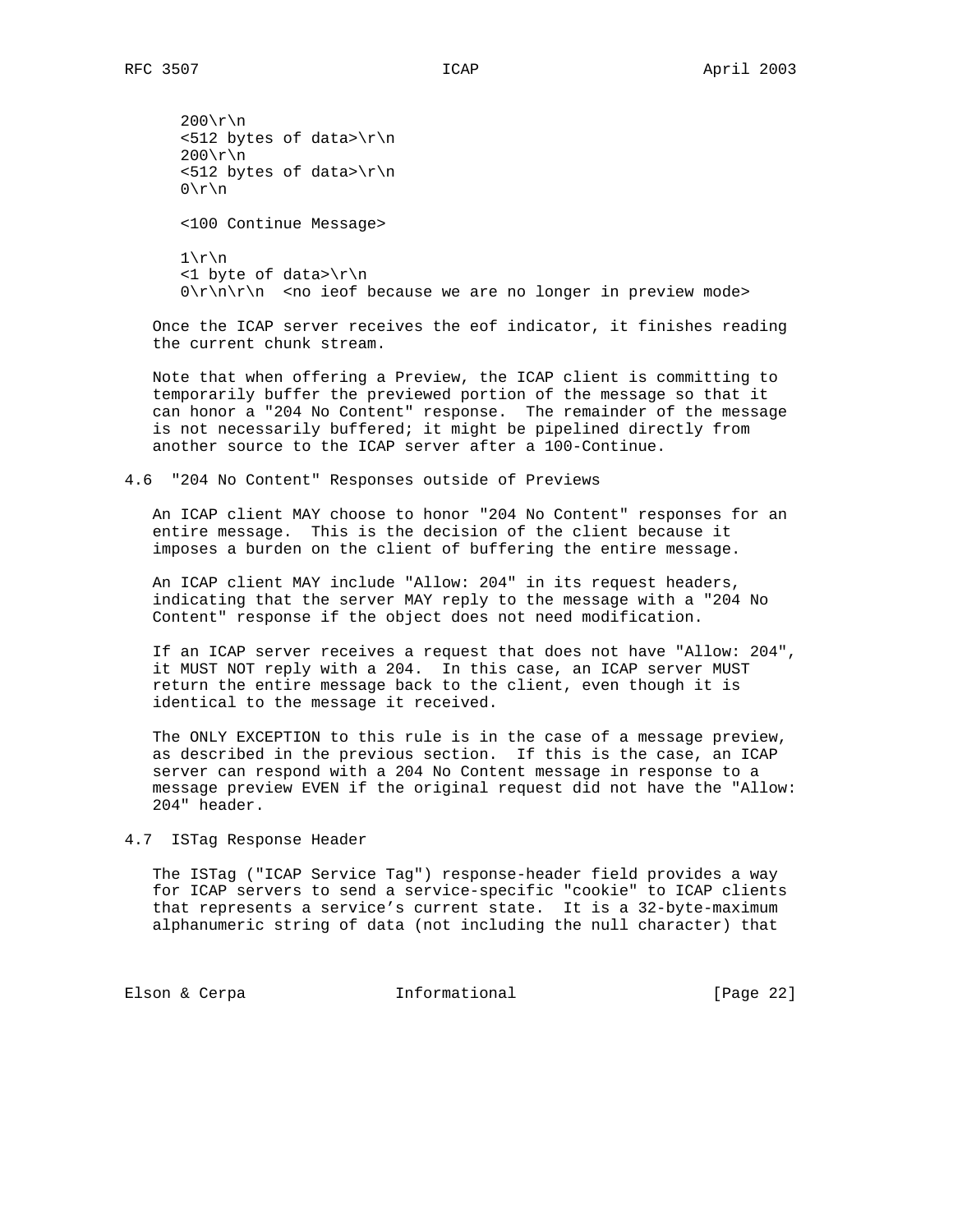may, for example, be a representation of the software version or configuration of a service. An ISTag validates that previous ICAP server responses can still be considered fresh by an ICAP client that may be caching them. If a change on the ICAP server invalidates previous responses, the ICAP server can invalidate portions of the ICAP client's cache by changing its ISTag. The ISTag MUST be included in every ICAP response from an ICAP server.

 For example, consider a virus-scanning ICAP service. The ISTag might be a combination of the virus scanner's software version and the release number of its virus signature database. When the database is updated, the ISTag can be changed to invalidate all previous responses that had been certified as "clean" and cached with the old ISTag.

 ISTag is similar, but not identical, to the HTTP ETag. While an ETag is a validator for a particular entity (object), an ISTag validates all entities generated by a particular service (URI). A change in the ISTag invalidates all the other entities provided a service with the old ISTag, not just the entity whose response contained the updated ISTag.

 The syntax of an ISTag is simply: ISTag = "ISTag: " quoted-string

 In this document we use the quoted-string definition defined in section 2.2 of [4].

 For example: ISTag: "874900-1994-1c02798"

4.8 Request Modification Mode

 In this method, described in Section 3.1, an ICAP client sends an HTTP request to an ICAP server. The ICAP server returns a modified version of the request, an HTTP response, or (if the client indicates it supports 204 responses) an indication that no modification is required.

## 4.8.1 Request

 In REQMOD mode, the ICAP request MUST contain an encapsulated HTTP request. The headers and body (if any) MUST both be encapsulated, except that hop-by-hop headers are not encapsulated.

Elson & Cerpa **Informational** [Page 23]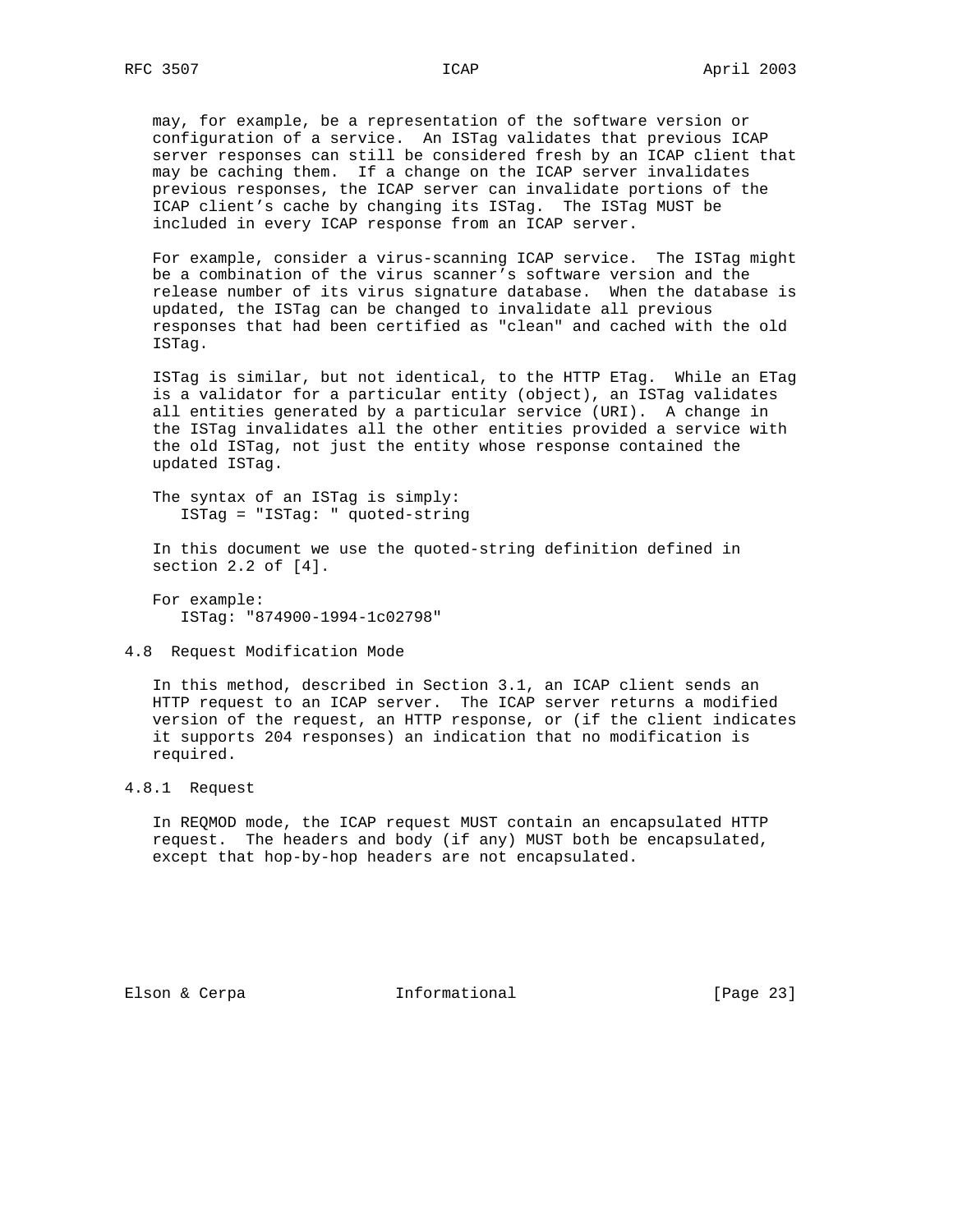# 4.8.2 Response

 The response from the ICAP server back to the ICAP client may take one of four forms:

- An error indication,
- A 204 indicating that the ICAP client's request requires no adaptation (see Section 4.6 for limitations of this response),
- An encapsulated, adapted version of the ICAP client's request, or
- An encapsulated HTTP error response. Note that Request Modification requests may only be satisfied with HTTP responses in cases when the HTTP response is an error (e.g., 403 Forbidden).

 The first line of the response message MUST be a status line as described in Section 4.3.3. If the return code is a 2XX, the ICAP client SHOULD continue its normal execution of the request. If the ICAP client is a surrogate, this may include serving an object from its cache or forwarding the modified request to an origin server. Note it is valid for a 2XX ICAP response to contain an encapsulated HTTP error response, which in turn should be returned to the downstream client by the ICAP client.

 For other return codes that indicate an error, the ICAP client MAY (for example) return the error to the downstream client or user, execute the unadapted request as it arrived from the client, or re try the adaptation again.

 The modified request headers, if any, MUST be returned to the ICAP client using appropriate encapsulation as described in Section 4.4.

#### 4.8.3 Examples

 Consider the following example, in which a surrogate receives a simple GET request from a client. The surrogate, acting as an ICAP client, then forwards this request to an ICAP server for modification. The ICAP server modifies the request headers and sends them back to the ICAP client. Our hypothetical ICAP server will modify several headers and strip the cookie from the original request.

 In all of our examples, we include the extra meta-data added to the message due to chunking the encapsulated message body (if any). We assume that end-of-line terminations, and blank lines, are two-byte "CRLF" sequences.

Elson & Cerpa **Informational** [Page 24]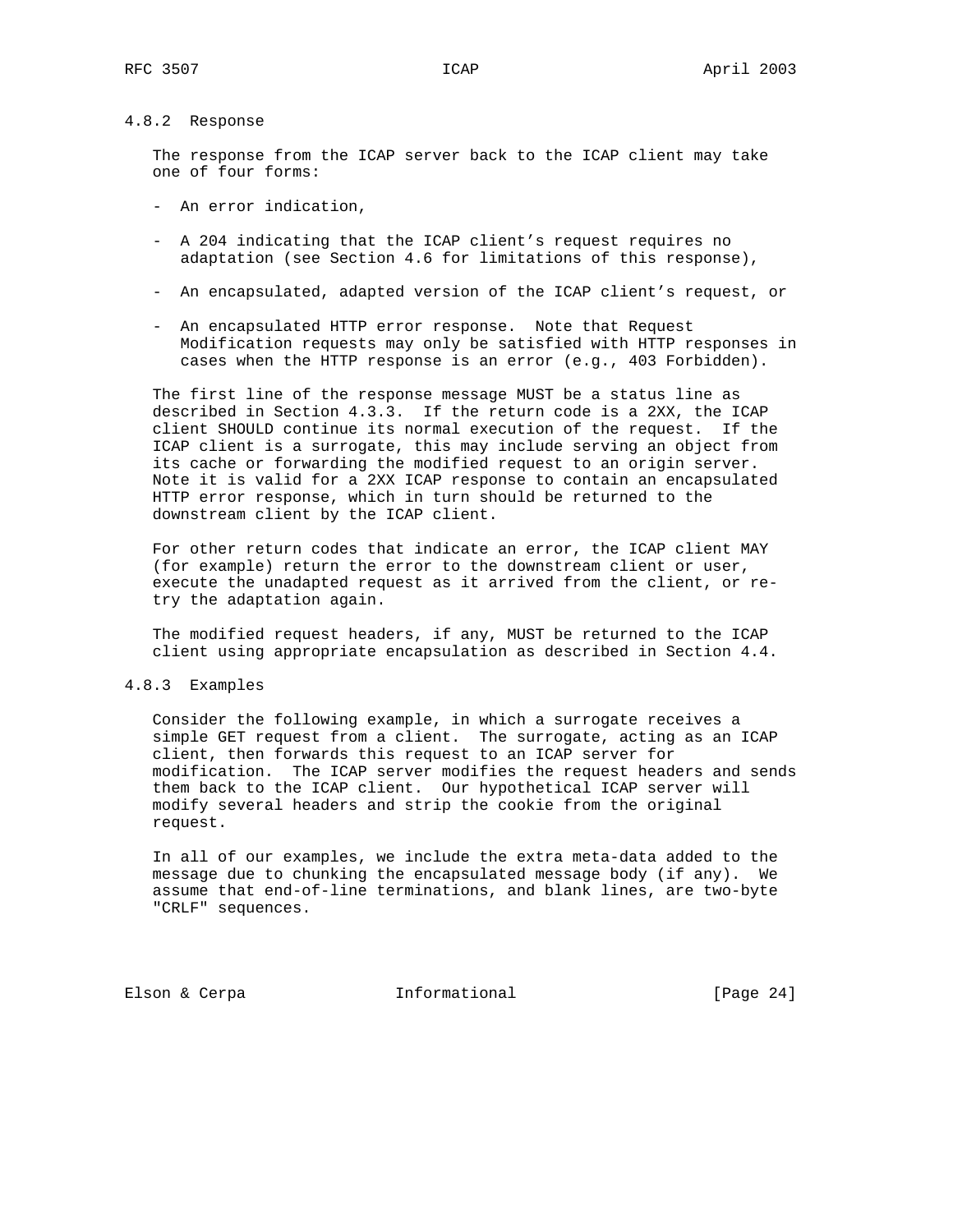ICAP Request Modification Example 1 - ICAP Request ---------------------------------------------------------------- REQMOD icap://icap-server.net/server?arg=87 ICAP/1.0 Host: icap-server.net Encapsulated: req-hdr=0, null-body=170 GET / HTTP/1.1 Host: www.origin-server.com Accept: text/html, text/plain Accept-Encoding: compress Cookie: ff39fk3jur@4ii0e02i If-None-Match: "xyzzy", "r2d2xxxx" ---------------------------------------------------------------- ICAP Request Modification Example 1 - ICAP Response ---------------------------------------------------------------- ICAP/1.0 200 OK Date: Mon, 10 Jan 2000 09:55:21 GMT Server: ICAP-Server-Software/1.0 Connection: close ISTag: "W3E4R7U9-L2E4-2" Encapsulated: req-hdr=0, null-body=231 GET /modified-path HTTP/1.1 Host: www.origin-server.com Via: 1.0 icap-server.net (ICAP Example ReqMod Service 1.1) Accept: text/html, text/plain, image/gif Accept-Encoding: gzip, compress If-None-Match: "xyzzy", "r2d2xxxx"

----------------------------------------------------------------

 The second example is similar to the first, except that the request being modified in this case is a POST instead of a GET. Note that the encapsulated Content-Length argument has been modified to reflect the modified body of the POST message. The outer ICAP message does not need a Content-Length header because it uses chunking (not shown).

 In this second example, the Encapsulated header shows the division between the forwarded header and forwarded body, for both the request and the response.

 ICAP Request Modification Example 2 - ICAP Request ---------------------------------------------------------------- REQMOD icap://icap-server.net/server?arg=87 ICAP/1.0 Host: icap-server.net Encapsulated: req-hdr=0, req-body=147

Elson & Cerpa **Informational** [Page 25]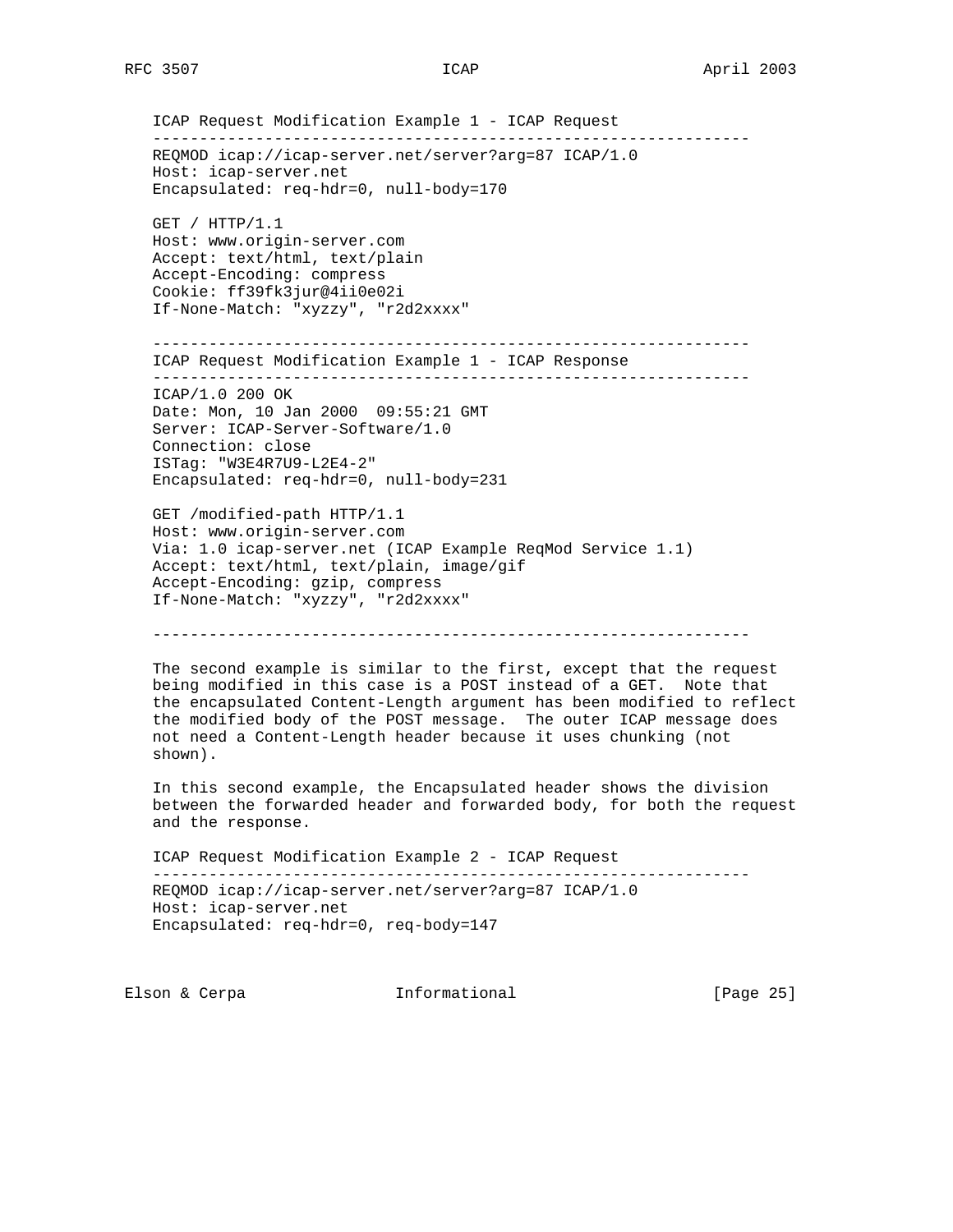```
 POST /origin-resource/form.pl HTTP/1.1
 Host: www.origin-server.com
 Accept: text/html, text/plain
 Accept-Encoding: compress
 Pragma: no-cache
 1e
 I am posting this information.
\Omega ----------------------------------------------------------------
 ICAP Request Modification Example 2 - ICAP Response
 ----------------------------------------------------------------
 ICAP/1.0 200 OK
 Date: Mon, 10 Jan 2000 09:55:21 GMT
 Server: ICAP-Server-Software/1.0
 Connection: close
 ISTag: "W3E4R7U9-L2E4-2"
 Encapsulated: req-hdr=0, req-body=244
 POST /origin-resource/form.pl HTTP/1.1
 Host: www.origin-server.com
 Via: 1.0 icap-server.net (ICAP Example ReqMod Service 1.1)
 Accept: text/html, text/plain, image/gif
 Accept-Encoding: gzip, compress
 Pragma: no-cache
 Content-Length: 45
 2d
 I am posting this information. ICAP powered!
\Omega ----------------------------------------------------------------
 Finally, this third example shows an ICAP server returning an error
 response when it receives a Request Modification request.
 ICAP Request Modification Example 3 - ICAP Request
 ----------------------------------------------------------------
 REQMOD icap://icap-server.net/content-filter ICAP/1.0
 Host: icap-server.net
 Encapsulated: req-hdr=0, null-body=119
 GET /naughty-content HTTP/1.1
 Host: www.naughty-site.com
 Accept: text/html, text/plain
 Accept-Encoding: compress
 ----------------------------------------------------------------
```
Elson & Cerpa **Informational** [Page 26]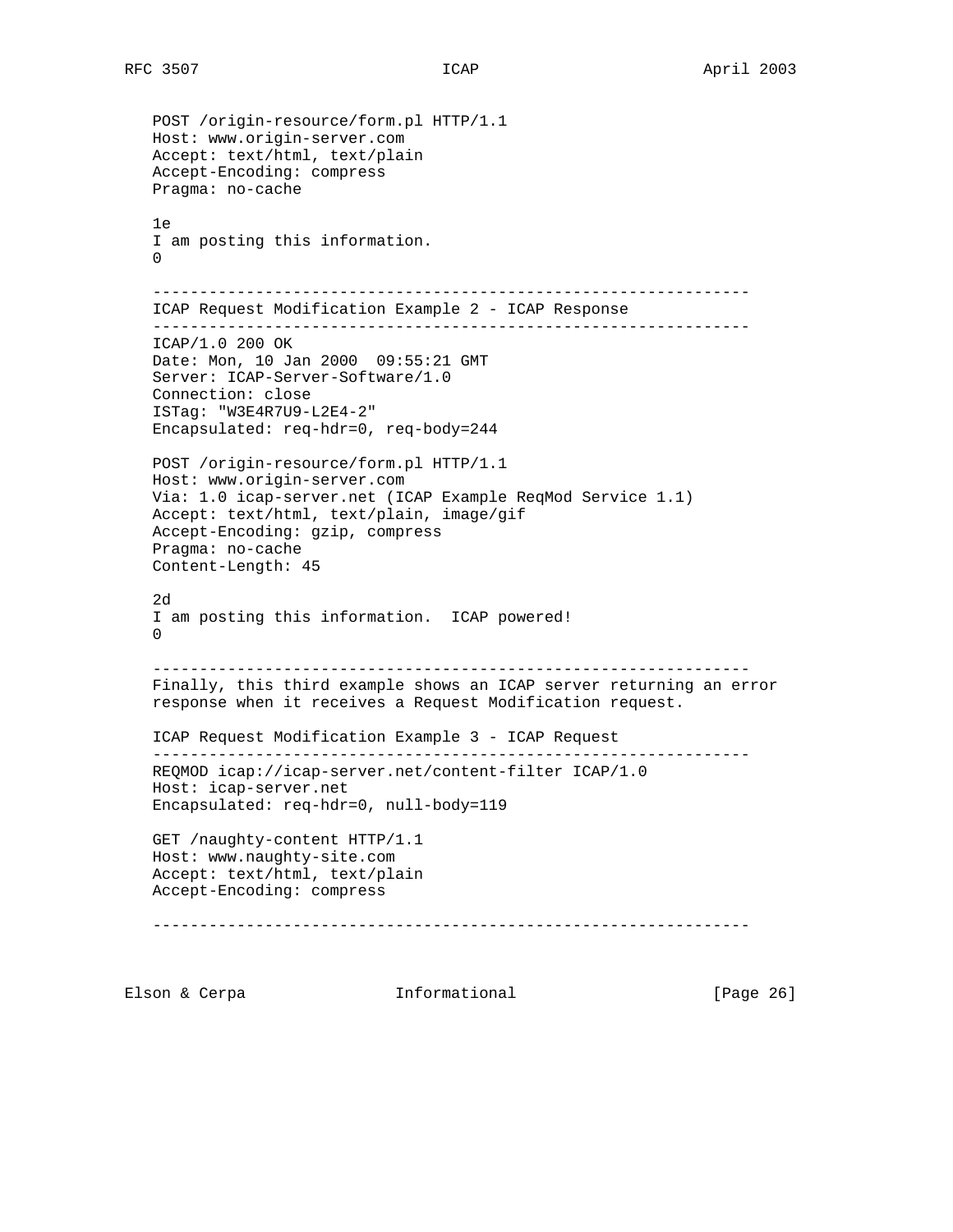ICAP Request Modification Example 3 - ICAP Response ---------------------------------------------------------------- ICAP/1.0 200 OK Date: Mon, 10 Jan 2000 09:55:21 GMT Server: ICAP-Server-Software/1.0 Connection: close ISTag: "W3E4R7U9-L2E4-2" Encapsulated: res-hdr=0, res-body=213 HTTP/1.1 403 Forbidden Date: Wed, 08 Nov 2000 16:02:10 GMT Server: Apache/1.3.12 (Unix) Last-Modified: Thu, 02 Nov 2000 13:51:37 GMT

 Content-Length: 58 Content-Type: text/html 3a Sorry, you are not allowed to access that naughty content.  $\overline{\phantom{0}}$ 

----------------------------------------------------------------

## 4.9 Response Modification Mode

ETag: "63600-1989-3a017169"

 In this method, described in Section 3.2, an ICAP client sends an origin server's HTTP response to an ICAP server, and (if available) the original client request that caused that response. Similar to Request Modification method, the response from the ICAP server can be an adapted HTTP response, an error, or a 204 response code indicating that no adaptation is required.

4.9.1 Request

 Using encapsulation described in Section 4.4, the header and body of the HTTP response to be modified MUST be included in the ICAP body. If available, the header of the original client request SHOULD also be included. As with the other method, the hop-by-hop headers of the encapsulated messages MUST NOT be forwarded. The Encapsulated header MUST indicate the byte-offsets of the beginning of each of these four parts.

4.9.2 Response

 The response from the ICAP server looks just like a reply in the Request Modification method (Section 4.8); that is,

- An error indication,

Elson & Cerpa  $I_n$  Informational [Page 27]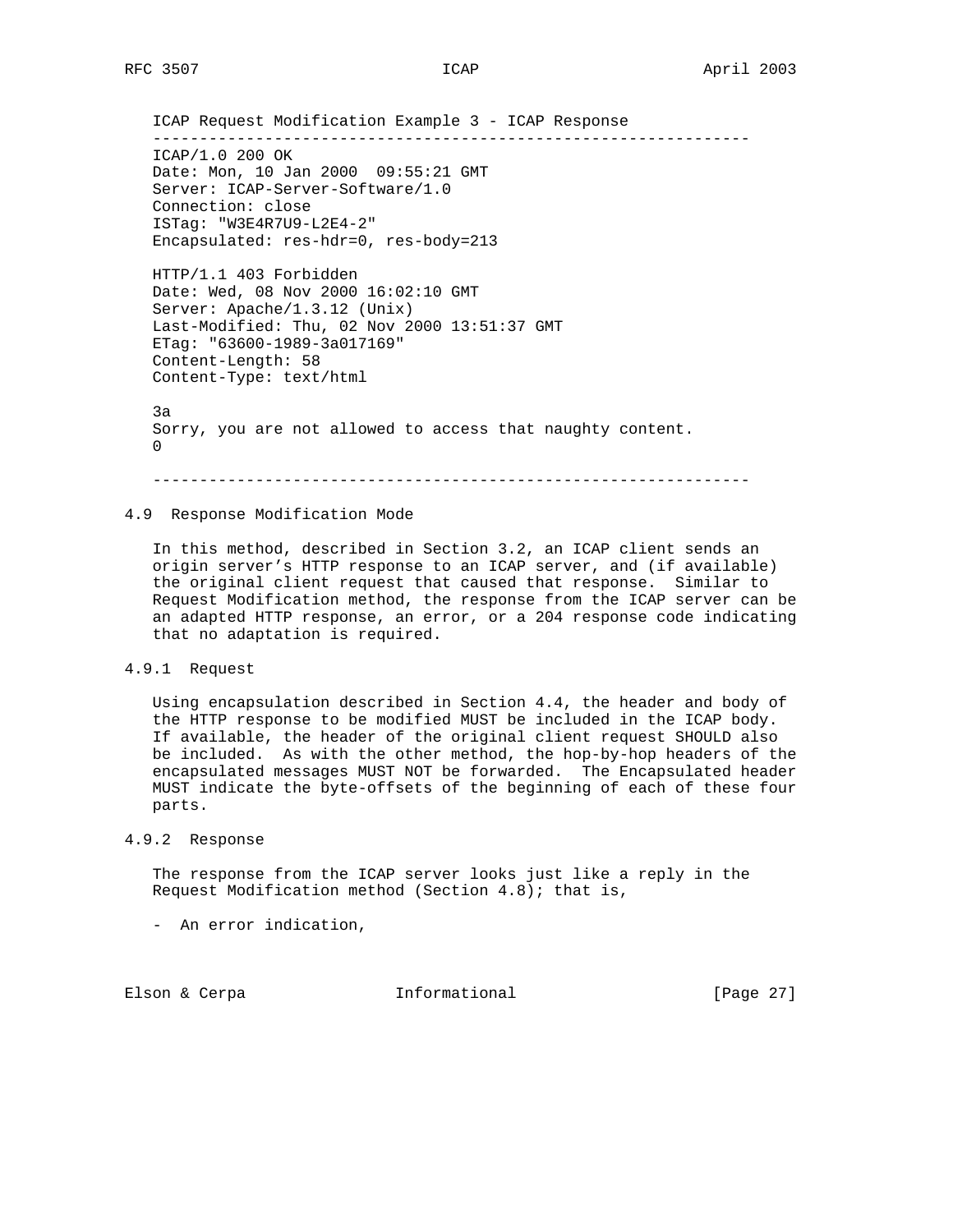- An encapsulated and potentially modified HTTP response header and response body, or
- An HTTP response 204 indicating that the ICAP client's request requires no adaptation.

 The first line of the response message MUST be a status line as described in Section 4.3.3. If the return code is a 2XX, the ICAP client SHOULD continue its normal execution of the response. The ICAP client MAY re-examine the headers in the response's message headers in order to make further decisions about the response (e.g., its cachability).

 For other return codes that indicate an error, the ICAP client SHOULD NOT return these directly to downstream client, since these errors only make sense in the ICAP client/server transaction.

 The modified response headers, if any, MUST be returned to the ICAP client using appropriate encapsulation as described in Section 4.4.

4.9.3 Examples

 In Example 4, an ICAP client is requesting modification of an entity that was returned as a result of a client GET. The original client GET was to an origin server at "www.origin-server.com"; the ICAP server is at "icap.example.org".

 ICAP Response Modification Example 4 - ICAP Request ---------------------------------------------------------------- RESPMOD icap://icap.example.org/satisf ICAP/1.0 Host: icap.example.org Encapsulated: req-hdr=0, res-hdr=137, res-body=296

 GET /origin-resource HTTP/1.1 Host: www.origin-server.com Accept: text/html, text/plain, image/gif Accept-Encoding: gzip, compress

 HTTP/1.1 200 OK Date: Mon, 10 Jan 2000 09:52:22 GMT Server: Apache/1.3.6 (Unix) ETag: "63840-1ab7-378d415b" Content-Type: text/html Content-Length: 51

Elson & Cerpa **Informational** [Page 28]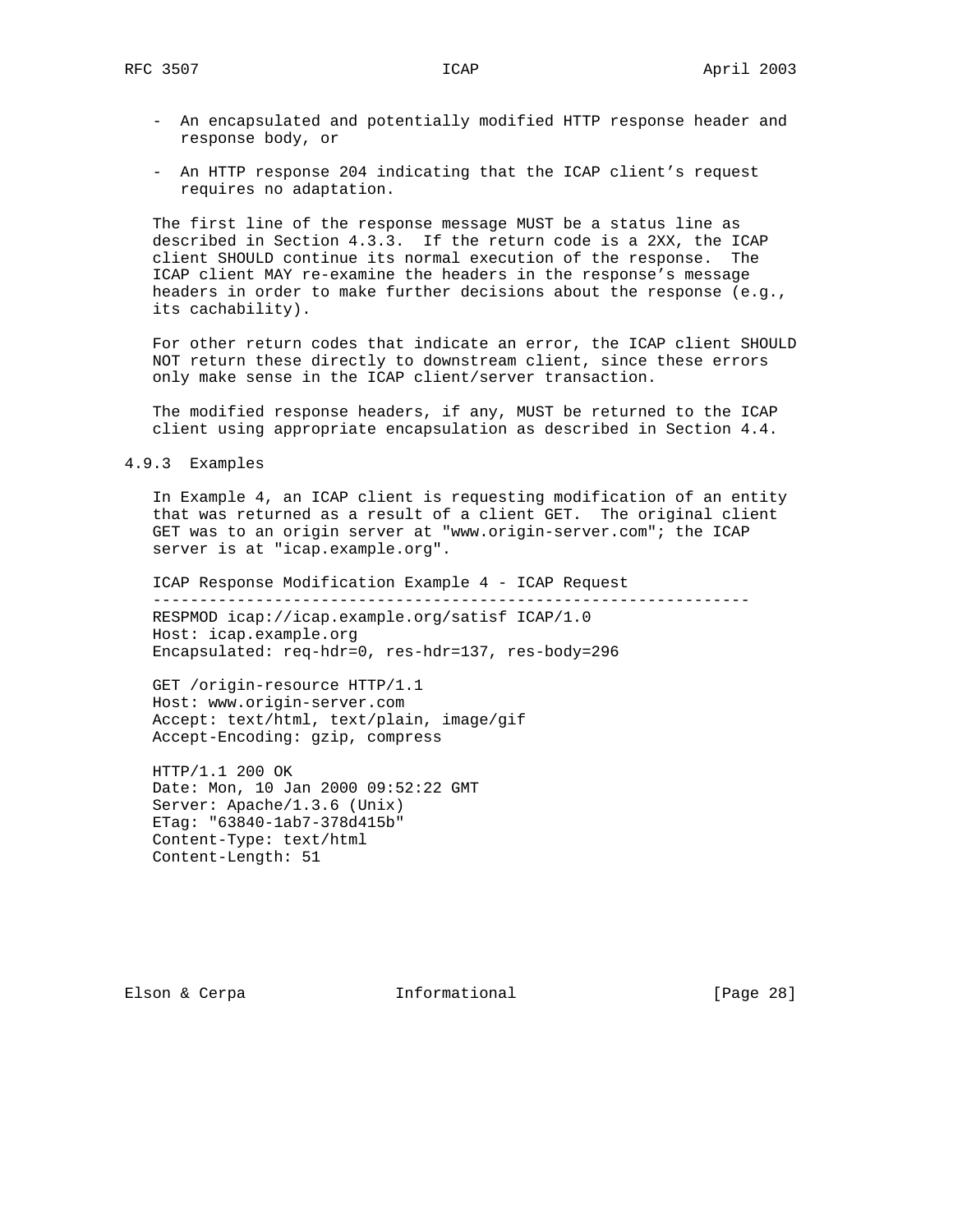33 This is data that was returned by an origin server.  $\overline{\phantom{0}}$  ---------------------------------------------------------------- ICAP Response Modification Example 4 - ICAP Response ---------------------------------------------------------------- ICAP/1.0 200 OK Date: Mon, 10 Jan 2000 09:55:21 GMT Server: ICAP-Server-Software/1.0 Connection: close ISTag: "W3E4R7U9-L2E4-2" Encapsulated: res-hdr=0, res-body=222 HTTP/1.1 200 OK Date: Mon, 10 Jan 2000 09:55:21 GMT Via: 1.0 icap.example.org (ICAP Example RespMod Service 1.1) Server: Apache/1.3.6 (Unix) ETag: "63840-1ab7-378d415b" Content-Type: text/html Content-Length: 92  $5c$  This is data that was returned by an origin server, but with value added by an ICAP server. 0

#### ----------------------------------------------------------------

## 4.10 OPTIONS Method

 The ICAP "OPTIONS" method is used by the ICAP client to retrieve configuration information from the ICAP server. In this method, the ICAP client sends a request addressed to a specific ICAP resource and receives back a response with options that are specific to the service named by the URI. All OPTIONS requests MAY also return options that are global to the server (i.e., apply to all services).

## 4.10.1 OPTIONS Request

 The OPTIONS method consists of a request-line, as described in Section 4.3.2, such as the following example:

 OPTIONS icap://icap.server.net/sample-service ICAP/1.0 User-Agent: ICAP-client-XYZ/1.001

Elson & Cerpa **Informational** [Page 29]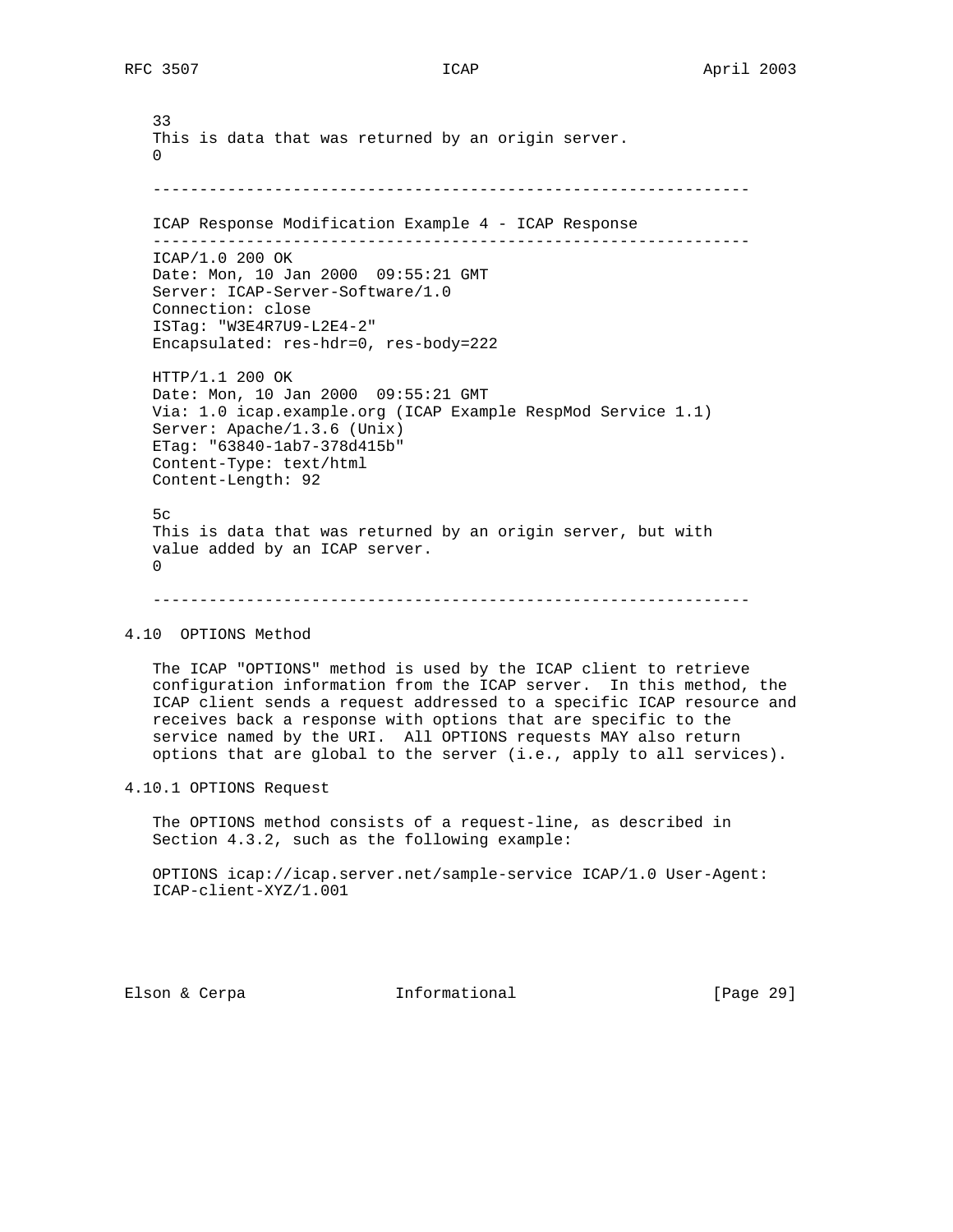Other headers are also allowed as described in Section 4.3.1 and Section 4.3.2 (for example, Host).

4.10.2 OPTIONS Response

 The OPTIONS response consists of a status line as described in section 4.3.3 followed by a series of header field names-value pairs optionally followed by an opt-body. Multiple values in the value field MUST be separated by commas. If an opt-body is present in the OPTIONS response, the Opt-body-type header describes the format of the opt-body.

The OPTIONS headers supported in this version of the protocol are:

-- Methods:

 The method that is supported by this service. This header MUST be included in the OPTIONS response. The OPTIONS method MUST NOT be in the Methods' list since it MUST be supported by all the ICAP server implementations. Each service should have a distinct URI and support only one method in addition to OPTIONS (see Section 6.4).

 For example: Methods: RESPMOD

-- Service:

 A text description of the vendor and product name. This header MAY be included in the OPTIONS response.

 For example: Service: XYZ Technology Server 1.0

-- ISTag:

 See section 4.7 for details. This header MUST be included in the OPTIONS response.

 For example: ISTag: "5BDEEEA9-12E4-2"

-- Encapsulated:

 This header MUST be included in the OPTIONS response; see Section 4.4.

Elson & Cerpa **Informational** [Page 30]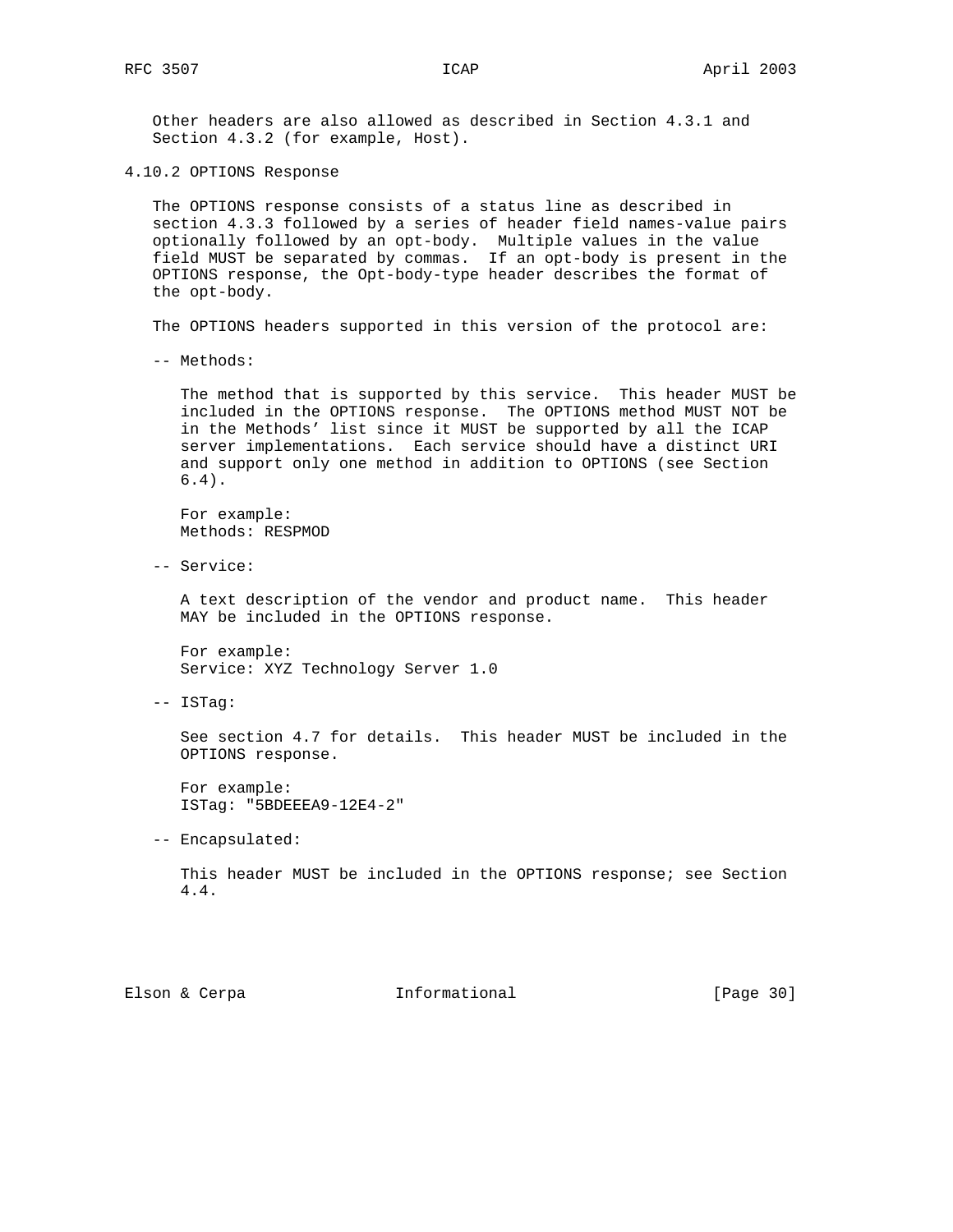For example: Encapsulated: opt-body=0

-- Opt-body-type:

 A token identifying the format of the opt-body. (Valid opt-body types are not defined by ICAP.) This header MUST be included in the OPTIONS response ONLY if an opt-body type is present.

 For example: Opt-body-type: XML-Policy-Table-1.0

-- Max-Connections:

 The maximum number of ICAP connections the server is able to support. This header MAY be included in the OPTIONS response.

 For example: Max-Connections: 1500

-- Options-TTL:

 The time (in seconds) for which this OPTIONS response is valid. If none is specified, the OPTIONS response does not expire. This header MAY be included in the OPTIONS response. The ICAP client MAY reissue an OPTIONS request once the Options-TTL expires.

 For example: Options-TTL: 3600

-- Date:

 The server's clock, specified as an RFC 1123 compliant date/time string. This header MAY be included in the OPTIONS response.

 For example: Date: Fri, 15 Jun 2001 04:33:55 GMT

-- Service-ID:

 A short label identifying the ICAP service. It MAY be used in attribute header names. This header MAY be included in the OPTIONS response.

 For example: Service-ID: xyztech

Elson & Cerpa **Informational** [Page 31]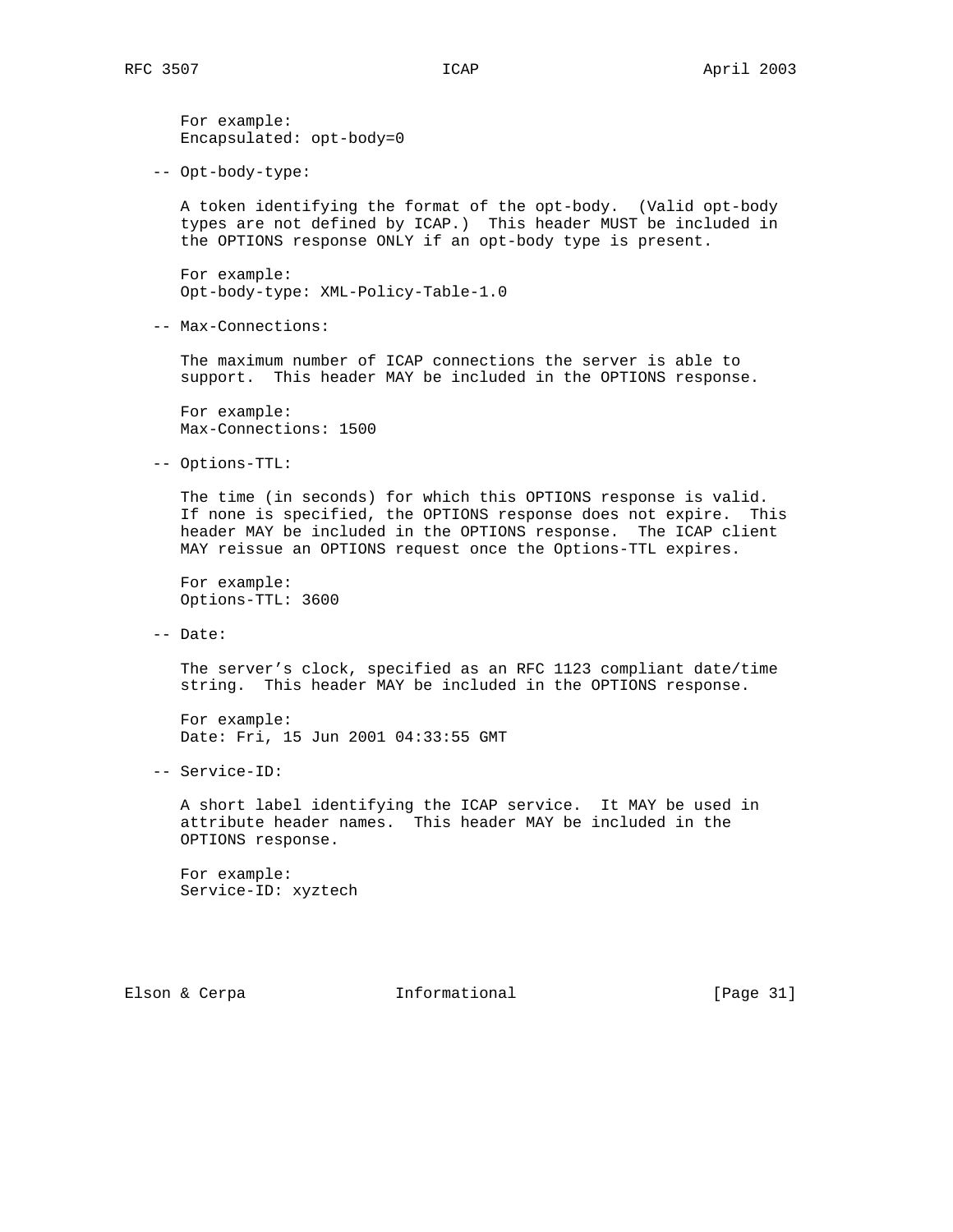-- Allow:

 A directive declaring a list of optional ICAP features that this server has implemented. This header MAY be included in the OPTIONS response. In this document we define the value "204" to indicate that the ICAP server supports a 204 response.

 For example: Allow: 204

-- Preview:

 The number of bytes to be sent by the ICAP client during a preview. This header MAY be included in the OPTIONS response.

 For example: Preview: 1024

-- Transfer-Preview:

 A list of file extensions that should be previewed to the ICAP server before sending them in their entirety. This header MAY be included in the OPTIONS response. Multiple file extensions values should be separated by commas. The wildcard value "\*" specifies the default behavior for all the file extensions not specified in any other Transfer-\* header (see below).

 For example: Transfer-Preview: \*

-- Transfer-Ignore:

 A list of file extensions that should NOT be sent to the ICAP server. This header MAY be included in the OPTIONS response. Multiple file extensions should be separated by commas.

 For example: Transfer-Ignore: html

-- Transfer-Complete:

 A list of file extensions that should be sent in their entirety (without preview) to the ICAP server. This header MAY be included in the OPTIONS response. Multiple file extensions values should be separated by commas.

 For example: Transfer-Complete: asp, bat, exe, com, ole

Elson & Cerpa **Informational** [Page 32]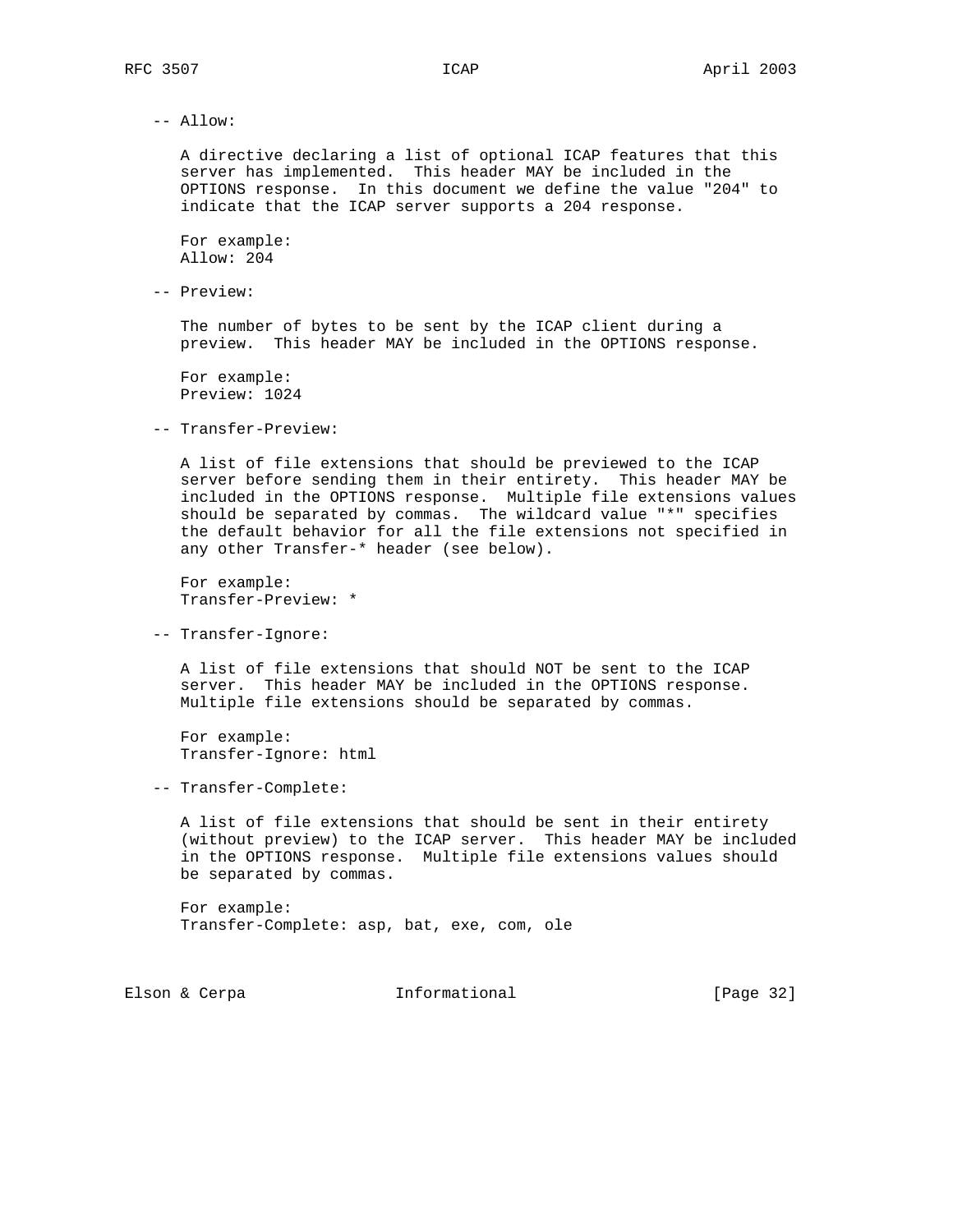Note: If any of Transfer-\* are sent, exactly one of them MUST contain the wildcard value "\*" to specify the default. If no Transfer-\* are sent, all responses will be sent in their entirety (without Preview).

4.10.3 OPTIONS Examples

 In example 5, an ICAP Client sends an OPTIONS Request to an ICAP Service named icap.server.net/sample-service in order to get configuration information for the service provided.

 ICAP OPTIONS Example 5 - ICAP OPTIONS Request ---------------------------------------------------------------- OPTIONS icap://icap.server.net/sample-service ICAP/1.0 Host: icap.server.net User-Agent: BazookaDotCom-ICAP-Client-Library/2.3

----------------------------------------------------------------

ICAP OPTIONS Example 5 - ICAP OPTIONS Response

----------------------------------------------------------------

 ICAP/1.0 200 OK Date: Mon, 10 Jan 2000 09:55:21 GMT Methods: RESPMOD Service: FOO Tech Server 1.0 ISTag: "W3E4R7U9-L2E4-2" Encapsulated: null-body=0 Max-Connections: 1000 Options-TTL: 7200 Allow: 204 Preview: 2048 Transfer-Complete: asp, bat, exe, com Transfer-Ignore: html Transfer-Preview: \*

----------------------------------------------------------------

5. Caching

 ICAP servers' responses MAY be cached by ICAP clients, just as any other surrogate might cache HTTP responses. Similar to HTTP, ICAP clients MAY always store a successful response (see sections 4.8.2 and 4.9.2) as a cache entry, and MAY return it without validation if it is fresh. ICAP servers use the caching directives described in HTTP/1.1 [4].

 In Request Modification mode, the ICAP server MAY include caching directives in the ICAP header section of the ICAP response (NOT in the encapsulated HTTP request of the ICAP message body). In Response

Elson & Cerpa **Informational** [Page 33]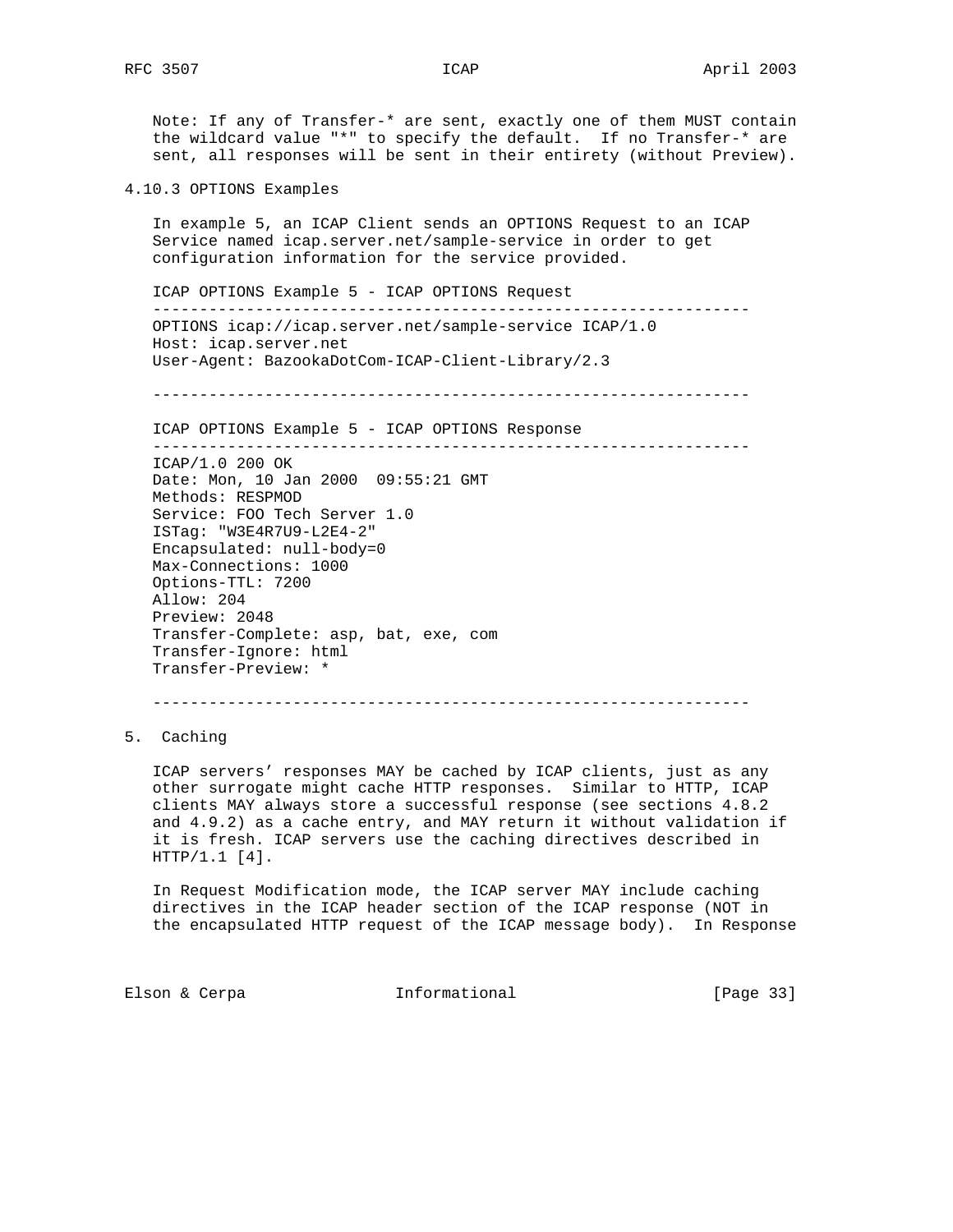Modification mode, the ICAP server MAY add or modify the HTTP caching directives located in the encapsulated HTTP response (NOT in the ICAP header section). Consequently, the ICAP client SHOULD look for caching directives in the ICAP headers in case of REQMOD, and in the encapsulated HTTP response in case of RESPMOD.

 In cases where an ICAP server returns a modified version of an object created by an origin server, such as in Response Modification mode, the expiration of the ICAP-modified object MUST NOT be longer than that of the origin object. In other words, ICAP servers MUST NOT extend the lifetime of origin server objects, but MAY shorten it.

 In cases where the ICAP server is the authoritative source of an ICAP response, such as in Request Modification mode, the ICAP server is not restricted in its expiration policy.

 Note that the ISTag response-header may also be used to providing caching hints to clients; see Section 4.7.

6. Implementation Notes

6.1 Vectoring Points

 The definition of the ICAP protocol itself only describes two different adaptation channels: modification (and satisfaction) of requests, and modifications of replies. However, an ICAP client implementation is likely to actually distinguish among four different classes of adaptation:

- 1. Adaptation of client requests. This is adaptation done every time a request arrives from a client. This is adaptation done when a request is "on its way into the cache". Factors such as the state of the objects currently cached will determine whether or not this request actually gets forwarded to an origin server (instead of, say, getting served off the cache's disk). An example of this type of adaptation would be special access control or authentication services that must be performed on a per-client basis.
- 2. Adaptation of requests on their way to an origin server. Although this type of adaptation is also an adaptation of requests similar to (1), it describes requests that are "on their way out of the cache"; i.e., if a request actually requires that an origin server be contacted. These adaptation requests are not necessarily specific to particular clients. An example would be addition of "Accept:" headers for special devices; these adaptations can potentially apply to many clients.

Elson & Cerpa **Informational** [Page 34]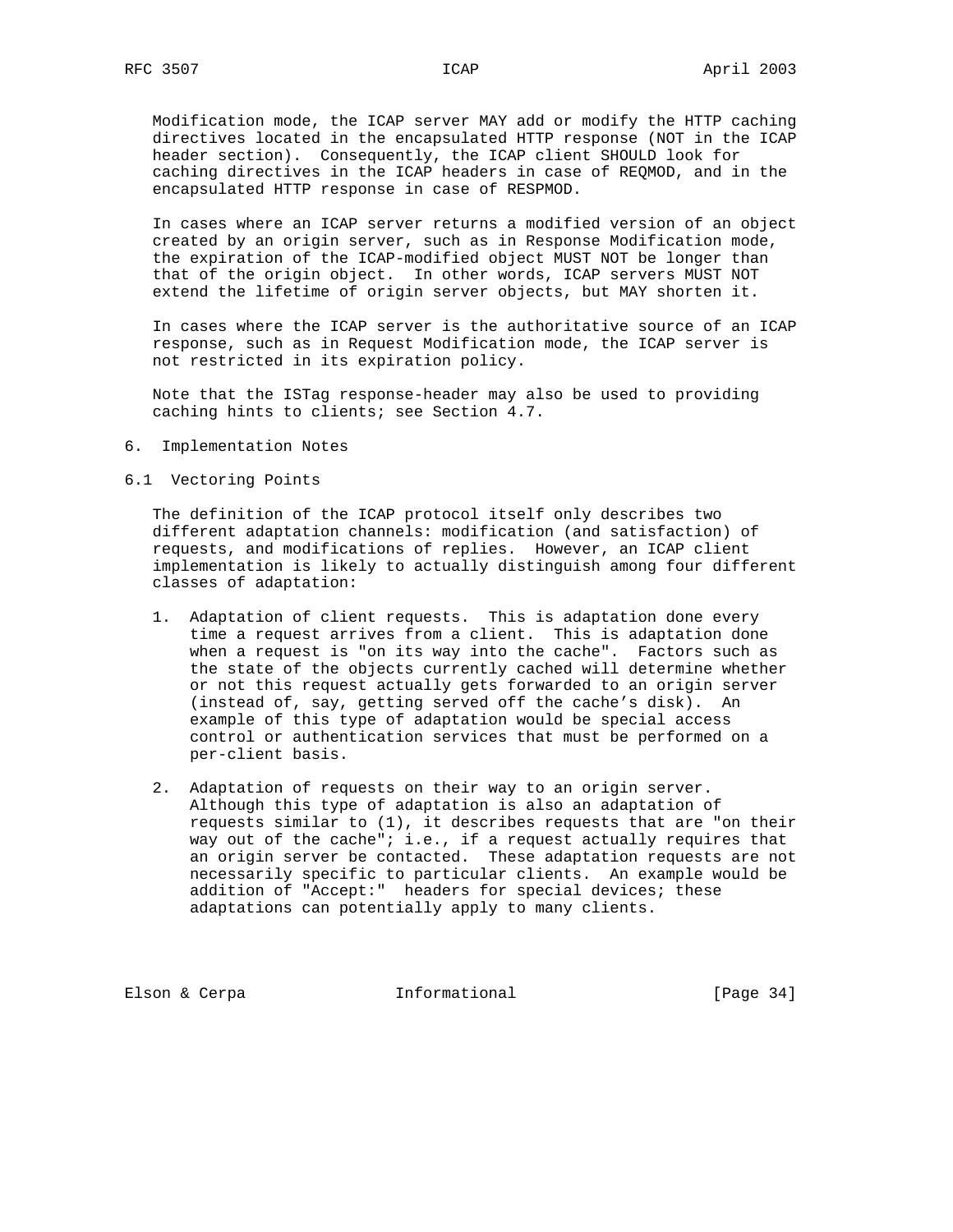3. Adaptations of responses coming from an origin server. This is the adaptation of an object "on its way into the cache". In other words, this is adaptation that a surrogate might want to perform on an object before caching it. The adapted object may subsequently served to many clients. An example of this type of adaptation is virus checking: a surrogate will want to check an incoming origin reply for viruses once, before allowing it into the cache -- not every time the cached object is served to a client.

 Adaptation of responses coming from the surrogate, heading back to the client. Although this type of adaptation, like (3), is the adaptation of a response, it is client-specific. Client reply adaptation is adaptation that is required every time an object is served to a client, even if all the replies come from the same cached object off of disk. Ad insertion is a common form of this kind of adaptation; e.g., if a popular (cached) object that rarely changes needs a different ad inserted into it every time it is served off disk to a client. Note that the relationship between adaptations of type (3) and (4) is analogous to the relationship between types (2) and (1).

 Although the distinction among these four adaptation points is critical for ICAP client implementations, the distinction is not significant for the ICAP protocol itself. From the point of view of an ICAP server, a request is a request -- the ICAP server doesn't care what policy led the ICAP client to generate the request. We therefore did not make these four channels explicit in ICAP for simplicity.

6.2 Application Level Errors

 Section 4 described "on the wire" protocol errors that MUST be standardized across implementations to ensure interoperability. In this section, we describe errors that are communicated between ICAP software and the clients and servers on which they are implemented. Although such errors are implementation dependent and do not necessarily need to be standardized because they are "within the box", they are presented here as advice to future implementors based on past implementation experience.

Elson & Cerpa **Informational** [Page 35]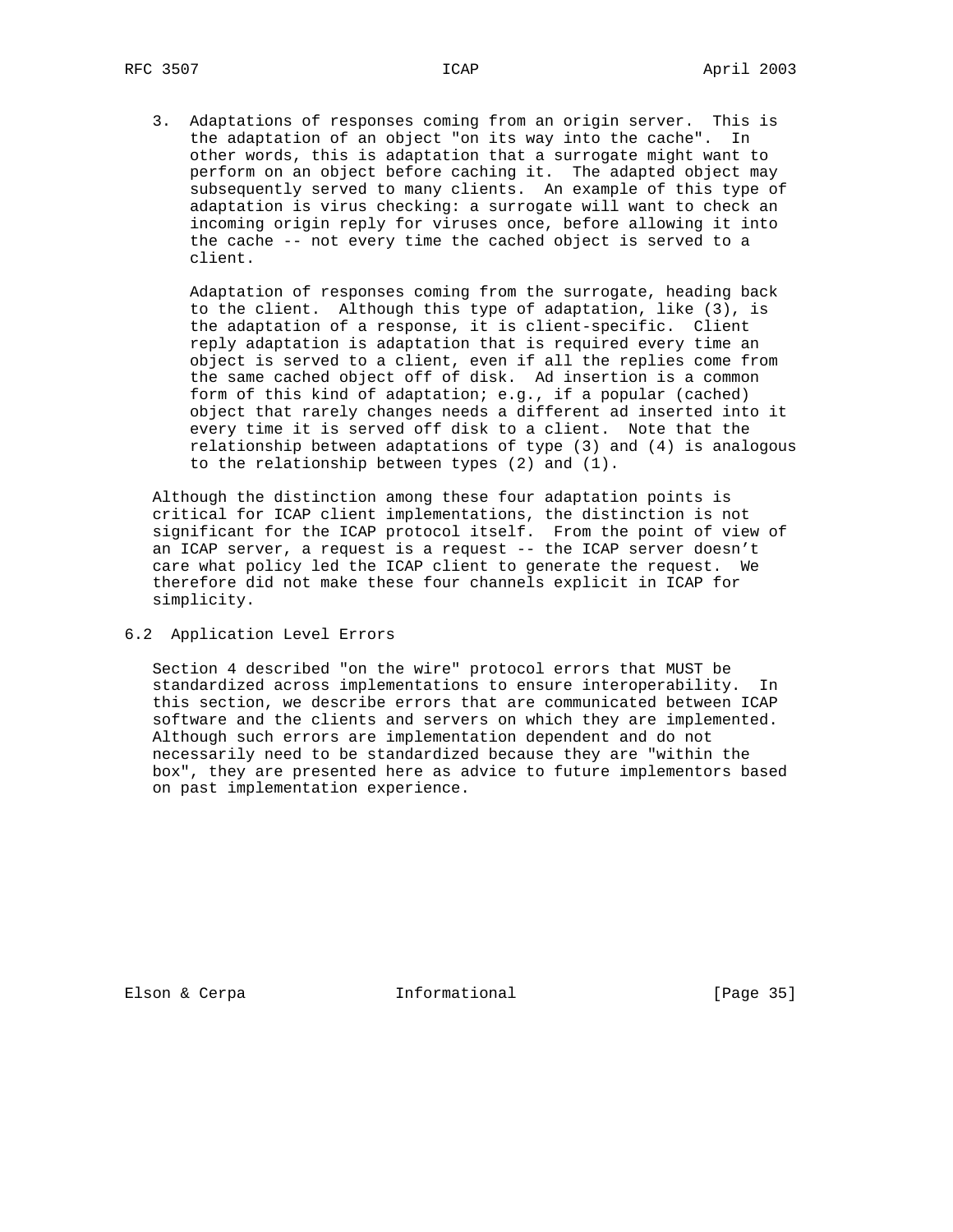| Error name                       | Value |
|----------------------------------|-------|
|                                  |       |
| ICAP CANT CONNECT                | 1000  |
| ICAP SERVER RESPONSE CLOSE       | 1001  |
| ICAP SERVER RESPONSE RESET       | 1002  |
| ICAP SERVER UNKNOWN CODE         | 1003  |
| ICAP SERVER UNEXPECTED CLOSE 204 | 1004  |
| ICAP SERVER UNEXPECTED CLOSE     | 1005  |
|                                  |       |

 1000 ICAP\_CANT\_CONNECT: "Cannot connect to ICAP server".

> The ICAP server is not connected on the socket. Maybe the ICAP server is dead or it is not connected on the socket.

1001 ICAP\_SERVER\_RESPONSE\_CLOSE:

"ICAP Server closed connection while reading response".

 The ICAP server TCP-shutdowns the connection before the ICAP client can send all the body data.

1002 ICAP\_SERVER\_RESPONSE\_RESET:

"ICAP Server reset connection while reading response".

 The ICAP server TCP-reset the connection before the ICAP client can send all the body data.

1003 ICAP\_SERVER\_UNKNOWN\_CODE:

"ICAP Server sent unknown response code".

 An unknown ICAP response code (see Section 4.x) was received by the ICAP client.

1004 ICAP\_SERVER\_UNEXPECTED\_CLOSE\_204:

 "ICAP Server closed connection on 204 without 'Connection: close' header".

 An ICAP server MUST send the "Connection: close" header if intends to close after the current transaction.

1005 ICAP\_SERVER\_UNEXPECTED\_CLOSE:

 "ICAP Server closed connection as ICAP client wrote body preview".

Elson & Cerpa **Informational** [Page 36]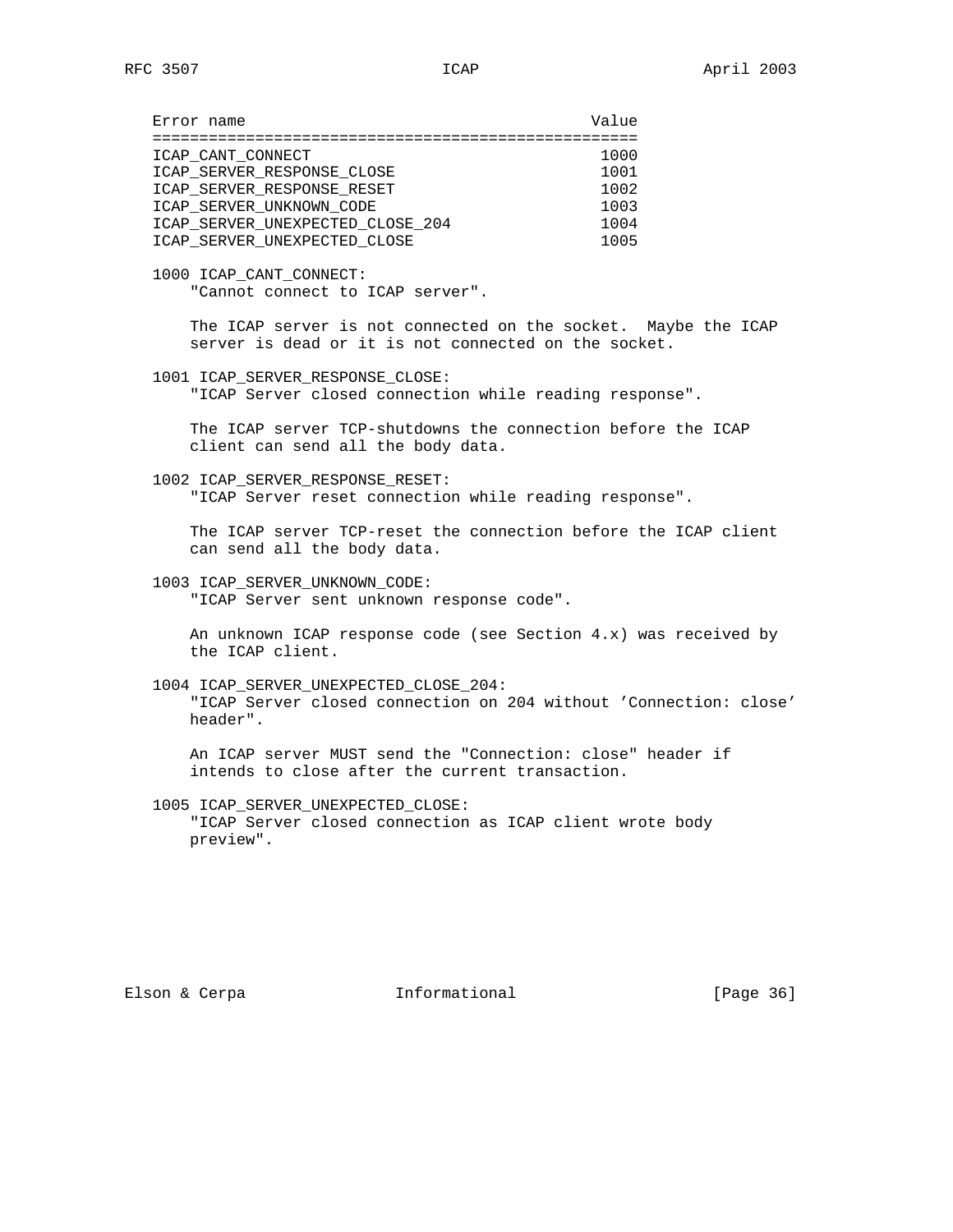# 6.3 Use of Chunked Transfer-Encoding

 For simplicity, ICAP messages MUST use the "chunked" transfer encoding within the encapsulated body section as defined in HTTP/1.1 [4]. This requires that ICAP client implementations convert incoming objects "on the fly" to chunked from whatever transfer-encoding on which they arrive. However, the transformation is simple:

- For objects arriving using "Content-Length" headers, one big chunk can be created of the same size as indicated in the Content-Length header.
- For objects arriving using a TCP close to signal the end of the object, each incoming group of bytes read from the OS can be converted into a chunk (by writing the length of the bytes read, followed by the bytes themselves)
- For objects arriving using chunked encoding, they can be retransmitted as is (without re-chunking).

#### 6.4 Distinct URIs for Distinct Services

 ICAP servers SHOULD assign unique URIs to each service they provide, even if such services might theoretically be differentiated based on their method. In other words, a REQMOD and RESPMOD service should never have the same URI, even if they do something that is conceptually the same.

 This situation in ICAP is similar to that found in HTTP where it might, in theory, be possible to perform a GET or a POST to the same URI and expect two different results. This kind of overloading of URIs only causes confusion and should be avoided.

- 7. Security Considerations
- 7.1 Authentication

 Authentication in ICAP is very similar to proxy authentication in HTTP as specified in RFC 2617. Specifically, the following rules apply:

 - WWW-Authenticate challenges and responses are for end-to-end authentication between a client (user) and an origin server. As any proxy, ICAP clients and ICAP servers MUST forward these headers without modification.

Elson & Cerpa **Informational** [Page 37]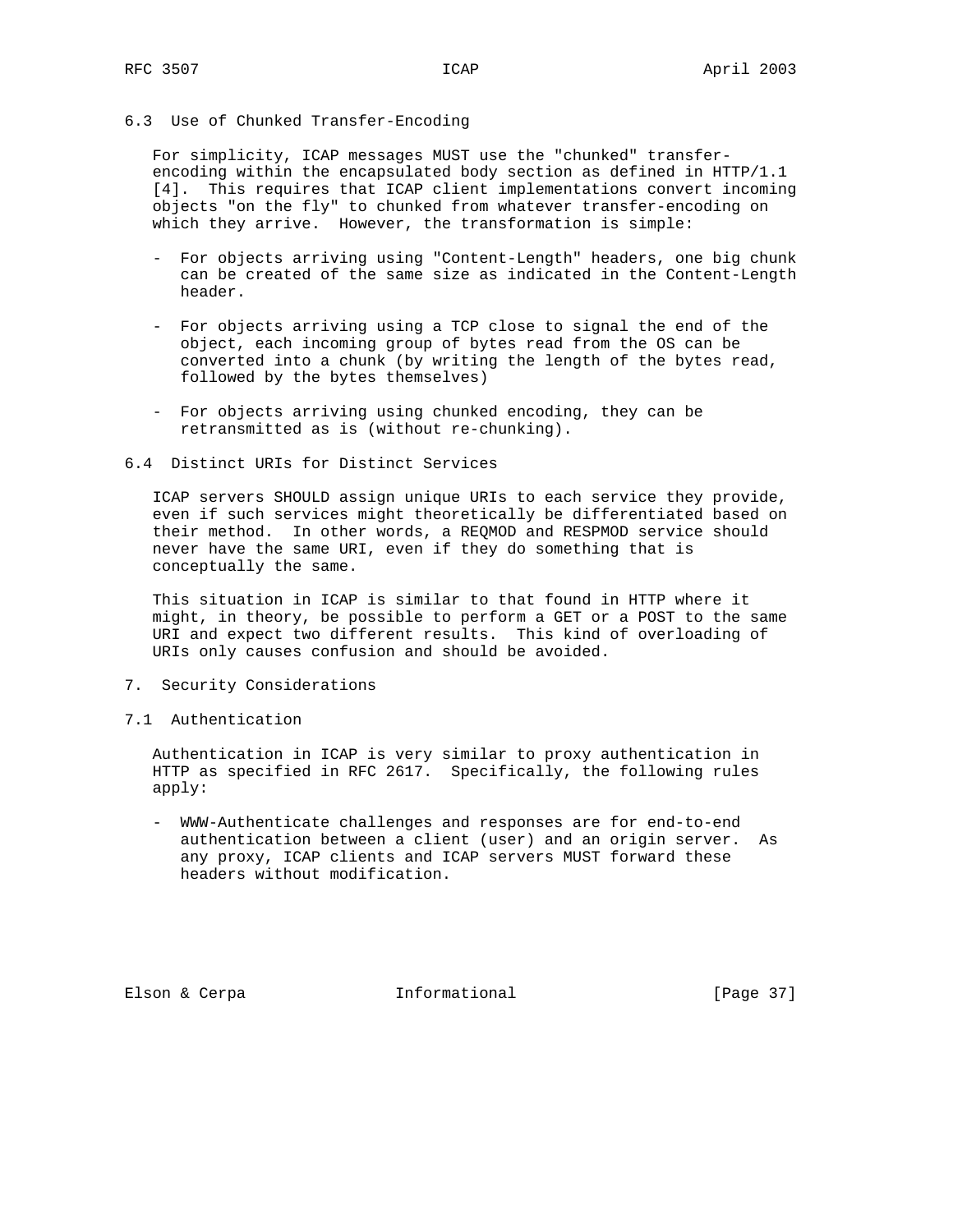- If authentication is required between an ICAP client and ICAP server, hop-by-hop Proxy Authentication as described in RFC 2617 MUST be used.

 There are potential applications where a user (as opposed to ICAP client) might have rights to access an ICAP service. In this version of the protocol, we assume that ICAP clients and ICAP servers are under the same administrative domain, and contained in a single trust domain. Therefore, in these cases, we assume that it is sufficient for users to authenticate themselves to the ICAP client (which is a surrogate from the point of view from the user). This type of authentication will also be Proxy Authentication as described in RFC 2617.

 This standard explicitly excludes any method for a user to authenticate directly to an ICAP server; the ICAP client MUST be involved as described above.

# 7.2 Encryption

 Users of ICAP should note well that ICAP messages are not encrypted for transit by default. In the absence of some other form of encryption at the link or network layers, eavesdroppers may be able to record the unencrypted transactions between ICAP clients and servers. As described in Section 4.3.1, the Upgrade header MAY be used to negotiate transport-layer security for an ICAP connection [5].

 Note also that end-to-end encryption between a client and origin server is likely to preclude the use of value-added services by intermediaries such as surrogates. An ICAP server that is unable to decrypt a client's messages will, of course, be unable to perform any transformations on it.

# 7.3 Service Validation

 Normal HTTP surrogates, when operating correctly, should not affect the end-to-end semantics of messages that pass through them. This forms a well-defined criterion to validate that a surrogate is working correctly: a message should look the same before the surrogate as it does after the surrogate.

 In contrast, ICAP is meant to cause changes in the semantics of messages on their way from origin servers to users. The criteria for a correctly operating surrogate are no longer as easy to define. This will make validation of ICAP services significantly more difficult. Incorrect adaptations may lead to security vulnerabilities that were not present in the unadapted content.

Elson & Cerpa **Informational** (Page 38)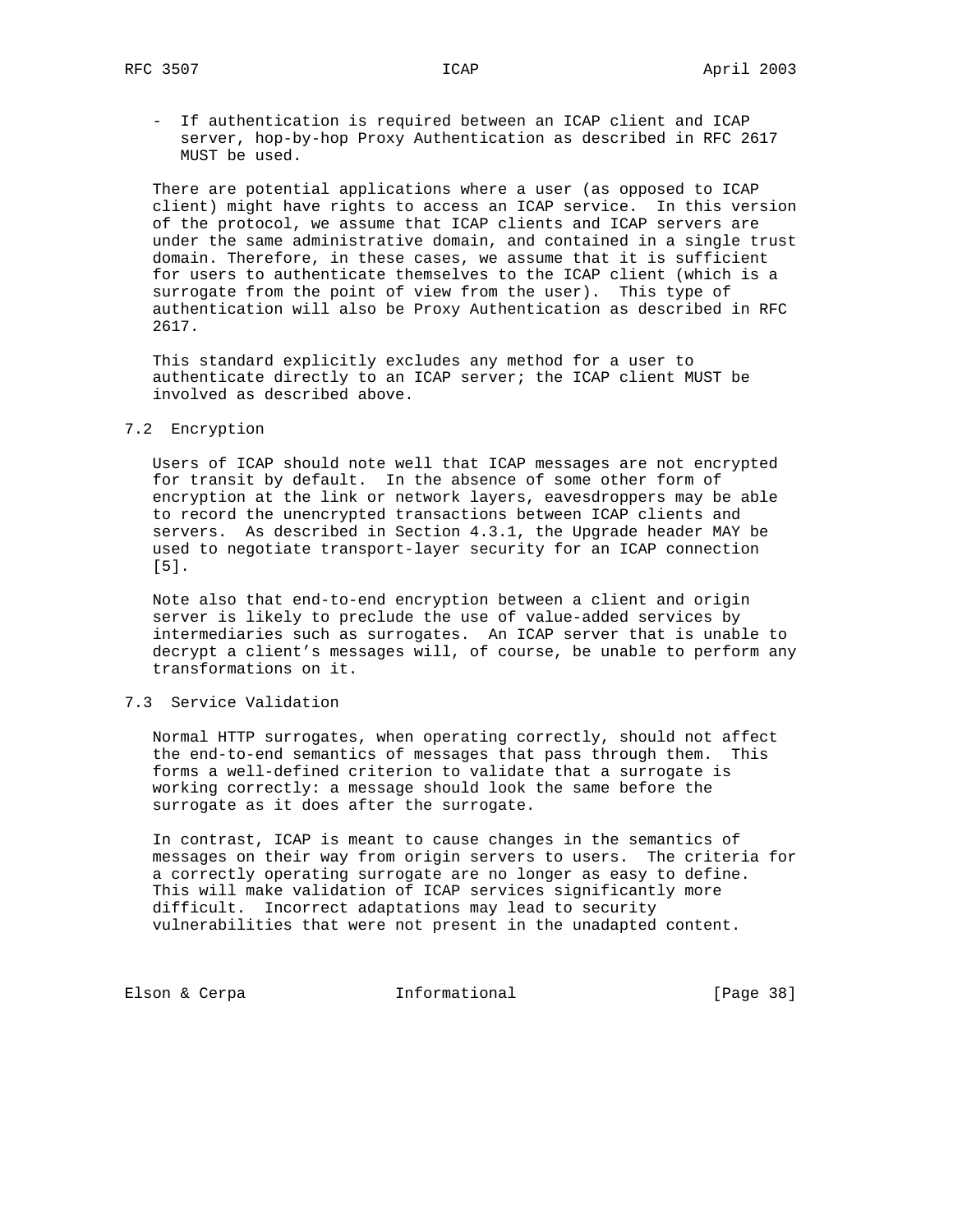8. Motivations and Design Alternatives

 This section describes some of our design decisions in more detail, and describes the ideas and motivations behind them. This section does not define protocol requirements, but hopefully sheds light on the requirements defined in previous sections. Nothing in this section carries the "force of law" or is part of the formal protocol specification.

 In general, our guiding principle was to make ICAP the simplest possible protocol that would do the job, and no simpler. Some features were rejected where alternative (non-protocol-based) solutions could be found. In addition, we have intentionally left a number of issues at the discretion of the implementor, where we believe that doing so does not compromise interoperability.

8.1 To Be HTTP, or Not To Be

 ICAP was initially designed as an application-layer protocol built to run on top of HTTP. This was desirable for a number of reasons. HTTP is well-understood in the community and has enjoyed significant investments in software infrastructure (clients, servers, parsers, etc.). Our initial designs focused on leveraging that existing work; we hoped that it would be possible to implement ICAP services simply, using CGI scripts run by existing web servers.

 However, the devil (as always) proved to be in the details. Certain features that we considered important were impossible to implement with HTTP. For example, ICAP clients can stop and wait for a "100 Continue" message in the midst of a message-body; HTTP clients may only wait between the header and body. In addition, certain transformations of HTTP messages by surrogates are legal (and harmless for HTTP), but caused problems with ICAP's "header-in header" encapsulation and other features.

 Ultimately, we decided that the tangle of workarounds required to fit ICAP into HTTP was more complex and confusing than moving away from HTTP and defining a new (but similar) protocol.

#### 8.2 Mandatory Use of Chunking

 Chunking is mandatory in ICAP encapsulated bodies for three reasons. First, efficiency is important, and the chunked encoding allows both the client and server to keep the transport-layer connection open for later reuse. Second, ICAP servers (and their developers) should be encouraged to produce "incremental" responses where possible, to reduce the latency perceived by users. Chunked encoding is the only way to support this type of implementation. Finally, by

Elson & Cerpa **Informational** [Page 39]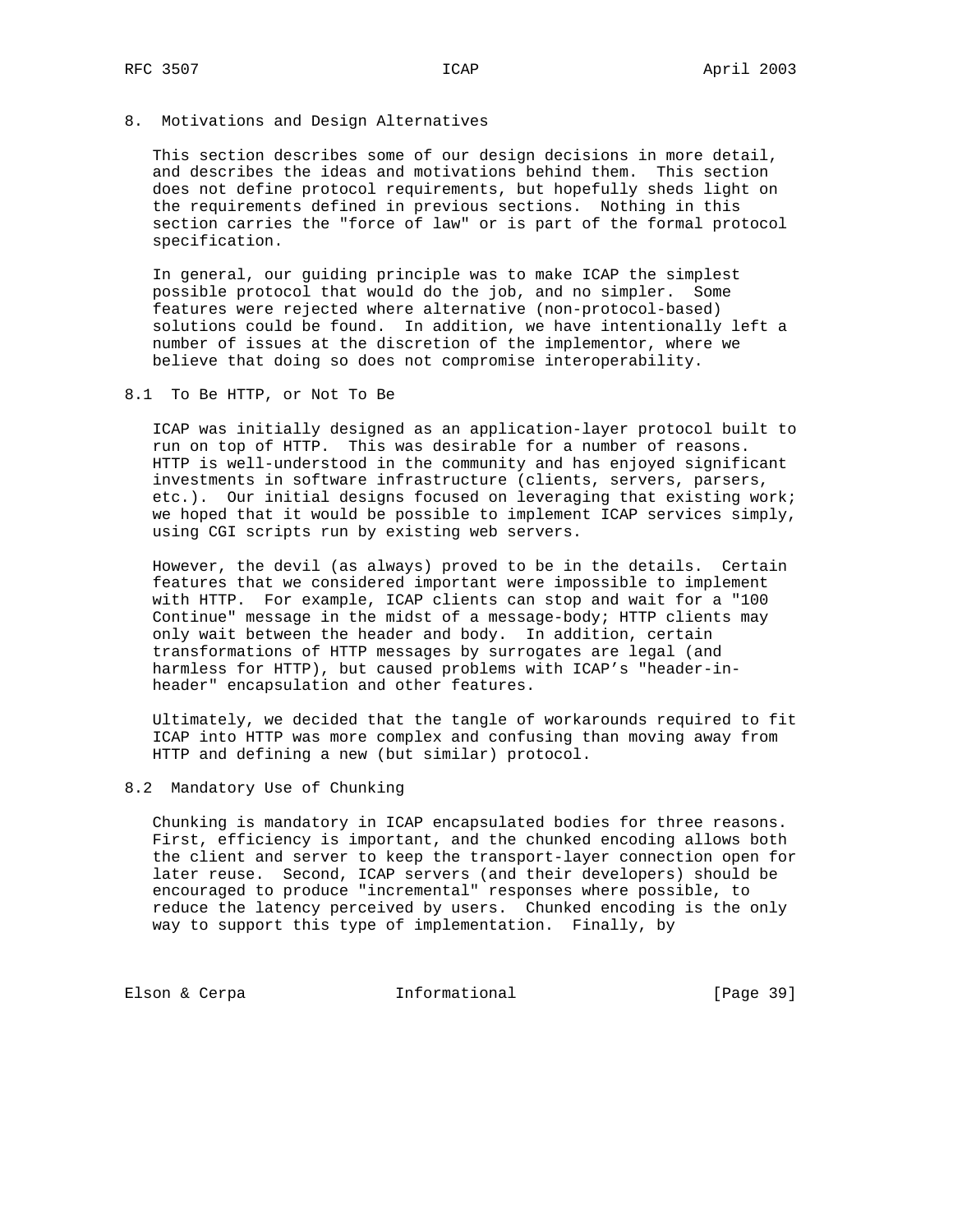standardizing on a single encapsulation mechanism, we avoid the complexity that would be required in client and server software to support multiple mechanisms. This simplifies ICAP, particularly in the "body preview" feature described in Section 4.5.

 While chunking of encapsulated bodies is mandatory, encapsulated headers are not chunked. There are two reasons for this decision. First, in cases where a chunked HTTP message body is being encapsulated in an ICAP message, the ICAP client (HTTP server) can copy it directly from the HTTP client to the ICAP server without un chunking and then re-chunking it. Second, many header-parser implementations have difficulty dealing with headers that come in multiple chunks. Earlier drafts of this document mandated that a chunk boundary not come within a header. For clarity, chunking of encapsulated headers has simply been disallowed.

8.3 Use of the null-body directive in the Encapsulated header

 There is a disadvantage to not using the chunked transfer-encoding for encapsulated header part of an ICAP message. Specifically, parsers do not know in advance how much header data is coming (e.g., for buffer allocation). ICAP does not allow chunking in the header part for reasons described in Section 8.2. To compensate, the "null-body" directive allows the final header's length to be determined, despite it not being chunked.

- 9. References
	- [1] Berners-Lee, T., Fielding, R. and L. Masinter, "Uniform Resource Identifiers (URI): Generic Syntax and Semantics", RFC 2396, August 1998.
	- [2] Bradner, S., "Key words for use in RFCs to Indicate Requirement Levels", BCP 14, RFC 2119, March 1997.
	- [3] Resnick, P., "Internet Message Format", RFC 2822, April 2001.
	- [4] Fielding, R., Gettys, J., Mogul, J., Frystyk, H., Masinter, L., Leach, P. and T. Berners-Lee, "Hypertext Transfer Protocol -- HTTP/1.1", RFC 2616, June 1999.
	- [5] Khare, R. and S. Lawrence, "Upgrading to TLS Within HTTP/1.1", RFC 2817, May 2000.

Elson & Cerpa **Informational** [Page 40]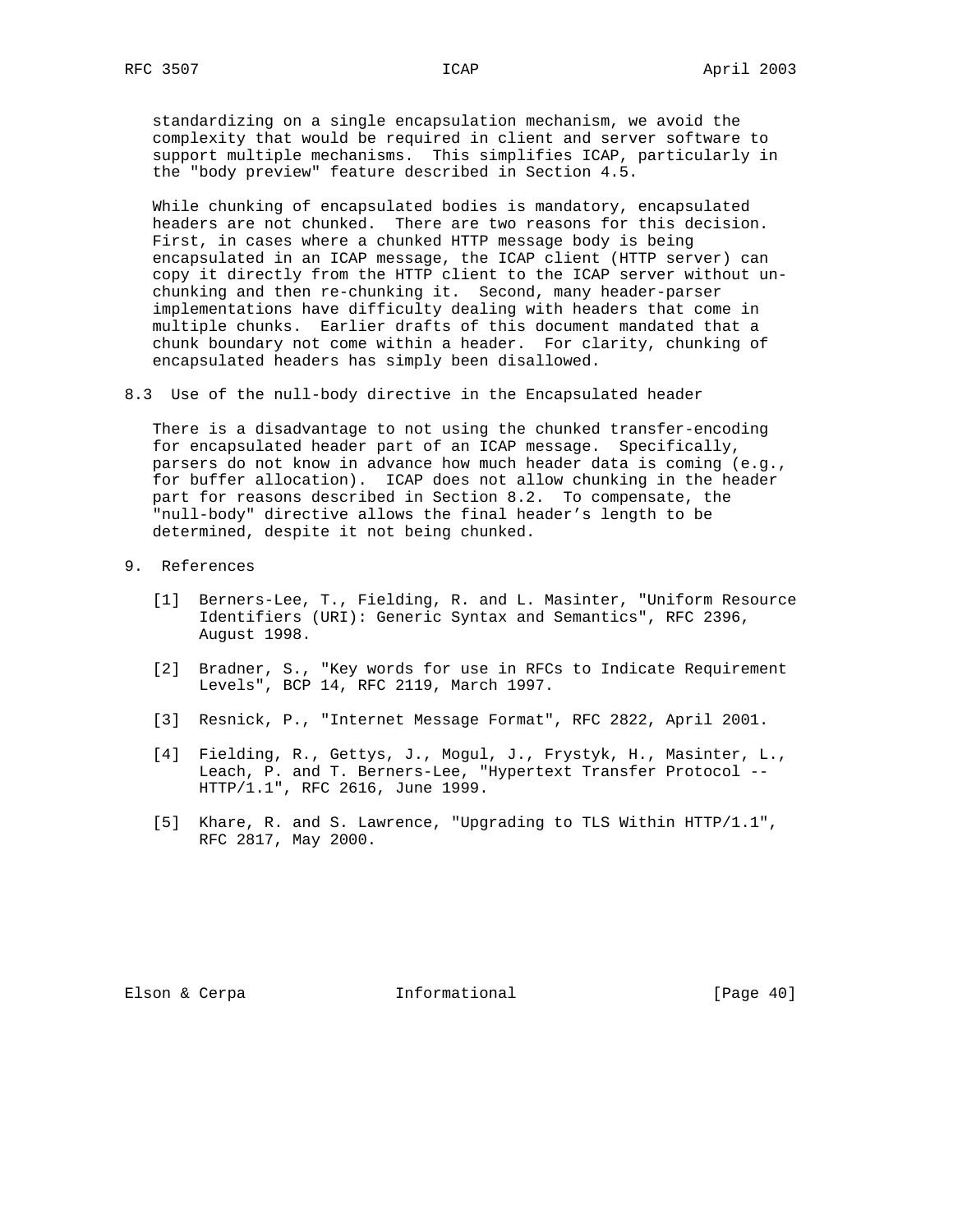# 10. Contributors

 ICAP is based on an original idea by John Martin and Peter Danzig. Many individuals and organizations have contributed to the development of ICAP, including the following contributors (past and present):

 Lee Duggs Network Appliance, Inc. 495 East Java Dr. Sunnyvale, CA 94089 USA

 Phone: (408) 822-6000 EMail: lee.duggs@netapp.com

 Paul Eastham Network Appliance, Inc. 495 East Java Dr. Sunnyvale, CA 94089 USA

 Phone: (408) 822-6000 EMail: eastham@netapp.com

 Debbie Futcher Network Appliance, Inc. 495 East Java Dr. Sunnyvale, CA 94089 USA

 Phone: (408) 822-6000 EMail: deborah.futcher@netapp.com

 Don Gillies Network Appliance, Inc. 495 East Java Dr. Sunnyvale, CA 94089 USA

 Phone: (408) 822-6000 EMail: gillies@netapp.com

 Steven La Network Appliance, Inc. 495 East Java Dr. Sunnyvale, CA 94089 USA

 Phone: (408) 822-6000 EMail: steven.la@netapp.com

Elson & Cerpa **Informational** [Page 41]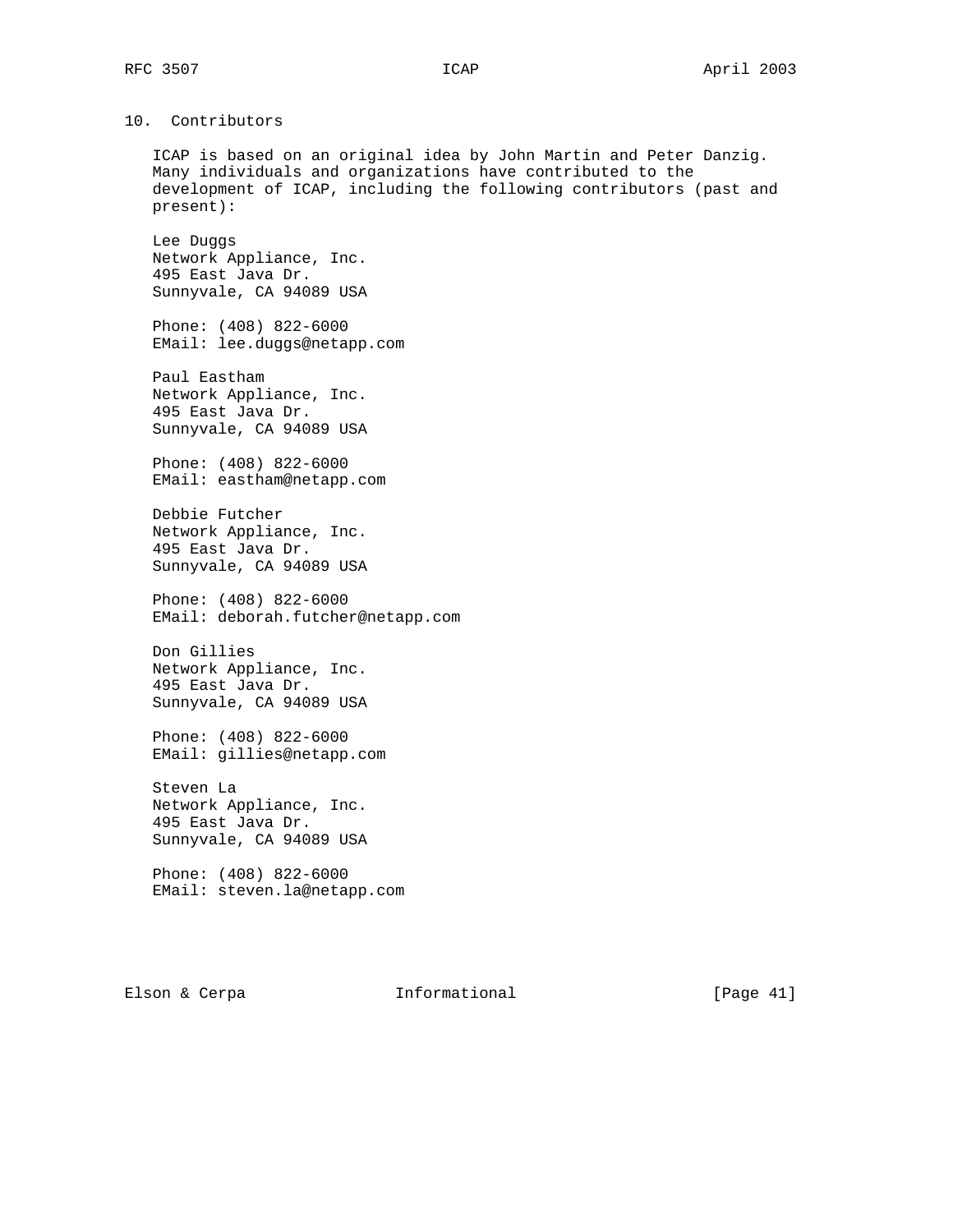John Martin Network Appliance, Inc. 495 East Java Dr. Sunnyvale, CA 94089 USA Phone: (408) 822-6000 EMail: jmartin@netapp.com Jeff Merrick Network Appliance, Inc. 495 East Java Dr. Sunnyvale, CA 94089 USA Phone: (408) 822-6000 EMail: jeffrey.merrick@netapp.com John Schuster Network Appliance, Inc. 495 East Java Dr. Sunnyvale, CA 94089 USA Phone: (408) 822-6000 EMail: john.schuster@netapp.com Edward Sharp Network Appliance, Inc. 495 East Java Dr. Sunnyvale, CA 94089 USA Phone: (408) 822-6000 EMail: edward.sharp@netapp.com Peter Danzig Akamai Technologies 1400 Fashion Island Blvd San Mateo, CA 94404 USA Phone: (650) 372-5757 EMail: danzig@akamai.com Mark Nottingham Akamai Technologies 1400 Fashion Island Blvd San Mateo, CA 94404 USA Phone: (650) 372-5757 EMail: mnot@akamai.com

Elson & Cerpa  $I_n$  Informational (Page 42)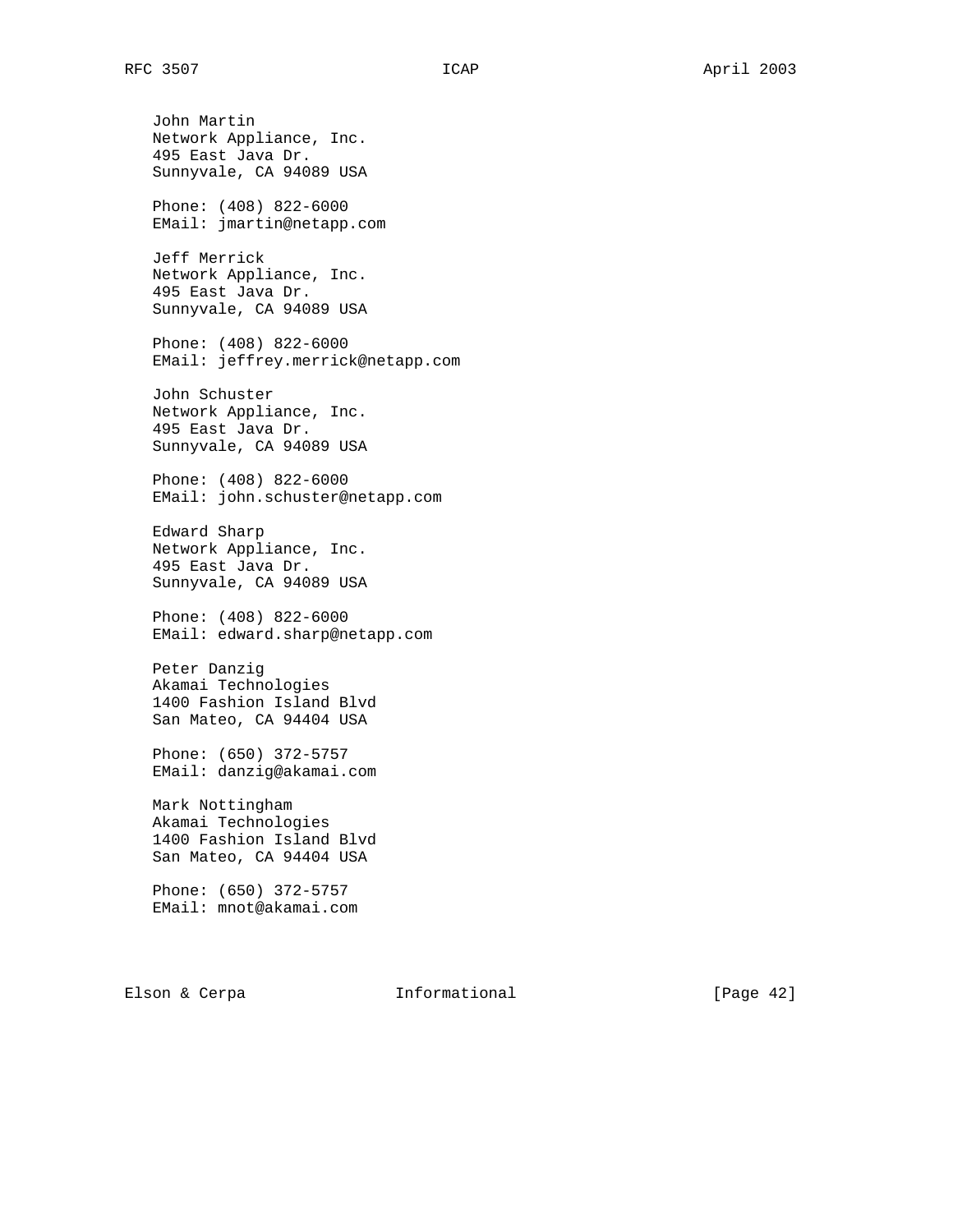Nitin Sharma Akamai Technologies 1400 Fashion Island Blvd San Mateo, CA 94404 USA Phone: (650) 372-5757 EMail: nitin@akamai.com Hilarie Orman Novell, Inc. 122 East 1700 South Provo, UT 84606 USA Phone: (801) 861-7021 EMail: horman@novell.com Craig Blitz Novell, Inc. 122 East 1700 South Provo, UT 84606 USA Phone: (801) 861-7021 EMail: cblitz@novell.com Gary Tomlinson Novell, Inc. 122 East 1700 South Provo, UT 84606 USA Phone: (801) 861-7021 EMail: garyt@novell.com Andre Beck Bell Laboratories / Lucent Technologies 101 Crawfords Corner Road Holmdel, New Jersey 07733-3030 Phone: (732) 332-5983 EMail: abeck@bell-labs.com Markus Hofmann Bell Laboratories / Lucent Technologies 101 Crawfords Corner Road Holmdel, New Jersey 07733-3030 Phone: (732) 332-5983

EMail: hofmann@bell-labs.com

Elson & Cerpa **Informational** [Page 43]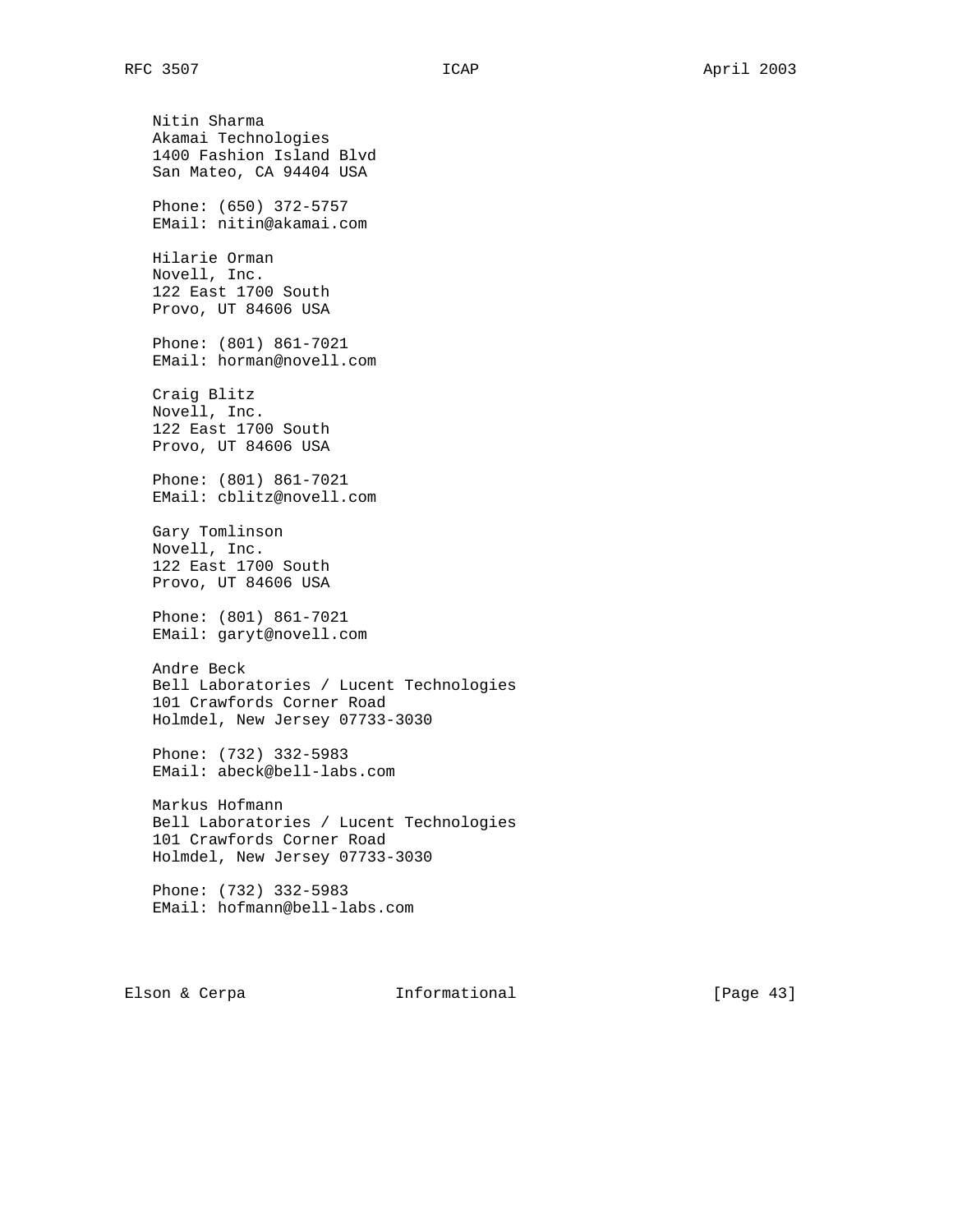David Bryant CacheFlow, Inc. 650 Almanor Avenue Sunnyvale, California 94086

 Phone: (888) 462-3568 EMail: david.bryant@cacheflow.com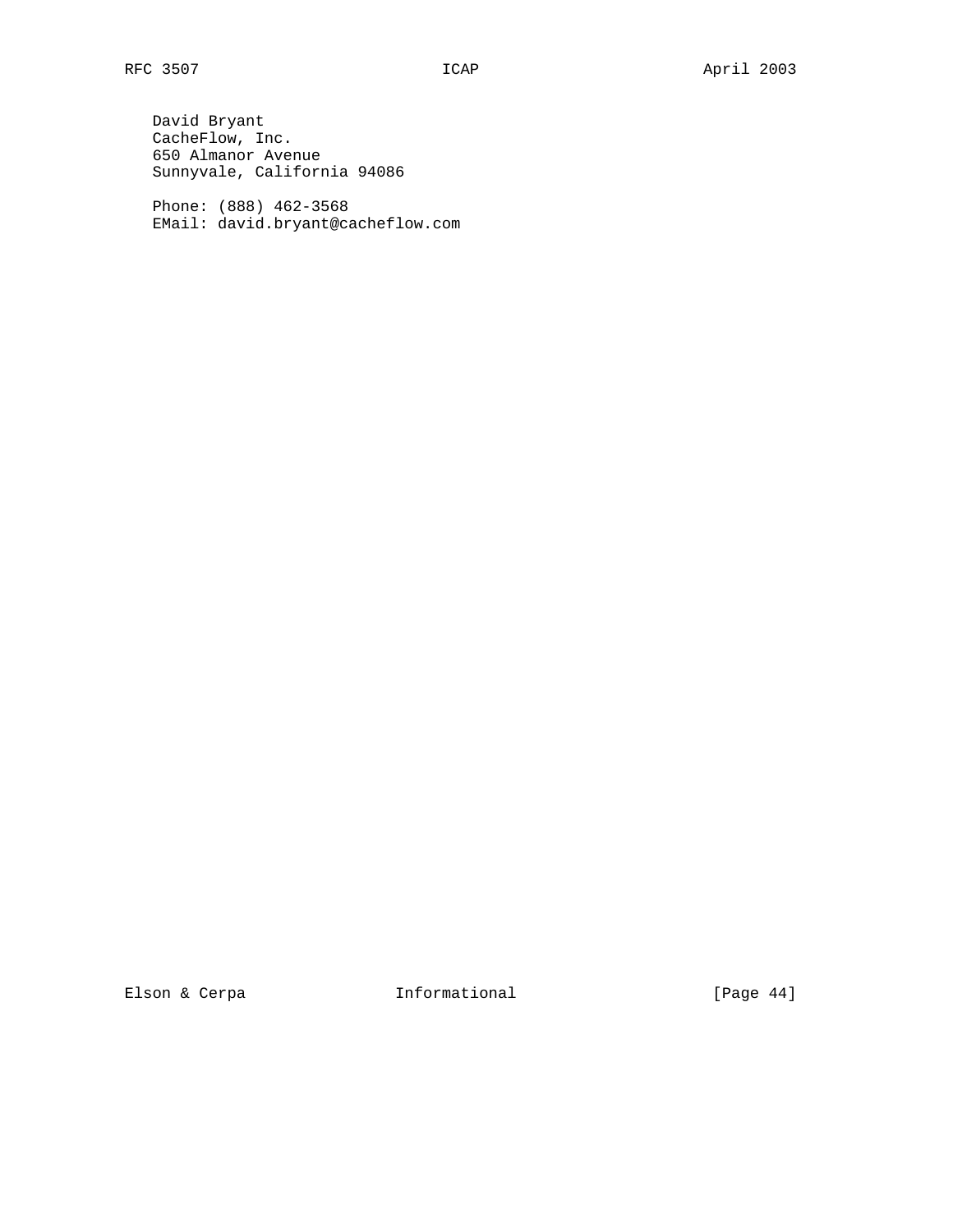Appendix A BNF Grammar for ICAP Messages

 This grammar is specified in terms of the augmented Backus-Naur Form (BNF) similar to that used by the HTTP/1.1 specification (See Section 2.1 of [4]). Implementors will need to be familiar with the notation in order to understand this specification.

 Many header values (where noted) have exactly the same grammar and semantics as in HTTP/1.1. We do not reproduce those grammars here.

ICAP-Version = "ICAP/1.0"

ICAP-Message = Request | Response

 Request = Request-Line \*(Request-Header CRLF) CRLF [ Request-Body ]

Request-Line = Method SP ICAP\_URI SP ICAP-Version CRLF

| Method | $= "REDMOD"$                     | ; Section 4.8  |  |
|--------|----------------------------------|----------------|--|
|        | "RESPMOD"                        | ; Section 4.9  |  |
|        | "OPTIONS"                        | ; Section 4.10 |  |
|        | Extension-Method ; Section 4.3.2 |                |  |

Extension-Method = token

ICAP\_URI = Scheme ":" Net\_Path [ "?" Query ] ; Section 4.2

Scheme = "icap"

Net\_Path = "//" Authority [ Abs\_Path ]

Authority = [ userinfo "@" ] host [ ":" port ]

Request-Header = Request-Fields ":" [ Generic-Field-Value ]

```
 Request-Fields = Request-Field-Name
                   | Common-Field-Name
```
 ; Header fields specific to requests Request-Field-Name = "Authorization" ; Section 4.3.2 | "Allow" ; Section 4.3.2 | "From" ; Section 4.3.2 | "Host" ; Section 4.3.2 | "Referer" ; Section 4.3.2

Elson & Cerpa **Informational** [Page 45]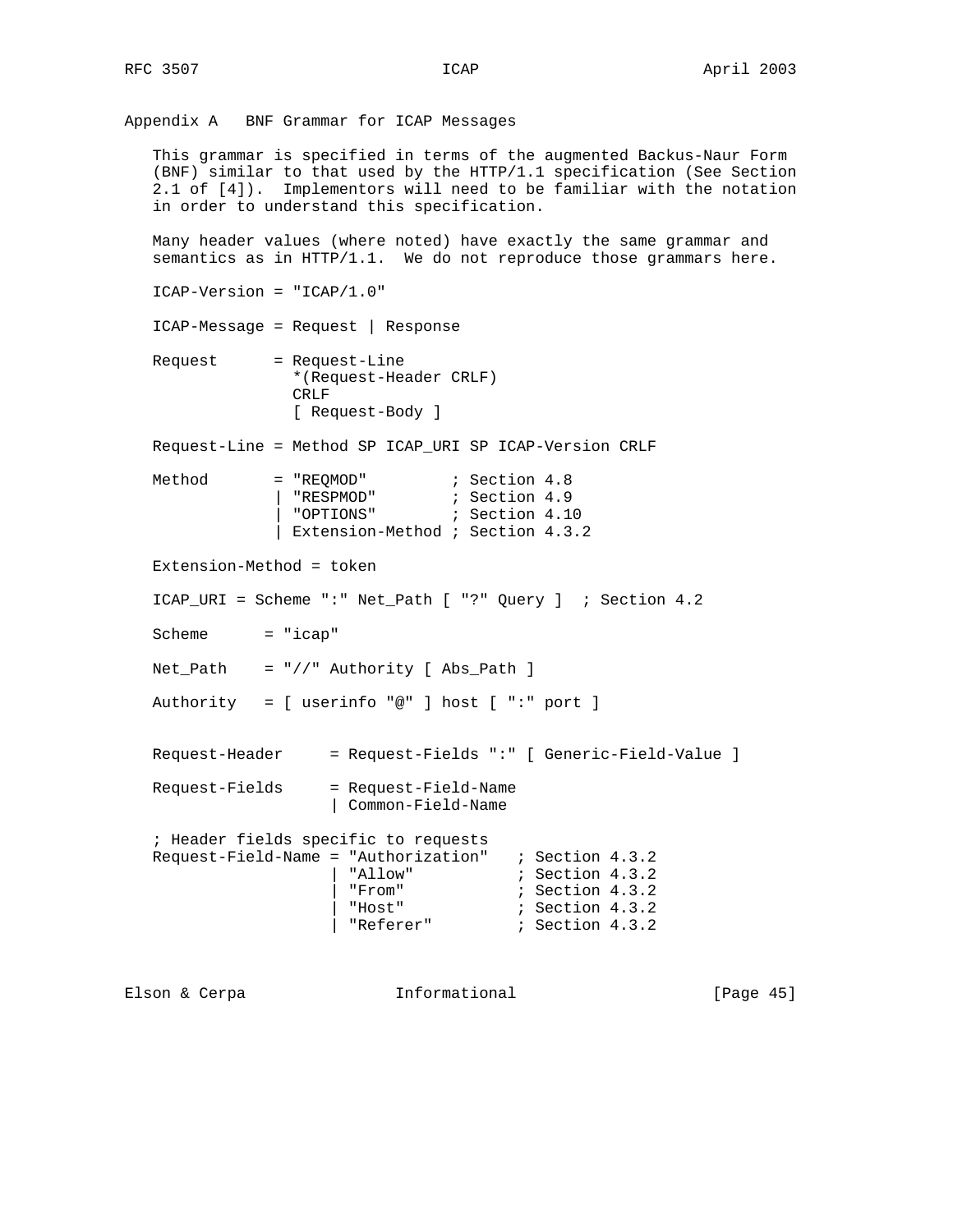| "User-Agent" ; Section 4.3.2 | "Preview" ; Section 4.5 ; Header fields common to both requests and responses Common-Field-Name = "Cache-Control" ; Section 4.3.1 | "Connection" ; Section 4.3.1 | "Date" ; Section 4.3.1 | "Expires" ; Section 4.3.1 | "Pragma" ; Section 4.3.1 | "Trailer" ; Section 4.3.1 | "Upgrade" ; Section 4.3.1 | "Encapsulated" ; Section 4.4 | Extension-Field-Name ; Section 4.3 Extension-Field-Name = "X-" token Generic-Field-Value = \*( Generic-Field-Content | LWS ) Generic-Field-Content = <the OCTETs making up the field-value and consisting of either \*TEXT or combinations of token, separators, and quoted-string> Request-Body = \*OCTET ; See Sections 4.4 and 4.5 for semantics Response = Status-Line \*(Response-Header CRLF) CRLF [ Response-Body ] Status-Line = ICAP-Version SP Status-Code SP Reason-Phrase CRLF Status-Code =  $"100"$  ; Section 4.5 | "101" ; Section 10.1.2 of [4] | "200" ; Section 10.2.1 of [4] | "201" ; Section 10.2.2 of [4] | "202" ; Section 10.2.3 of [4] | "203" ; Section 10.2.4 of [4] | "204" ; Section 4.6 | "205" ; Section 10.2.6 of [4] | "206" ; Section 10.2.7 of [4] | "300" ; Section 10.3.1 of [4] | "301" ; Section 10.3.2 of [4] | "302" ; Section 10.3.3 of [4] | "303" ; Section 10.3.4 of [4] | "304" ; Section 10.3.5 of [4] | "305" ; Section 10.3.6 of [4] | "306" ; Section 10.3.7 of [4] | "307" ; Section 10.3.8 of [4]

Elson & Cerpa **Informational** [Page 46]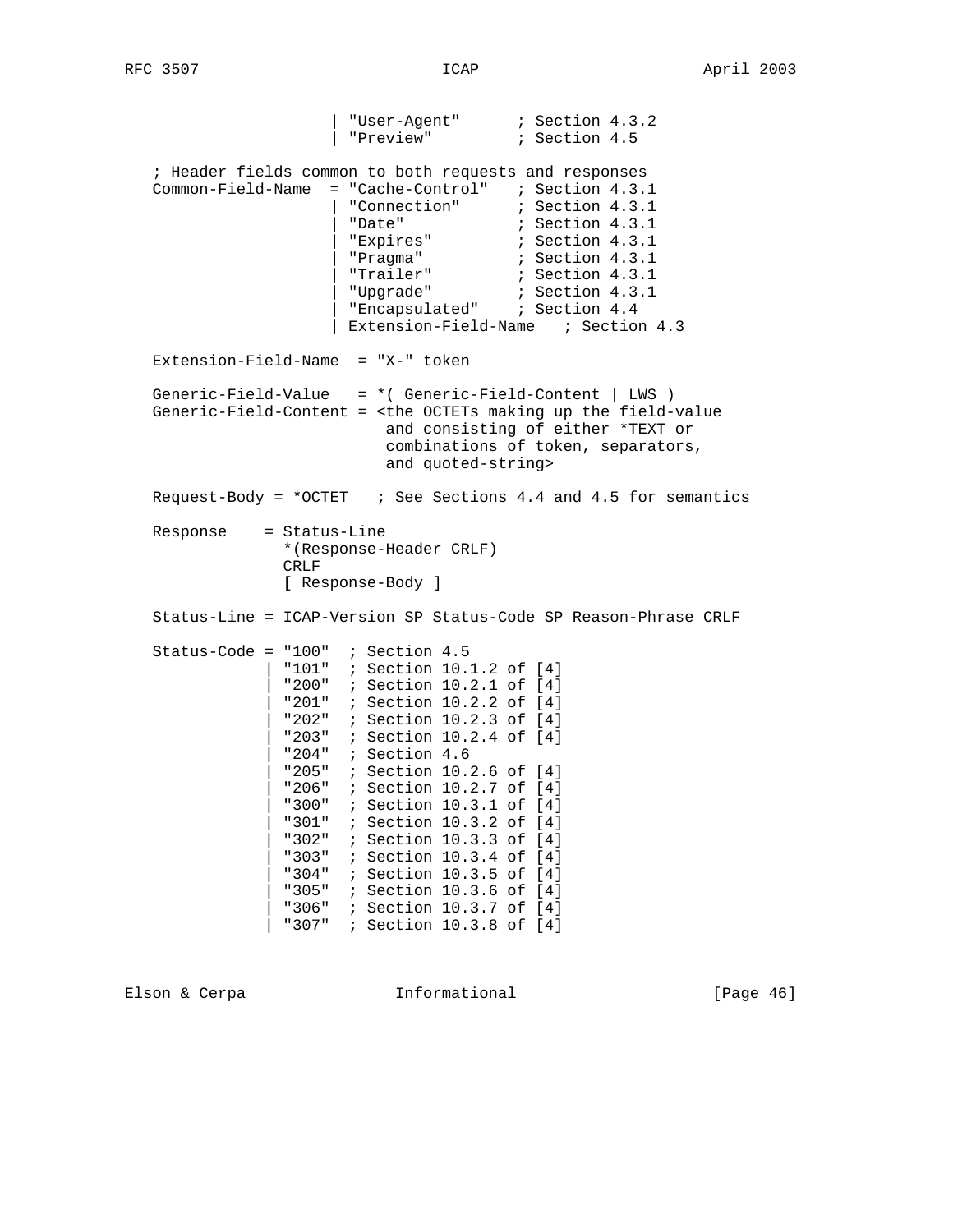| "400" ; Section 4.3.3 | "401" ; Section 10.4.2 of [4] | "402" ; Section 10.4.3 of [4] | "403" ; Section 10.4.4 of [4] | "404" ; Section 4.3.3 | "405" ; Section 4.3.3 | "406" ; Section 10.4.7 of [4] | "407" ; Section 10.4.8 of [4] | "408" ; Section 4.3.3 | "409" ; Section 10.4.10 of [4] | "410" ; Section 10.4.11 of [4] | "411" ; Section 10.4.12 of [4] | "412" ; Section 10.4.13 of [4] "413" ; Section 10.4.14 of [4] | "414" ; Section 10.4.15 of [4] | "415" ; Section 10.4.16 of [4] | "416" ; Section 10.4.17 of [4] | "417" ; Section 10.4.18 of [4] | "500" ; Section 4.3.3 | "501" ; Section 4.3.3 | "502" ; Section 4.3.3 | "503" ; Section 4.3.3 | "504" ; Section 10.5.5 of [4] | "505" ; Section 4.3.3 | Extension-Code Extension-Code = 3DIGIT Reason-Phrase = \*<TEXT, excluding CR, LF> Response-Header = Response-Fields ":" [ Generic-Field-Value ] Response-Fields = Response-Field-Name | Common-Field-Name Response-Field-Name = "Server" ; Section 4.3.3 | "ISTag"  $i$  Section 4.7

Response-Body = \*OCTET ; See Sections 4.4 and 4.5 for semantics

Elson & Cerpa **Informational** [Page 47]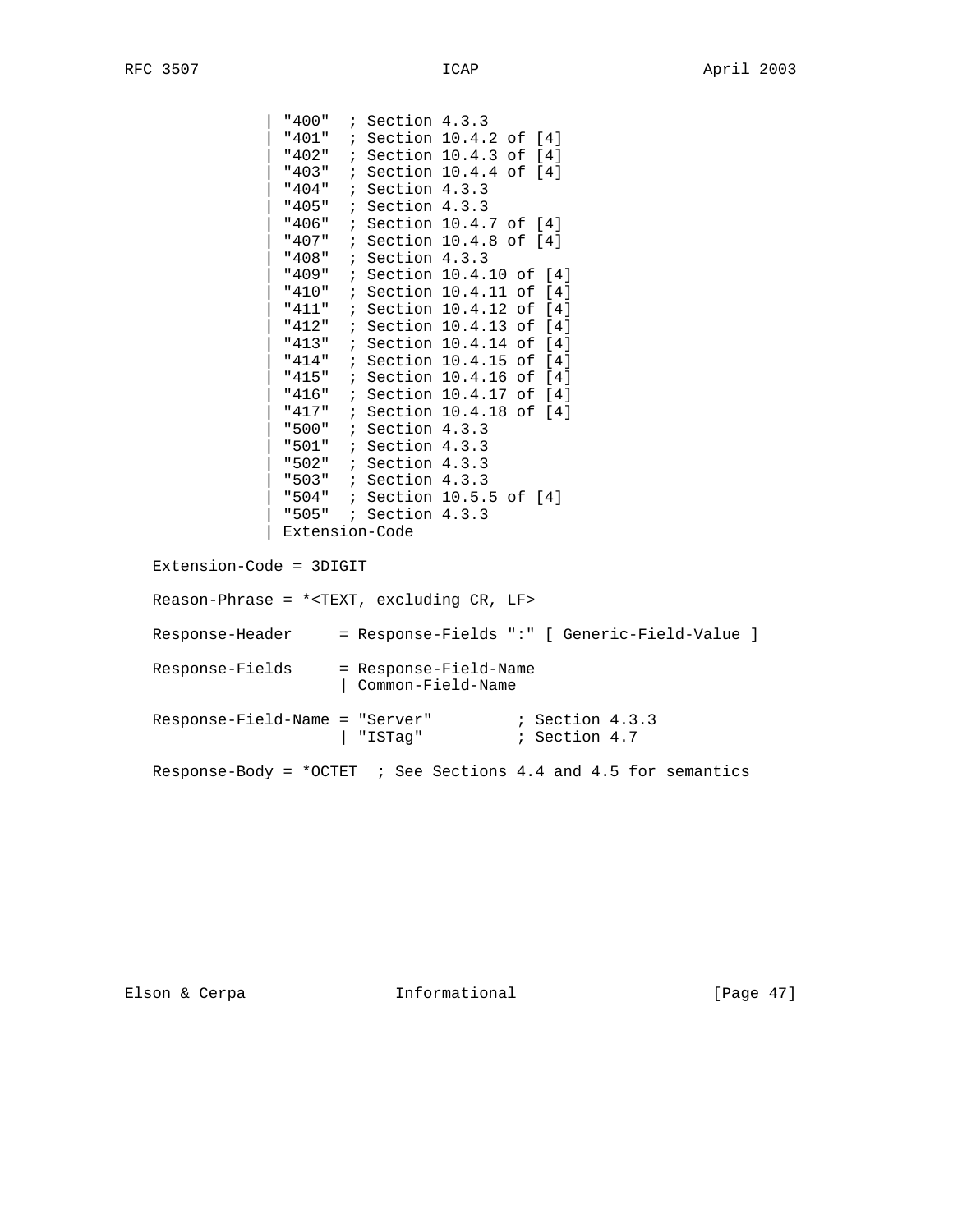Authors' Addresses

 Jeremy Elson University of California Los Angeles Department of Computer Science 3440 Boelter Hall Los Angeles CA 90095

 Phone: (310) 206-3925 EMail: jelson@cs.ucla.edu

 Alberto Cerpa University of California Los Angeles Department of Computer Science 3440 Boelter Hall Los Angeles CA 90095

 Phone: (310) 206-3925 EMail: cerpa@cs.ucla.edu

 ICAP discussion currently takes place at icap-discussions@yahoogroups.com. For more information, see http://groups.yahoo.com/group/icap-discussions/.

Elson & Cerpa **Informational** [Page 48]